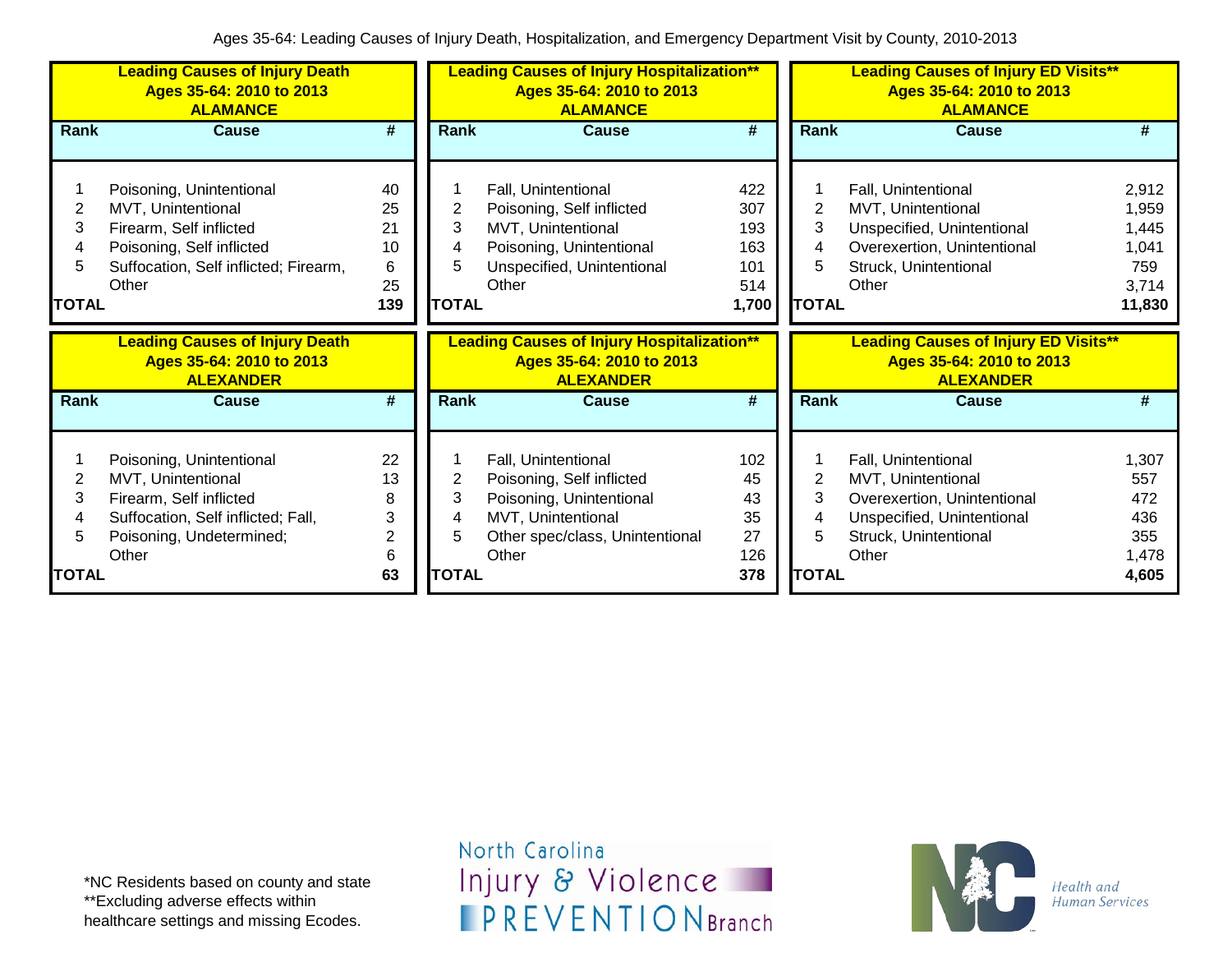|                | <b>Leading Causes of Injury Death</b><br>Ages 35-64: 2010 to 2013<br><b>ALLEGHANY</b> |                |              | <b>Leading Causes of Injury Hospitalization**</b><br>Ages 35-64: 2010 to 2013<br><b>ALLEGHANY</b> |                             |                | <b>Leading Causes of Injury ED Visits**</b><br>Ages 35-64: 2010 to 2013<br><b>ALLEGHANY</b> |     |
|----------------|---------------------------------------------------------------------------------------|----------------|--------------|---------------------------------------------------------------------------------------------------|-----------------------------|----------------|---------------------------------------------------------------------------------------------|-----|
| Rank           | <b>Cause</b>                                                                          | #              | <b>Rank</b>  | <b>Cause</b>                                                                                      | $\overline{\boldsymbol{r}}$ | Rank           | <b>Cause</b>                                                                                | #   |
|                |                                                                                       |                |              |                                                                                                   |                             |                |                                                                                             |     |
|                | Poisoning, Unintentional; MVT,                                                        | 4              |              | Fall, Unintentional                                                                               | 39                          |                | Fall, Unintentional                                                                         | 252 |
| $\overline{2}$ | Unspecified, Unintentional;                                                           |                | 2            | Unspecified, Unintentional                                                                        | 13                          | 2              | Unspecified, Unintentional                                                                  | 101 |
| 3              |                                                                                       |                | 3            | MVT, Unintentional                                                                                | 12                          | 3              | Struck, Unintentional                                                                       | 58  |
| 4              |                                                                                       |                |              | Poisoning, Undetermined                                                                           | 10                          | 4              | MVT, Unintentional                                                                          | 52  |
|                |                                                                                       |                |              | Poisoning, Unintentional;                                                                         | 7                           |                | Cut/pierce, Unintentional                                                                   | 44  |
| 5              |                                                                                       |                | 5            | Poisoning, Self inflicted                                                                         |                             | 5              |                                                                                             |     |
|                | Other                                                                                 | 0              |              | Other                                                                                             | 24                          |                | Other                                                                                       | 248 |
|                |                                                                                       |                |              |                                                                                                   |                             |                |                                                                                             |     |
| <b>TOTAL</b>   |                                                                                       | 18             | <b>TOTAL</b> |                                                                                                   | 112                         | <b>TOTAL</b>   |                                                                                             | 755 |
|                |                                                                                       |                |              |                                                                                                   |                             |                |                                                                                             |     |
|                | <b>Leading Causes of Injury Death</b>                                                 |                |              | <b>Leading Causes of Injury Hospitalization**</b>                                                 |                             |                | <b>Leading Causes of Injury ED Visits**</b>                                                 |     |
|                | Ages 35-64: 2010 to 2013<br><b>ANSON</b>                                              |                |              | Ages 35-64: 2010 to 2013<br><b>ANSON</b>                                                          |                             |                | Ages 35-64: 2010 to 2013<br><b>ANSON</b>                                                    |     |
| Rank           | <b>Cause</b>                                                                          | #              | Rank         | <b>Cause</b>                                                                                      | $\overline{\#}$             | Rank           | Cause                                                                                       | #   |
|                |                                                                                       |                |              |                                                                                                   |                             |                |                                                                                             |     |
|                | MVT, Unintentional                                                                    | 11             |              | Fall, Unintentional                                                                               | 65                          |                | Fall, Unintentional                                                                         | 719 |
| 2              |                                                                                       | 5              | 2            | MVT, Unintentional                                                                                | 41                          | $\overline{2}$ | MVT, Unintentional                                                                          | 481 |
| 3              | Poisoning, Unintentional<br>Unspecified, Unintentional;                               | 3              | 3            | Other spec/class, Unintentional                                                                   | 26                          | 3              | Overexertion, Unintentional                                                                 | 338 |
| 4              | Other spec/NEC, Unintentional                                                         | $\overline{2}$ |              | Unspecified, Unintentional                                                                        | 20                          | 4              | Unspecified, Unintentional                                                                  | 333 |
| 5              | Unspecified, Assault; Suffocation,                                                    | 1              | 5            | Natural/Environ, Unintentional                                                                    | 19                          | 5              | Struck, Unintentional                                                                       | 249 |
|                | Other                                                                                 | 0              |              | Other                                                                                             | 90                          |                | Other                                                                                       | 904 |

\*NC Residents based on county and state \*\*Excluding adverse effects within healthcare settings and missing Ecodes.

North Carolina Injury & Violence **IPREVENTIONBranch** 

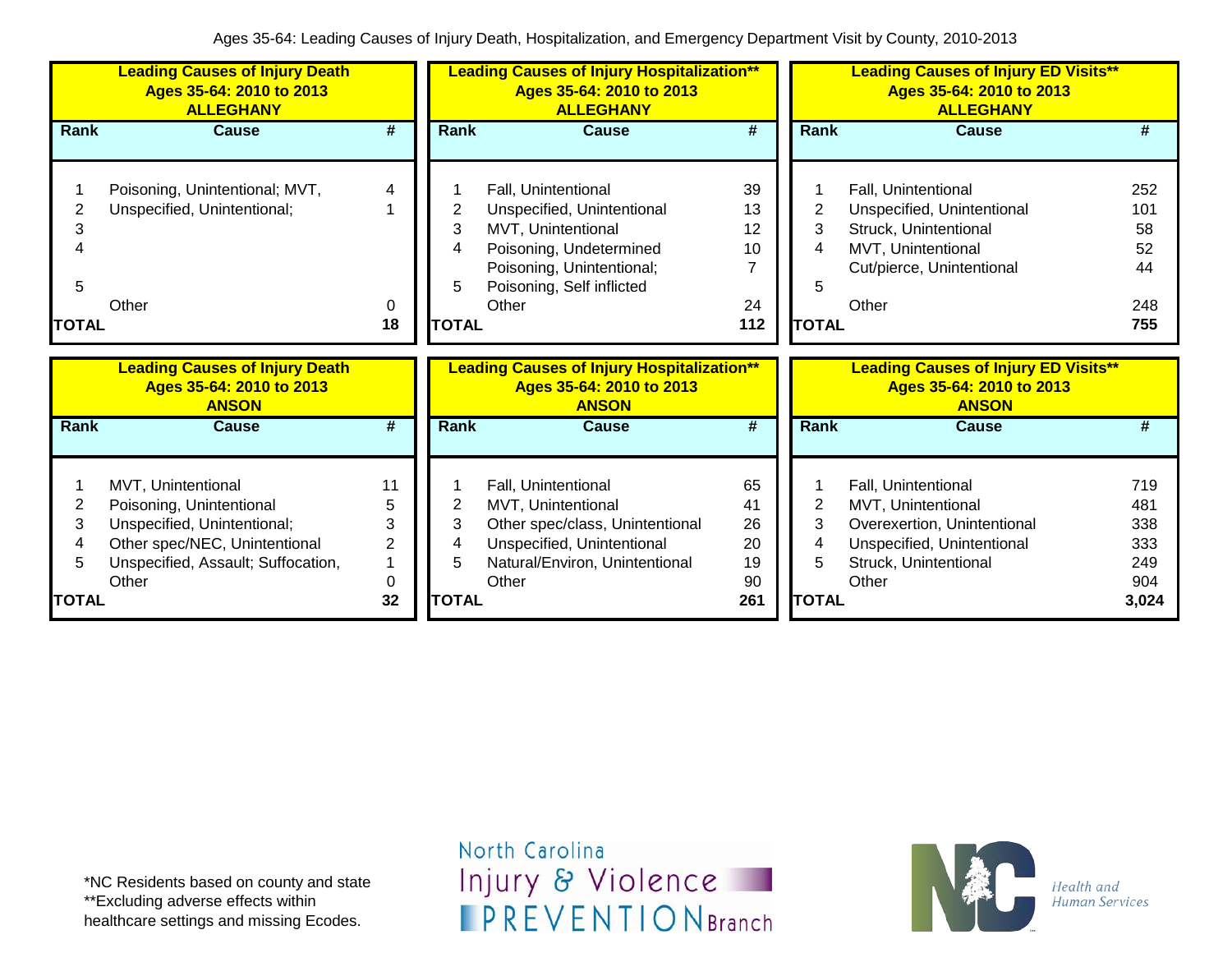|                   | <b>Leading Causes of Injury Death</b><br>Ages 35-64: 2010 to 2013<br><b>ASHE</b><br><b>Cause</b><br>Poisoning, Unintentional<br>Firearm, Self inflicted<br>2<br>MVT, Unintentional<br>3<br>Fall, Unintentional<br>4<br>5<br>Other land transport, Unintentional;<br>Other |                                                 |                                  | <b>Leading Causes of Injury Hospitalization**</b><br>Ages 35-64: 2010 to 2013<br><b>ASHE</b>                                                     |                                         |                                  | <b>Leading Causes of Injury ED Visits**</b><br>Ages 35-64: 2010 to 2013<br><b>ASHE</b>                                                   |                                                   |
|-------------------|---------------------------------------------------------------------------------------------------------------------------------------------------------------------------------------------------------------------------------------------------------------------------|-------------------------------------------------|----------------------------------|--------------------------------------------------------------------------------------------------------------------------------------------------|-----------------------------------------|----------------------------------|------------------------------------------------------------------------------------------------------------------------------------------|---------------------------------------------------|
| Rank              |                                                                                                                                                                                                                                                                           | #                                               | <b>Rank</b>                      | <b>Cause</b>                                                                                                                                     | $\overline{\boldsymbol{t}}$             | <b>Rank</b>                      | <b>Cause</b>                                                                                                                             | #                                                 |
| <b>TOTAL</b>      |                                                                                                                                                                                                                                                                           | 15<br>11<br>5<br>3<br>$\overline{2}$<br>6<br>44 | 2<br>3<br>4<br>5<br><b>TOTAL</b> | Fall, Unintentional<br>MVT, Unintentional<br>Poisoning, Self inflicted<br>Other spec/class, Unintentional<br>Unspecified, Unintentional<br>Other | 69<br>28<br>20<br>15<br>12<br>75<br>219 | 2<br>3<br>4<br>5<br><b>TOTAL</b> | Fall, Unintentional<br>Unspecified, Unintentional<br>MVT, Unintentional<br>Overexertion, Unintentional<br>Struck, Unintentional<br>Other | 999<br>376<br>332<br>322<br>311<br>1,019<br>3,359 |
|                   | <b>Leading Causes of Injury Death</b><br>Ages 35-64: 2010 to 2013<br><b>AVERY</b>                                                                                                                                                                                         |                                                 |                                  | <b>Leading Causes of Injury Hospitalization**</b><br>Ages 35-64: 2010 to 2013<br><b>AVERY</b>                                                    |                                         |                                  | <b>Leading Causes of Injury ED Visits**</b><br>Ages 35-64: 2010 to 2013<br><b>AVERY</b>                                                  |                                                   |
| <b>Rank</b>       | <b>Cause</b>                                                                                                                                                                                                                                                              | $\overline{\boldsymbol{t}}$                     | <b>Rank</b>                      | <b>Cause</b>                                                                                                                                     | $\overline{\boldsymbol{t}}$             | Rank                             | <b>Cause</b>                                                                                                                             | #                                                 |
| 2<br>3            | Firearm, Self inflicted<br>Poisoning, Unintentional<br>Suffocation, Unintentional                                                                                                                                                                                         | 8<br>6<br>$\overline{2}$                        | 2<br>3                           | Fall, Unintentional<br>MVT, Unintentional<br>Unspecified, Unintentional;<br>Poisoning, Unintentional                                             | 67<br>14<br>11                          | 2<br>3                           | Fall, Unintentional<br>Overexertion, Unintentional<br>Cut/pierce, Unintentional                                                          | 819<br>380<br>255                                 |
| 4<br><b>TOTAL</b> | Unspecified, Unintentional;<br>Other                                                                                                                                                                                                                                      | 0<br>21                                         | 4<br>5<br><b>TOTAL</b>           | Poisoning, Self inflicted<br>Other spec/class, Unintentional<br>Other                                                                            | 9<br>7<br>34<br>153                     | 4<br>5<br><b>TOTAL</b>           | MVT, Unintentional<br>Struck, Unintentional<br>Other                                                                                     | 253<br>245<br>749<br>2,701                        |

\*NC Residents based on county and state \*\*Excluding adverse effects within healthcare settings and missing Ecodes.

North Carolina Injury & Violence **IPREVENTIONBranch** 

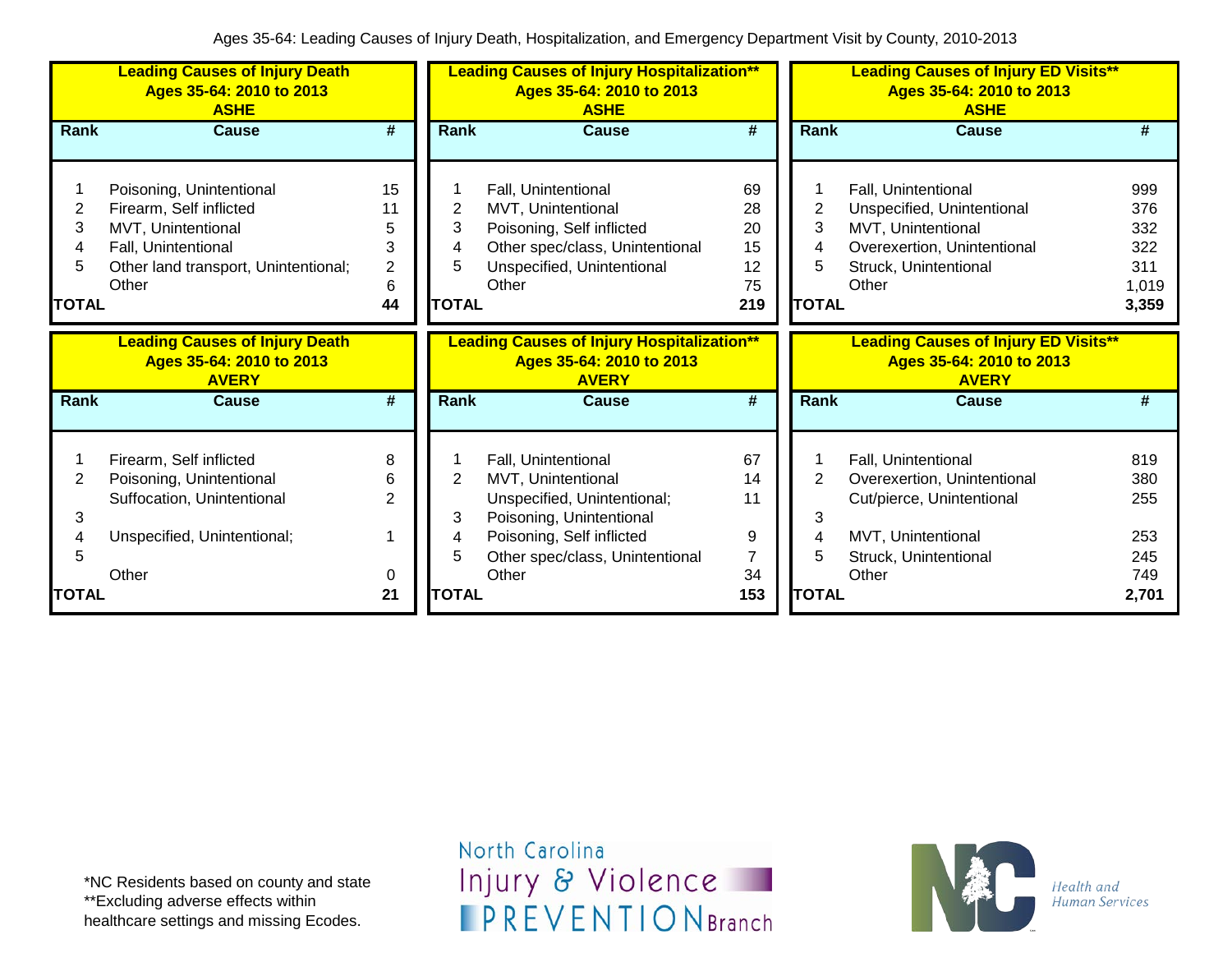|                                  | <b>Leading Causes of Injury Death</b><br>Ages 35-64: 2010 to 2013<br><b>BEAUFORT</b>                                                                                                                                           |                                               |                                  | <b>Leading Causes of Injury Hospitalization**</b><br>Ages 35-64: 2010 to 2013<br><b>BEAUFORT</b>                                               |                                           |                                  | <b>Leading Causes of Injury ED Visits**</b><br>Ages 35-64: 2010 to 2013<br><b>BEAUFORT</b>                                               |                                                       |
|----------------------------------|--------------------------------------------------------------------------------------------------------------------------------------------------------------------------------------------------------------------------------|-----------------------------------------------|----------------------------------|------------------------------------------------------------------------------------------------------------------------------------------------|-------------------------------------------|----------------------------------|------------------------------------------------------------------------------------------------------------------------------------------|-------------------------------------------------------|
| Rank                             | <b>Cause</b>                                                                                                                                                                                                                   | #                                             | Rank                             | <b>Cause</b>                                                                                                                                   | $\overline{\boldsymbol{t}}$               | Rank                             | <b>Cause</b>                                                                                                                             | #                                                     |
| 2<br>3<br>4<br>5<br><b>TOTAL</b> | Poisoning, Unintentional<br>Firearm, Self inflicted<br>MVT, Unintentional<br>Poisoning, Self inflicted<br>Suffocation, Self inflicted<br>Other                                                                                 | 19<br>12<br>10<br>4<br>3<br>18<br>66          | 2<br>3<br>4<br>5<br><b>TOTAL</b> | Fall, Unintentional<br>MVT, Unintentional<br>Poisoning, Self inflicted<br>Poisoning, Unintentional<br>Other spec/class, Unintentional<br>Other | 106<br>76<br>65<br>39<br>28<br>152<br>466 | 2<br>3<br>4<br>5<br><b>TOTAL</b> | Fall, Unintentional<br>Unspecified, Unintentional<br>MVT, Unintentional<br>Overexertion, Unintentional<br>Struck, Unintentional<br>Other | 1,738<br>1,006<br>936<br>709<br>559<br>2,196<br>7,144 |
|                                  | <b>Leading Causes of Injury Death</b><br>Ages 35-64: 2010 to 2013<br><b>BERTIE</b>                                                                                                                                             |                                               |                                  | <b>Leading Causes of Injury Hospitalization**</b><br>Ages 35-64: 2010 to 2013<br><b>BERTIE</b>                                                 |                                           |                                  | <b>Leading Causes of Injury ED Visits**</b><br>Ages 35-64: 2010 to 2013<br><b>BERTIE</b>                                                 |                                                       |
| Rank                             | <b>Cause</b>                                                                                                                                                                                                                   | #                                             | Rank                             | <b>Cause</b>                                                                                                                                   | #                                         | <b>Rank</b>                      | <b>Cause</b>                                                                                                                             | #                                                     |
| 2<br>3<br>4<br>5                 | Natural/Environ, Unintentional<br>MVT, Unintentional<br>Fire/Burn, Unintentional<br>Suffocation, Self inflicted; Poisoning,<br>Unspecified, Self inflicted; Other<br>land transport, Unintentional;<br>Drowning, Unintentional | 7<br>6<br>3<br>$\overline{c}$<br>$\mathbf{1}$ | 2<br>3<br>4<br>5                 | Fall, Unintentional<br>MVT, Unintentional<br>Unspecified, Unintentional<br>Other spec/class, Unintentional<br>Natural/Environ, Unintentional   | 45<br>29<br>22<br>19<br>11                | 2<br>3<br>4<br>5                 | Fall, Unintentional<br>MVT, Unintentional<br>Unspecified, Unintentional<br>Struck, Unintentional<br>Cut/pierce, Unintentional            | 541<br>375<br>308<br>230<br>224                       |
| <b>TOTAL</b>                     | Other                                                                                                                                                                                                                          | 0<br>27                                       | <b>TOTAL</b>                     | Other                                                                                                                                          | 56<br>182                                 | <b>TOTAL</b>                     | Other                                                                                                                                    | 867<br>2,545                                          |

\*NC Residents based on county and state \*\*Excluding adverse effects within healthcare settings and missing Ecodes.

North Carolina Injury & Violence **IPREVENTIONBranch** 

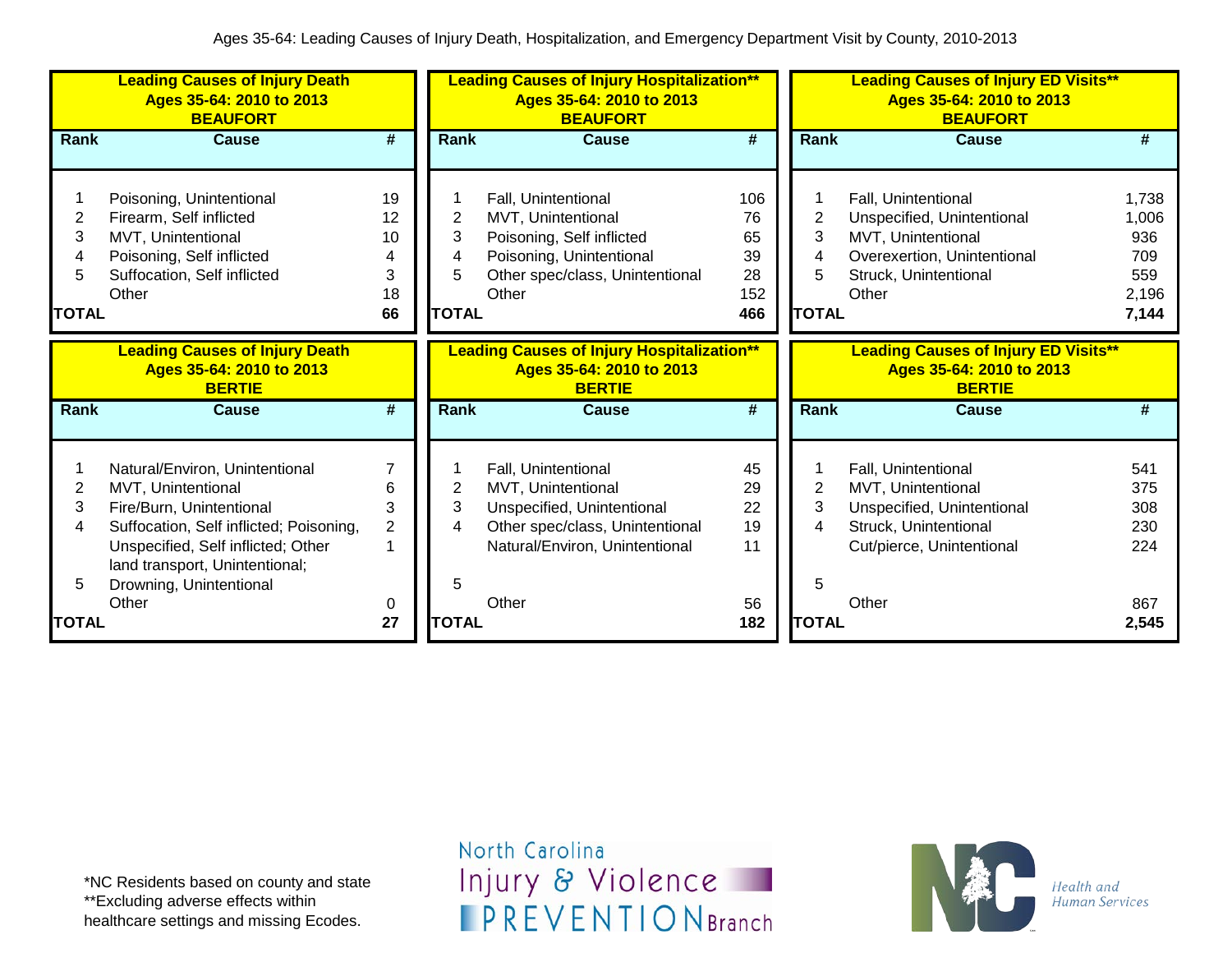|                             | <b>Leading Causes of Injury Death</b><br>Ages 35-64: 2010 to 2013<br><b>BLADEN</b>                                                                        |                                       |                                          | <b>Leading Causes of Injury Hospitalization**</b><br>Ages 35-64: 2010 to 2013<br><b>BLADEN</b>                                                  |                                              |                                               | <b>Leading Causes of Injury ED Visits**</b><br>Ages 35-64: 2010 to 2013<br><b>BLADEN</b>                                                 |                                                              |
|-----------------------------|-----------------------------------------------------------------------------------------------------------------------------------------------------------|---------------------------------------|------------------------------------------|-------------------------------------------------------------------------------------------------------------------------------------------------|----------------------------------------------|-----------------------------------------------|------------------------------------------------------------------------------------------------------------------------------------------|--------------------------------------------------------------|
| Rank                        | <b>Cause</b>                                                                                                                                              | #                                     | Rank                                     | <b>Cause</b>                                                                                                                                    | $\overline{\boldsymbol{t}}$                  | Rank                                          | <b>Cause</b>                                                                                                                             | #                                                            |
| 2<br>3<br><b>TOTAL</b>      | MVT, Unintentional<br>Poisoning, Unintentional<br>Firearm, Self inflicted<br>Fall, Unintentional<br>Fire/Burn, Unintentional<br>Other                     | 21<br>13<br>6<br>4<br>3<br>18<br>65   | 2<br>3<br><b>TOTAL</b>                   | Unspecified, Unintentional<br>Fall, Unintentional<br>Poisoning, Unintentional<br>MVT, Unintentional<br>Other spec/class, Unintentional<br>Other | 100<br>79<br>49<br>41<br>33<br>131<br>433    | $\overline{c}$<br>3<br>4<br>5<br><b>TOTAL</b> | Fall, Unintentional<br>MVT, Unintentional<br>Unspecified, Unintentional<br>Struck, Unintentional<br>Overexertion, Unintentional<br>Other | 1,091<br>766<br>703<br>414<br>399<br>1,375<br>4,748          |
|                             |                                                                                                                                                           |                                       |                                          |                                                                                                                                                 |                                              |                                               |                                                                                                                                          |                                                              |
|                             | <b>Leading Causes of Injury Death</b><br>Ages 35-64: 2010 to 2013<br><b>BRUNSWICK</b>                                                                     |                                       |                                          | <b>Leading Causes of Injury Hospitalization**</b><br>Ages 35-64: 2010 to 2013<br><b>BRUNSWICK</b>                                               |                                              |                                               | <b>Leading Causes of Injury ED Visits**</b><br>Ages 35-64: 2010 to 2013<br><b>BRUNSWICK</b>                                              |                                                              |
| Rank                        | <b>Cause</b>                                                                                                                                              | $\overline{\boldsymbol{t}}$           | <b>Rank</b>                              | <b>Cause</b>                                                                                                                                    | $\overline{\#}$                              | Rank                                          | <b>Cause</b>                                                                                                                             | #                                                            |
| 2<br>3<br>4<br><b>TOTAL</b> | Poisoning, Unintentional<br>MVT, Unintentional<br>Firearm, Self inflicted<br>Suffocation, Self inflicted; Poisoning,<br>Fire/Burn, Unintentional<br>Other | 79<br>30<br>20<br>9<br>6<br>24<br>177 | $\overline{2}$<br>3<br>4<br><b>TOTAL</b> | Fall, Unintentional<br>Poisoning, Self inflicted<br>MVT, Unintentional<br>Poisoning, Unintentional<br>Unspecified, Unintentional<br>Other       | 255<br>120<br>113<br>100<br>86<br>318<br>992 | 2<br>3<br>4<br>5<br><b>TOTAL</b>              | Fall, Unintentional<br>Overexertion, Unintentional<br>MVT, Unintentional<br>Unspecified, Unintentional<br>Struck, Unintentional<br>Other | 3,414<br>1,552<br>1,470<br>1,083<br>1,018<br>3,484<br>12,021 |

\*NC Residents based on county and state \*\*Excluding adverse effects within healthcare settings and missing Ecodes.

North Carolina Injury & Violence **IPREVENTIONBranch** 

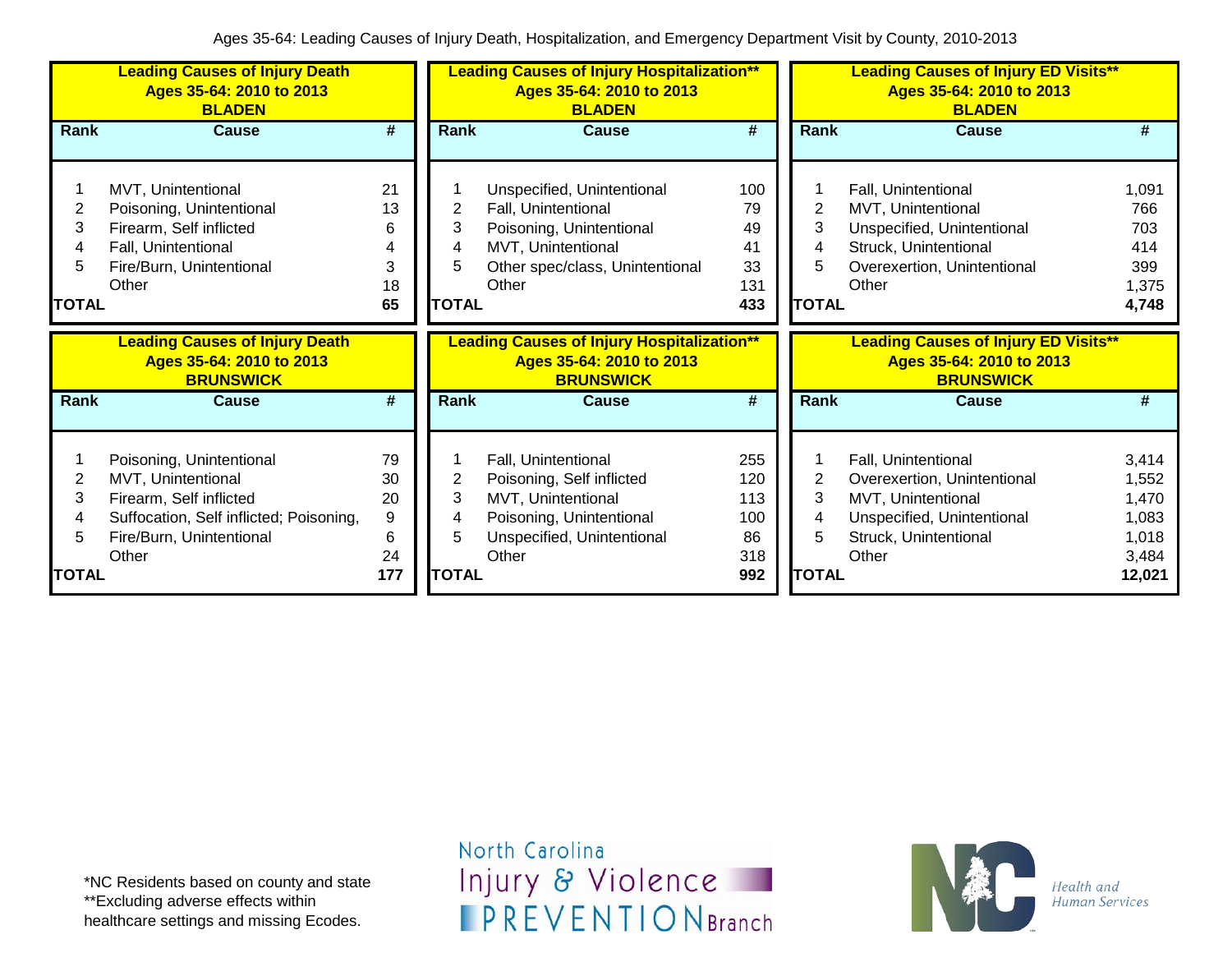|                                        | <b>Leading Causes of Injury Death</b><br>Ages 35-64: 2010 to 2013<br><b>BUNCOMBE</b>                                                                                   |                                              |                                  | <b>Leading Causes of Injury Hospitalization**</b><br>Ages 35-64: 2010 to 2013<br><b>BUNCOMBE</b>                                          |                                                 |                                               | <b>Leading Causes of Injury ED Visits**</b><br>Ages 35-64: 2010 to 2013<br><b>BUNCOMBE</b>                                               |                                                       |
|----------------------------------------|------------------------------------------------------------------------------------------------------------------------------------------------------------------------|----------------------------------------------|----------------------------------|-------------------------------------------------------------------------------------------------------------------------------------------|-------------------------------------------------|-----------------------------------------------|------------------------------------------------------------------------------------------------------------------------------------------|-------------------------------------------------------|
| Rank                                   | <b>Cause</b>                                                                                                                                                           | #                                            | <b>Rank</b>                      | <b>Cause</b>                                                                                                                              | #                                               | Rank                                          | Cause                                                                                                                                    | #                                                     |
| $\overline{2}$<br>3<br>4<br>5<br>TOTAL | Poisoning, Unintentional<br>Firearm, Self inflicted<br>MVT, Unintentional<br>Poisoning, Self inflicted<br>Suffocation, Self inflicted; Fall,<br>Unintentional<br>Other | 47<br>46<br>37<br>34<br>21<br>82<br>288      | 2<br>3<br>4<br>5<br><b>TOTAL</b> | Fall, Unintentional<br>Poisoning, Self inflicted<br>MVT, Unintentional<br>Unspecified, Unintentional<br>Poisoning, Unintentional<br>Other | 849<br>329<br>298<br>183<br>182<br>794<br>2,635 | $\overline{2}$<br>3<br>4<br>5<br><b>TOTAL</b> | Fall, Unintentional<br>MVT, Unintentional<br>Unspecified, Unintentional<br>Overexertion, Unintentional<br>Struck, Unintentional<br>Other | 2,659<br>1,573<br>753<br>638<br>538<br>2,563<br>8,724 |
|                                        | <b>Leading Causes of Injury Death</b><br>Ages 35-64: 2010 to 2013<br><b>BURKE</b>                                                                                      |                                              |                                  | <b>Leading Causes of Injury Hospitalization**</b><br>Ages 35-64: 2010 to 2013<br><b>BURKE</b>                                             |                                                 |                                               | <b>Leading Causes of Injury ED Visits**</b><br>Ages 35-64: 2010 to 2013<br><b>BURKE</b>                                                  |                                                       |
| <b>Rank</b>                            | <b>Cause</b>                                                                                                                                                           | #                                            | <b>Rank</b>                      | <b>Cause</b>                                                                                                                              | $\overline{\#}$                                 | Rank                                          | <b>Cause</b>                                                                                                                             | #                                                     |
|                                        | Poisoning, Unintentional                                                                                                                                               |                                              |                                  |                                                                                                                                           |                                                 |                                               |                                                                                                                                          |                                                       |
| $\overline{2}$<br>3<br>4<br>5          | Firearm, Self inflicted<br>MVT, Unintentional<br>Poisoning, Self inflicted<br>Firearm, Assault; Fall, Unintentional<br>Other                                           | 60<br>25<br>16<br>11<br>$6\phantom{1}$<br>20 | $\overline{2}$<br>3<br>4<br>5    | Fall, Unintentional<br>MVT, Unintentional<br>Poisoning, Self inflicted<br>Poisoning, Unintentional<br>Unspecified, Unintentional<br>Other | 267<br>131<br>130<br>101<br>86<br>309           | $\overline{2}$<br>3<br>4<br>5                 | Fall, Unintentional<br>MVT, Unintentional<br>Overexertion, Unintentional<br>Unspecified, Unintentional<br>Struck, Unintentional<br>Other | 3,963<br>1,646<br>1,477<br>1,267<br>1,210<br>3,900    |

\*NC Residents based on county and state \*\*Excluding adverse effects within healthcare settings and missing Ecodes.

North Carolina Injury & Violence **IPREVENTIONBranch** 

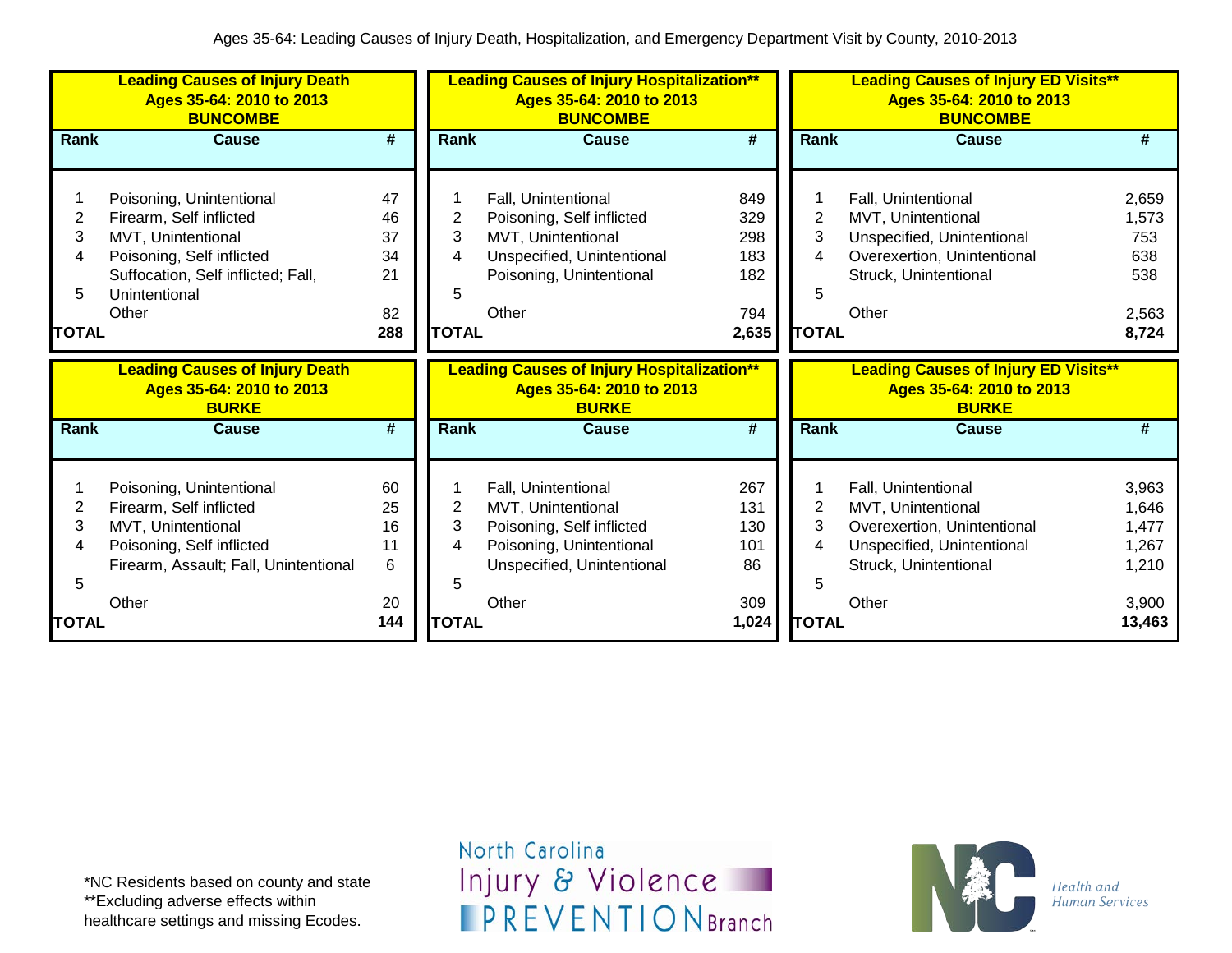|                             | <b>Leading Causes of Injury Death</b><br>Ages 35-64: 2010 to 2013<br><b>CABARRUS</b>                                                                         |                                                   |                                  | <b>Leading Causes of Injury Hospitalization**</b><br>Ages 35-64: 2010 to 2013<br><b>CABARRUS</b>                                          |                                                 |                                  | <b>Leading Causes of Injury ED Visits**</b><br>Ages 35-64: 2010 to 2013<br><b>CABARRUS</b>                                               |                                                              |
|-----------------------------|--------------------------------------------------------------------------------------------------------------------------------------------------------------|---------------------------------------------------|----------------------------------|-------------------------------------------------------------------------------------------------------------------------------------------|-------------------------------------------------|----------------------------------|------------------------------------------------------------------------------------------------------------------------------------------|--------------------------------------------------------------|
| Rank                        | <b>Cause</b>                                                                                                                                                 | #                                                 | Rank                             | <b>Cause</b>                                                                                                                              | #                                               | Rank                             | <b>Cause</b>                                                                                                                             | #                                                            |
| 2<br>3<br>5<br><b>TOTAL</b> | Poisoning, Unintentional<br>Firearm, Self inflicted<br>MVT, Unintentional<br>Poisoning, Self inflicted<br>Fall, Unintentional<br>Other                       | 43<br>33<br>23<br>17<br>13<br>47<br>176           | 2<br>3<br>4<br>5<br><b>TOTAL</b> | Fall, Unintentional<br>Poisoning, Self inflicted<br>MVT, Unintentional<br>Poisoning, Unintentional<br>Unspecified, Unintentional<br>Other | 371<br>167<br>159<br>148<br>141<br>496<br>1,482 | 2<br>3<br>4<br><b>TOTAL</b>      | Fall, Unintentional<br>MVT, Unintentional<br>Overexertion, Unintentional<br>Struck, Unintentional<br>Unspecified, Unintentional<br>Other | 3,811<br>2,546<br>1,792<br>1,377<br>1,204<br>4,366<br>15,096 |
|                             |                                                                                                                                                              |                                                   |                                  |                                                                                                                                           |                                                 |                                  |                                                                                                                                          |                                                              |
|                             | <b>Leading Causes of Injury Death</b><br>Ages 35-64: 2010 to 2013<br><b>CALDWELL</b>                                                                         |                                                   |                                  | <b>Leading Causes of Injury Hospitalization**</b><br>Ages 35-64: 2010 to 2013<br><b>CALDWELL</b>                                          |                                                 |                                  | <b>Leading Causes of Injury ED Visits**</b><br>Ages 35-64: 2010 to 2013<br><b>CALDWELL</b>                                               |                                                              |
| Rank                        | <b>Cause</b>                                                                                                                                                 | #                                                 | Rank                             | <b>Cause</b>                                                                                                                              | #                                               | Rank                             | <b>Cause</b>                                                                                                                             | #                                                            |
| 2<br>3<br>5<br><b>TOTAL</b> | Poisoning, Unintentional<br>MVT, Unintentional; Firearm, Self<br>Suffocation, Self inflicted<br>Fire/Burn, Unintentional<br>Drowning, Unintentional<br>Other | 32<br>19<br>$\overline{7}$<br>6<br>5<br>26<br>114 | 2<br>3<br>5<br><b>TOTAL</b>      | Fall, Unintentional<br>Poisoning, Self inflicted<br>Poisoning, Unintentional<br>Unspecified, Unintentional<br>MVT, Unintentional<br>Other | 241<br>111<br>96<br>93<br>80<br>214<br>835      | 2<br>3<br>4<br>5<br><b>TOTAL</b> | Fall, Unintentional<br>MVT, Unintentional<br>Overexertion, Unintentional<br>Struck, Unintentional<br>Cut/pierce, Unintentional<br>Other  | 3,733<br>1,543<br>1,302<br>1,085<br>966<br>3,705<br>12,334   |

\*NC Residents based on county and state \*\*Excluding adverse effects within healthcare settings and missing Ecodes.

North Carolina Injury & Violence **IPREVENTIONBranch** 

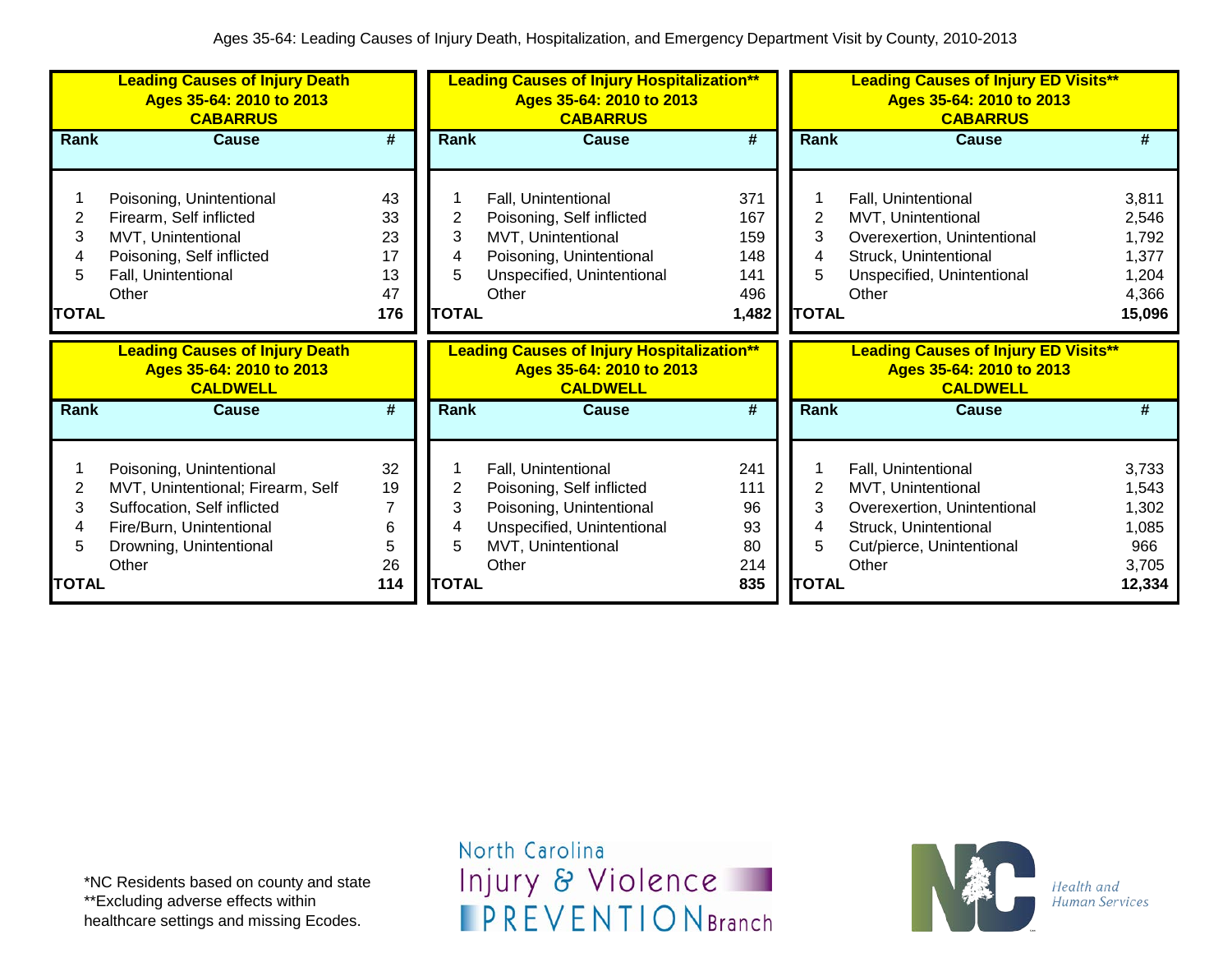|                     | <b>Leading Causes of Injury Death</b><br>Ages 35-64: 2010 to 2013<br><b>CAMDEN</b>   |                             |                | <b>Leading Causes of Injury Hospitalization**</b><br>Ages 35-64: 2010 to 2013<br><b>CAMDEN</b>                                                           |                             |                | <b>Leading Causes of Injury ED Visits**</b><br>Ages 35-64: 2010 to 2013<br><b>CAMDEN</b>   |                |
|---------------------|--------------------------------------------------------------------------------------|-----------------------------|----------------|----------------------------------------------------------------------------------------------------------------------------------------------------------|-----------------------------|----------------|--------------------------------------------------------------------------------------------|----------------|
| Rank                | <b>Cause</b>                                                                         | $\overline{\boldsymbol{t}}$ | Rank           | <b>Cause</b>                                                                                                                                             | $\overline{\boldsymbol{H}}$ | Rank           | <b>Cause</b>                                                                               | #              |
|                     |                                                                                      | 4                           |                |                                                                                                                                                          | 10                          |                |                                                                                            | 48             |
| $\overline{2}$      | Firearm, Self inflicted<br>Suffocation, Unintentional;                               |                             | $\overline{2}$ | Fall, Unintentional<br>Poisoning, Self inflicted                                                                                                         | 6                           | $\overline{2}$ | MVT, Unintentional<br>Fall, Unintentional                                                  | 34             |
| 3                   |                                                                                      |                             | 3              | MVT, Unintentional                                                                                                                                       |                             | 3              | Natural/Environ, Unintentional                                                             | 22             |
|                     |                                                                                      |                             | 4              | Poisoning, Undetermined                                                                                                                                  | $\overline{2}$              | 4              | Unspecified, Unintentional                                                                 | 19             |
|                     |                                                                                      |                             |                | Unspecified, Unintentional; Struck,                                                                                                                      |                             |                | Overexertion, Unintentional                                                                | 13             |
|                     |                                                                                      |                             |                | Assault; Poisoning, Unintentional;<br>Other spec/notclass,<br>Unintentional; Other spec/class,<br>Unintentional; Machinery,<br>Unintentional; Fire/Burn, |                             |                |                                                                                            |                |
| 5                   | Other                                                                                | 0                           | 5.             | Unintentional<br>Other                                                                                                                                   |                             | 5              | Other                                                                                      | 46             |
| <b>TOTAL</b>        |                                                                                      | 10                          | <b>TOTAL</b>   |                                                                                                                                                          | 0<br>29                     | <b>TOTAL</b>   |                                                                                            | 182            |
|                     | <b>Leading Causes of Injury Death</b><br>Ages 35-64: 2010 to 2013<br><b>CARTERET</b> |                             |                | <b>Leading Causes of Injury Hospitalization**</b><br>Ages 35-64: 2010 to 2013<br><b>CARTERET</b>                                                         |                             |                | <b>Leading Causes of Injury ED Visits**</b><br>Ages 35-64: 2010 to 2013<br><b>CARTERET</b> |                |
| <b>Rank</b>         | <b>Cause</b>                                                                         | #                           | Rank           | <b>Cause</b>                                                                                                                                             | $\overline{\boldsymbol{H}}$ | Rank           | <b>Cause</b>                                                                               | #              |
|                     |                                                                                      | 36                          |                |                                                                                                                                                          |                             |                |                                                                                            |                |
| 1<br>$\overline{2}$ | Poisoning, Unintentional<br>MVT, Unintentional                                       | 13                          | $\overline{2}$ | Fall, Unintentional<br>Poisoning, Unintentional                                                                                                          | 182<br>77                   | $\overline{2}$ | Fall, Unintentional<br>Unspecified, Unintentional                                          | 2,668<br>1,052 |
| 3                   | Firearm, Self inflicted                                                              | 11                          | 3              | Poisoning, Self inflicted                                                                                                                                | 71                          | 3              | Overexertion, Unintentional                                                                | 1,004          |
| 4                   | Poisoning, Self inflicted                                                            | 10                          | 4              | MVT, Unintentional                                                                                                                                       | 64                          | 4              | MVT, Unintentional                                                                         | 985            |
| 5                   | Suffocation, Self inflicted                                                          | 6                           | 5              | Other spec/class, Unintentional                                                                                                                          | 29                          | 5              | Struck, Unintentional                                                                      | 875            |
|                     | Other                                                                                | 20                          |                | Other                                                                                                                                                    | 192                         |                | Other                                                                                      | 3,346          |
| <b>TOTAL</b>        |                                                                                      | 96                          | <b>TOTAL</b>   |                                                                                                                                                          | 615                         | <b>TOTAL</b>   |                                                                                            | 9,930          |

\*NC Residents based on county and state \*\*Excluding adverse effects within healthcare settings and missing Ecodes.

North Carolina Injury & Violence **IPREVENTIONBranch** 

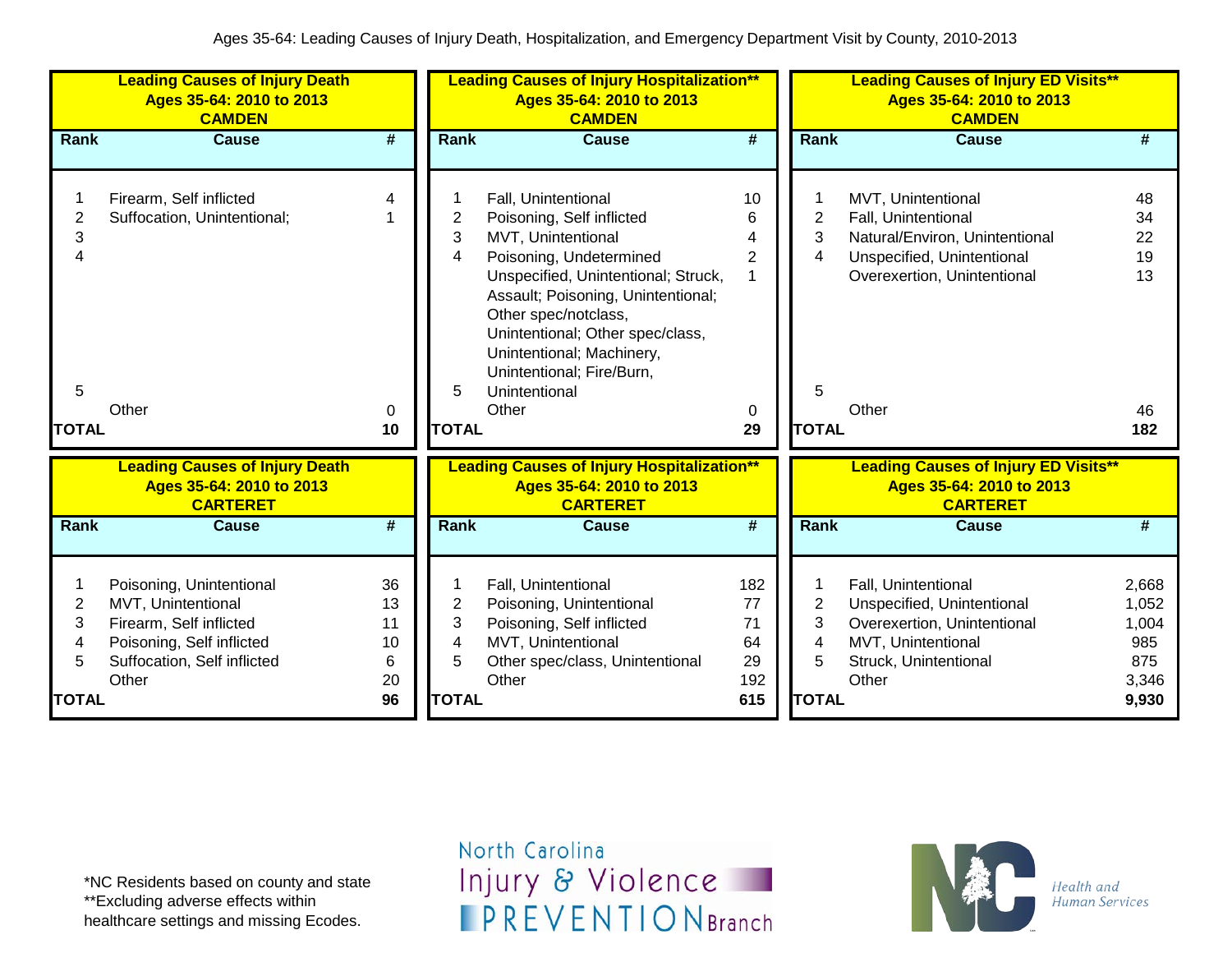|                | <b>Leading Causes of Injury Death</b><br>Ages 35-64: 2010 to 2013<br><b>CASWELL</b>                                                                              |                             |                         | <b>Leading Causes of Injury Hospitalization**</b><br>Ages 35-64: 2010 to 2013<br><b>CASWELL</b> |                             |                | <b>Leading Causes of Injury ED Visits**</b><br>Ages 35-64: 2010 to 2013<br><b>CASWELL</b> |        |
|----------------|------------------------------------------------------------------------------------------------------------------------------------------------------------------|-----------------------------|-------------------------|-------------------------------------------------------------------------------------------------|-----------------------------|----------------|-------------------------------------------------------------------------------------------|--------|
| Rank           | <b>Cause</b>                                                                                                                                                     | $\overline{\boldsymbol{t}}$ | Rank                    | <b>Cause</b>                                                                                    | $\overline{\boldsymbol{t}}$ | Rank           | <b>Cause</b>                                                                              | #      |
|                |                                                                                                                                                                  |                             |                         |                                                                                                 |                             |                |                                                                                           |        |
|                | MVT, Unintentional                                                                                                                                               | 12                          |                         | Fall, Unintentional                                                                             | 34                          |                | Fall, Unintentional                                                                       | 388    |
| $\overline{2}$ | Firearm, Self inflicted                                                                                                                                          | 6                           | 2                       | MVT, Unintentional                                                                              | 20                          | $\overline{2}$ | MVT, Unintentional                                                                        | 198    |
| 3              | Poisoning, Unintentional                                                                                                                                         | 3                           | 3                       | Poisoning, Unintentional                                                                        | 15                          | 3              | Overexertion, Unintentional                                                               | 139    |
| 4              | Fall, Unintentional                                                                                                                                              | 2                           | 4                       | Poisoning, Self inflicted                                                                       | 14                          | 4              | Unspecified, Unintentional                                                                | 122    |
|                | Suffocation, Unintentional;<br>Suffocation, Undetermined;<br>Poisoning, Self inflicted; Other<br>spec/class, Unintentional; Firearm,<br>Unintentional; Drowning, | 1                           |                         | Other spec/class, Unintentional                                                                 | 13                          |                | Natural/Environ, Unintentional                                                            | 116    |
| 5              | Unintentional; Cut/pierce, Assault                                                                                                                               |                             | 5                       |                                                                                                 |                             | 5              |                                                                                           |        |
|                | Other                                                                                                                                                            | 0                           |                         | Other                                                                                           | 42                          |                | Other                                                                                     | 473    |
| <b>TOTAL</b>   |                                                                                                                                                                  | 30                          | <b>TOTAL</b>            |                                                                                                 | 138                         | <b>TOTAL</b>   |                                                                                           | 1,436  |
|                | <b>Leading Causes of Injury Death</b><br>Ages 35-64: 2010 to 2013<br><b>CATAWBA</b>                                                                              |                             |                         | <b>Leading Causes of Injury Hospitalization**</b><br>Ages 35-64: 2010 to 2013<br><b>CATAWBA</b> |                             |                | <b>Leading Causes of Injury ED Visits**</b><br>Ages 35-64: 2010 to 2013<br><b>CATAWBA</b> |        |
| Rank           | <b>Cause</b>                                                                                                                                                     | #                           | Rank                    | <b>Cause</b>                                                                                    | #                           | Rank           | <b>Cause</b>                                                                              | #      |
|                | Poisoning, Unintentional                                                                                                                                         | 65                          |                         | Fall, Unintentional                                                                             | 353                         | 1              | Fall, Unintentional                                                                       | 6,059  |
| $\overline{2}$ | MVT, Unintentional                                                                                                                                               | 46                          | $\overline{\mathbf{c}}$ | Poisoning, Self inflicted                                                                       | 222                         | $\overline{2}$ | MVT, Unintentional                                                                        | 2,850  |
| 3              | Firearm, Self inflicted                                                                                                                                          | 30                          | 3                       | MVT, Unintentional                                                                              | 193                         | 3              | Overexertion, Unintentional                                                               | 2,136  |
| 4              | Poisoning, Self inflicted                                                                                                                                        | 21                          | 4                       | Poisoning, Unintentional                                                                        | 113                         | 4              | Unspecified, Unintentional                                                                | 2,025  |
| 5              | Firearm, Assault                                                                                                                                                 | 13                          | 5                       | Other spec/class, Unintentional                                                                 | 98                          | 5              | Struck, Unintentional                                                                     | 1,667  |
|                | Other                                                                                                                                                            | 51                          |                         | Other                                                                                           | 420                         |                | Other                                                                                     | 6,591  |
| <b>TOTAL</b>   |                                                                                                                                                                  | 226                         | <b>TOTAL</b>            |                                                                                                 | 1,399                       | <b>TOTAL</b>   |                                                                                           | 21,328 |

\*NC Residents based on county and state \*\*Excluding adverse effects within healthcare settings and missing Ecodes.

North Carolina Injury & Violence **IPREVENTIONBranch** 

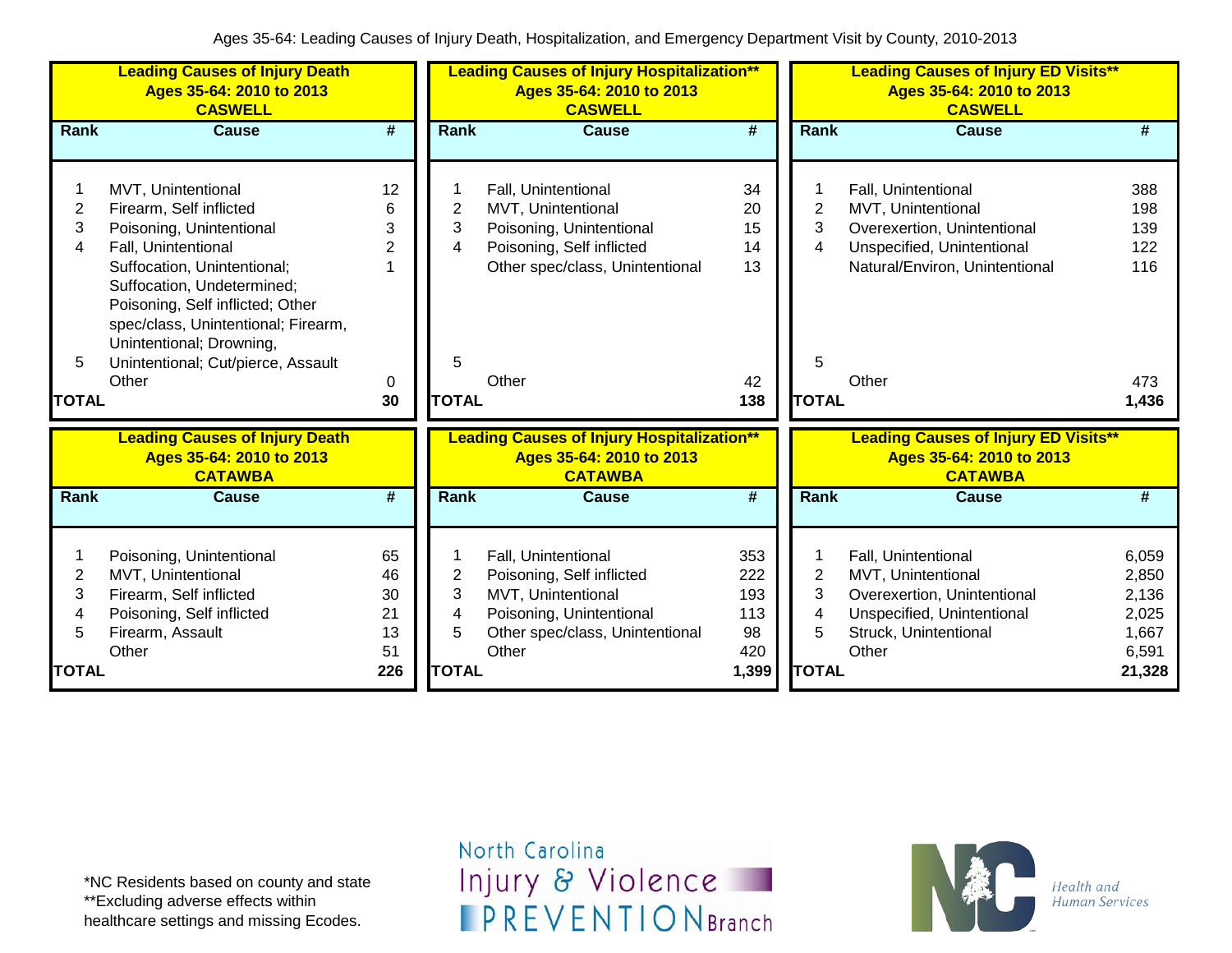|                                               | <b>Leading Causes of Injury Death</b><br>Ages 35-64: 2010 to 2013<br><b>CHATHAM</b>                                                                                                               |                                          |                        | <b>Leading Causes of Injury Hospitalization**</b><br>Ages 35-64: 2010 to 2013<br><b>CHATHAM</b>                                                |                                          | <b>Leading Causes of Injury ED Visits**</b><br>Ages 35-64: 2010 to 2013<br><b>CHATHAM</b> |                                                                                                                                                     |                                                   |
|-----------------------------------------------|---------------------------------------------------------------------------------------------------------------------------------------------------------------------------------------------------|------------------------------------------|------------------------|------------------------------------------------------------------------------------------------------------------------------------------------|------------------------------------------|-------------------------------------------------------------------------------------------|-----------------------------------------------------------------------------------------------------------------------------------------------------|---------------------------------------------------|
| <b>Rank</b>                                   | <b>Cause</b>                                                                                                                                                                                      | #                                        | <b>Rank</b>            | <b>Cause</b>                                                                                                                                   | $\overline{\boldsymbol{r}}$              | Rank                                                                                      | <b>Cause</b>                                                                                                                                        | #                                                 |
| $\overline{2}$<br>3<br>4<br>5<br><b>TOTAL</b> | MVT, Unintentional; Firearm, Self<br>Suffocation, Self inflicted<br>Poisoning, Unintentional<br>Poisoning, Self inflicted; Drowning,<br>Unspecified, Unintentional;<br>Other                      | 8<br>7<br>4<br>$\overline{c}$<br>0<br>40 | 2<br>3<br><b>TOTAL</b> | Fall, Unintentional<br>MVT, Unintentional<br>Poisoning, Unintentional<br>Poisoning, Self inflicted<br>Other spec/class, Unintentional<br>Other | 90<br>71<br>44<br>43<br>25<br>143<br>416 | 2<br>3<br>4<br>5<br><b>TOTAL</b>                                                          | Fall, Unintentional<br>MVT, Unintentional<br>Overexertion, Unintentional<br>Unspecified, Unintentional<br>Natural/Environ, Unintentional<br>Other   | 929<br>488<br>414<br>364<br>314<br>1,346<br>3,855 |
|                                               | <b>Leading Causes of Injury Death</b><br>Ages 35-64: 2010 to 2013<br><b>CHEROKEE</b>                                                                                                              |                                          |                        | <b>Leading Causes of Injury Hospitalization**</b><br>Ages 35-64: 2010 to 2013<br><b>CHEROKEE</b>                                               |                                          |                                                                                           | <b>Leading Causes of Injury ED Visits**</b><br>Ages 35-64: 2010 to 2013<br><b>CHEROKEE</b>                                                          |                                                   |
| Rank                                          | <b>Cause</b>                                                                                                                                                                                      | $\overline{\boldsymbol{t}}$              | <b>Rank</b>            | <b>Cause</b>                                                                                                                                   | $\overline{\boldsymbol{t}}$              | <b>Rank</b>                                                                               | <b>Cause</b>                                                                                                                                        | #                                                 |
| 2<br>3<br>4<br>5                              | Poisoning, Unintentional<br>MVT, Unintentional<br>Firearm, Self inflicted<br>Poisoning, Self inflicted<br>Unspecified, Unintentional; Struck,<br>Unintentional; Natural/Environ,<br>Unintentional | 27<br>9<br>7<br>4<br>$\overline{2}$      | 2<br>3<br>4<br>5       | Fall, Unintentional<br>Poisoning, Unintentional<br>Poisoning, Self inflicted<br>Other spec/class, Unintentional<br>Unspecified, Unintentional  | 68<br>40<br>29<br>22<br>15               | $\overline{2}$<br>3<br>4<br>5                                                             | Fall, Unintentional<br>Unspecified, Unintentional<br>MVT, Unintentional<br>Struck, Unintentional<br>Struck, Assault; Overexertion,<br>Unintentional | 458<br>115<br>93<br>57<br>52                      |
| <b>TOTAL</b>                                  | Other                                                                                                                                                                                             | 8<br>61                                  | <b>TOTAL</b>           | Other                                                                                                                                          | 62<br>236                                | <b>TOTAL</b>                                                                              | Other                                                                                                                                               | 315<br>1,142                                      |

\*NC Residents based on county and state \*\*Excluding adverse effects within healthcare settings and missing Ecodes.

North Carolina Injury & Violence **IPREVENTIONBranch** 

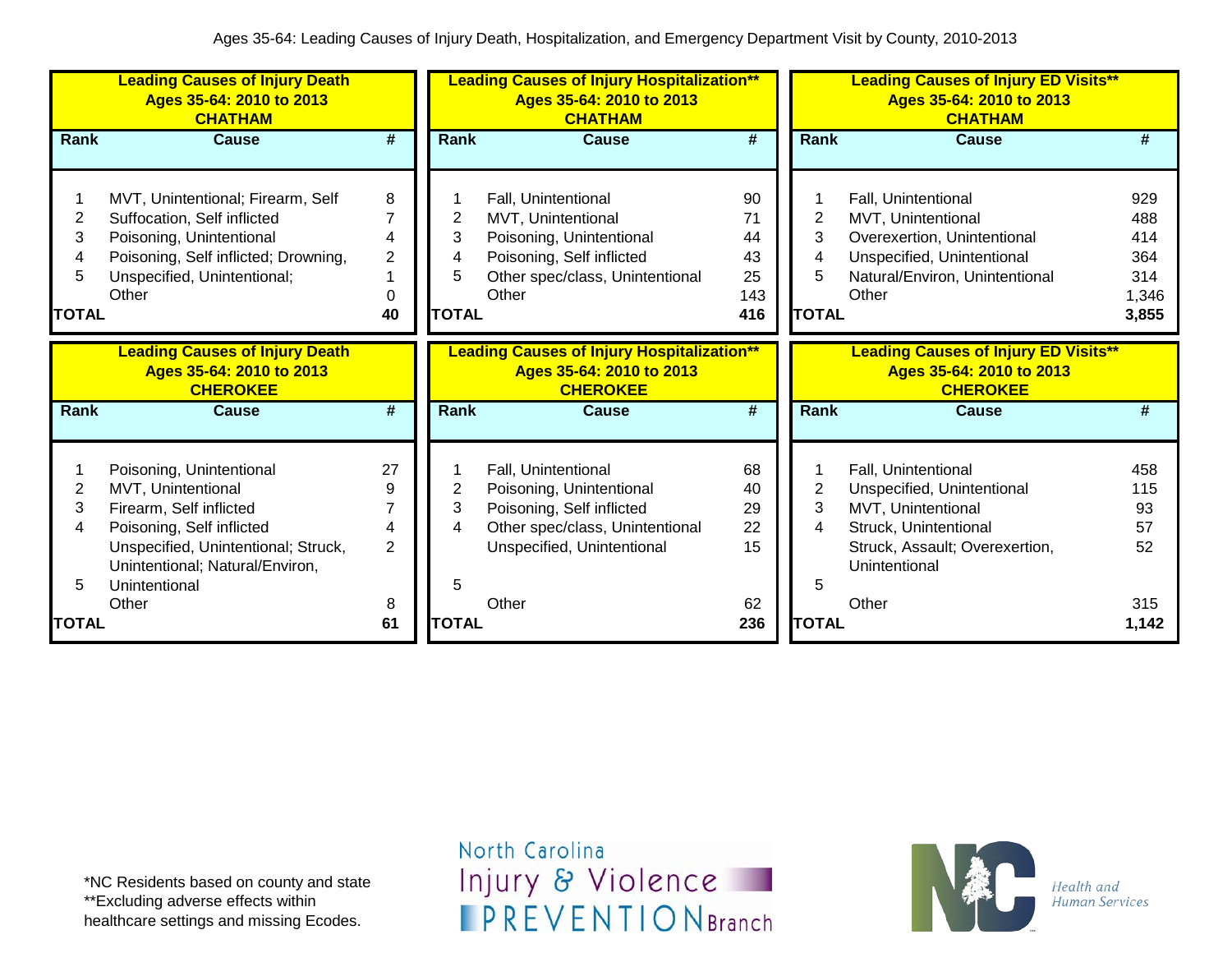|                | <b>Leading Causes of Injury Death</b><br>Ages 35-64: 2010 to 2013<br><b>CHOWAN</b> |                 | <b>Leading Causes of Injury Hospitalization**</b><br>Ages 35-64: 2010 to 2013<br><b>CHOWAN</b><br>Rank<br>#<br><b>Cause</b> |                                                                                               |                             | <b>Leading Causes of Injury ED Visits**</b><br>Ages 35-64: 2010 to 2013<br><b>CHOWAN</b> |                                                                                        |       |
|----------------|------------------------------------------------------------------------------------|-----------------|-----------------------------------------------------------------------------------------------------------------------------|-----------------------------------------------------------------------------------------------|-----------------------------|------------------------------------------------------------------------------------------|----------------------------------------------------------------------------------------|-------|
| Rank           | <b>Cause</b>                                                                       | #               |                                                                                                                             |                                                                                               |                             | Rank                                                                                     | <b>Cause</b>                                                                           | #     |
|                |                                                                                    |                 |                                                                                                                             |                                                                                               |                             |                                                                                          |                                                                                        |       |
|                | Poisoning, Unintentional                                                           | 5               |                                                                                                                             | Fall, Unintentional                                                                           | 46                          |                                                                                          | Fall, Unintentional                                                                    | 462   |
| $\overline{2}$ | MVT, Unintentional                                                                 |                 | 2                                                                                                                           | MVT, Unintentional                                                                            | 18                          | 2                                                                                        | Unspecified, Unintentional                                                             | 300   |
| 3              | Transport, other, Unintentional;                                                   | 2               | 3                                                                                                                           | Poisoning, Self inflicted                                                                     | 14                          | 3                                                                                        | MVT, Unintentional                                                                     | 198   |
| 4              | Firearm, Unintentional; Firearm, Self                                              |                 | 4                                                                                                                           | Poisoning, Unintentional                                                                      | 10                          | 4                                                                                        | Overexertion, Unintentional                                                            | 147   |
|                |                                                                                    |                 |                                                                                                                             | Unspecified, Unintentional;                                                                   | 6                           |                                                                                          | Struck, Unintentional                                                                  | 130   |
| 5              |                                                                                    |                 | 5                                                                                                                           | Poisoning, Undetermined                                                                       |                             | 5                                                                                        |                                                                                        |       |
|                | Other                                                                              | 0               |                                                                                                                             | Other                                                                                         | 26                          |                                                                                          | Other                                                                                  | 484   |
| <b>TOTAL</b>   |                                                                                    | 17              | <b>TOTAL</b>                                                                                                                |                                                                                               | 126                         | <b>TOTAL</b>                                                                             |                                                                                        | 1,721 |
|                |                                                                                    |                 |                                                                                                                             |                                                                                               |                             |                                                                                          |                                                                                        |       |
|                | <b>Leading Causes of Injury Death</b><br>Ages 35-64: 2010 to 2013<br><b>CLAY</b>   |                 |                                                                                                                             | <b>Leading Causes of Injury Hospitalization</b> **<br>Ages 35-64: 2010 to 2013<br><b>CLAY</b> |                             |                                                                                          | <b>Leading Causes of Injury ED Visits**</b><br>Ages 35-64: 2010 to 2013<br><b>CLAY</b> |       |
| Rank           | <b>Cause</b>                                                                       | $\overline{\#}$ | Rank                                                                                                                        | <b>Cause</b>                                                                                  | $\overline{\boldsymbol{t}}$ | <b>Rank</b>                                                                              | Cause                                                                                  | #     |
|                |                                                                                    |                 |                                                                                                                             |                                                                                               |                             |                                                                                          |                                                                                        |       |
|                | Poisoning, Unintentional                                                           | 6               |                                                                                                                             | Fall, Unintentional                                                                           | 25                          |                                                                                          | Fall, Unintentional                                                                    | 127   |
| 2              | Poisoning, Self inflicted; MVT,                                                    | 2               | 2                                                                                                                           | Poisoning, Unintentional                                                                      | 11                          | $\overline{2}$                                                                           | Unspecified, Unintentional                                                             | 42    |
| 3              | Unspecified, Unintentional;                                                        |                 | 3                                                                                                                           | Poisoning, Self inflicted                                                                     | 10                          | 3                                                                                        | MVT, Unintentional                                                                     | 26    |
|                |                                                                                    |                 | 4                                                                                                                           | MVT, Unintentional                                                                            | 5                           | 4                                                                                        | Overexertion, Unintentional                                                            | 25    |
|                |                                                                                    |                 |                                                                                                                             | Unspecified, Unintentional; Other                                                             | 4                           |                                                                                          | Struck, Unintentional                                                                  | 19    |
| 5              |                                                                                    |                 |                                                                                                                             | spec/class, Unintentional                                                                     |                             | 5                                                                                        |                                                                                        |       |
| <b>TOTAL</b>   | Other                                                                              | 0<br>16         | <b>TOTAL</b>                                                                                                                | Other                                                                                         | 11<br>70                    | <b>TOTAL</b>                                                                             | Other                                                                                  | 100   |

\*NC Residents based on county and state \*\*Excluding adverse effects within healthcare settings and missing Ecodes.

North Carolina Injury & Violence **IPREVENTIONBranch** 

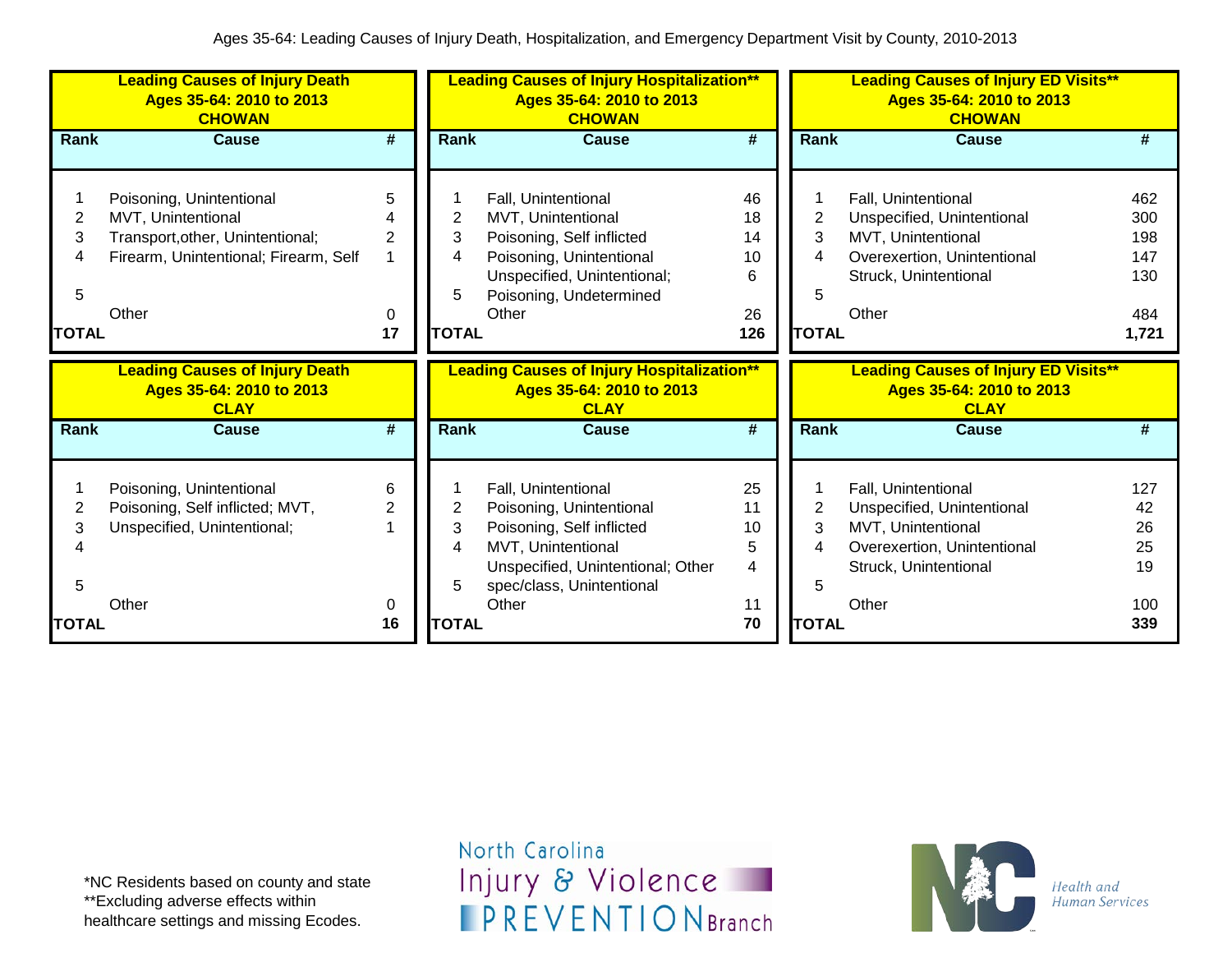|                             | <b>Leading Causes of Injury Death</b><br>Ages 35-64: 2010 to 2013<br><b>CLEVELAND</b>                                                                 |                                       |                                  | <b>Leading Causes of Injury Hospitalization**</b><br>Ages 35-64: 2010 to 2013<br><b>CLEVELAND</b>                                              |                                                |                             | <b>Leading Causes of Injury ED Visits**</b><br>Ages 35-64: 2010 to 2013<br><b>CLEVELAND</b>                                              |                                                              |
|-----------------------------|-------------------------------------------------------------------------------------------------------------------------------------------------------|---------------------------------------|----------------------------------|------------------------------------------------------------------------------------------------------------------------------------------------|------------------------------------------------|-----------------------------|------------------------------------------------------------------------------------------------------------------------------------------|--------------------------------------------------------------|
| Rank                        | Cause                                                                                                                                                 | #                                     | Rank                             | Cause                                                                                                                                          | #                                              | Rank                        | Cause                                                                                                                                    | #                                                            |
| 2<br>3<br>5<br><b>TOTAL</b> | Poisoning, Unintentional<br>MVT, Unintentional<br>Firearm, Self inflicted<br>Poisoning, Self inflicted; Firearm,<br>Fire/Burn, Unintentional<br>Other | 44<br>25<br>22<br>6<br>5<br>27<br>135 | 2<br>3<br>4<br>5<br><b>TOTAL</b> | Fall, Unintentional<br>Poisoning, Self inflicted<br>MVT, Unintentional<br>Poisoning, Unintentional<br>Other spec/class, Unintentional<br>Other | 297<br>160<br>157<br>146<br>90<br>389<br>1,239 | 2<br>3<br><b>TOTAL</b>      | Fall, Unintentional<br>MVT, Unintentional<br>Unspecified, Unintentional<br>Overexertion, Unintentional<br>Struck, Unintentional<br>Other | 4,421<br>2,215<br>1,800<br>1,736<br>1,333<br>5,070<br>16,575 |
|                             |                                                                                                                                                       |                                       |                                  |                                                                                                                                                |                                                |                             |                                                                                                                                          |                                                              |
|                             | <b>Leading Causes of Injury Death</b><br>Ages 35-64: 2010 to 2013<br><b>COLUMBUS</b>                                                                  |                                       |                                  | <b>Leading Causes of Injury Hospitalization**</b><br>Ages 35-64: 2010 to 2013<br><b>COLUMBUS</b>                                               |                                                |                             | <b>Leading Causes of Injury ED Visits**</b><br>Ages 35-64: 2010 to 2013<br><b>COLUMBUS</b>                                               |                                                              |
| Rank                        | <b>Cause</b>                                                                                                                                          | #                                     | Rank                             | <b>Cause</b>                                                                                                                                   | #                                              | Rank                        | <b>Cause</b>                                                                                                                             | #                                                            |
| 2<br>3<br>5<br><b>TOTAL</b> | MVT, Unintentional<br>Poisoning, Unintentional<br>Firearm, Self inflicted<br>Firearm, Assault<br>Poisoning, Self inflicted<br>Other                   | 40<br>31<br>10<br>9<br>6<br>20<br>116 | 2<br>3<br>5<br><b>TOTAL</b>      | Fall, Unintentional<br>MVT, Unintentional<br>Poisoning, Unintentional<br>Other spec/class, Unintentional<br>Poisoning, Self inflicted<br>Other | 169<br>108<br>73<br>66<br>63<br>229<br>708     | 2<br>3<br>5<br><b>TOTAL</b> | Fall, Unintentional<br>MVT, Unintentional<br>Overexertion, Unintentional<br>Unspecified, Unintentional<br>Struck, Unintentional<br>Other | 1,899<br>1,347<br>925<br>709<br>606<br>2,087<br>7,573        |

\*NC Residents based on county and state \*\*Excluding adverse effects within healthcare settings and missing Ecodes.

North Carolina Injury & Violence **IPREVENTIONBranch** 

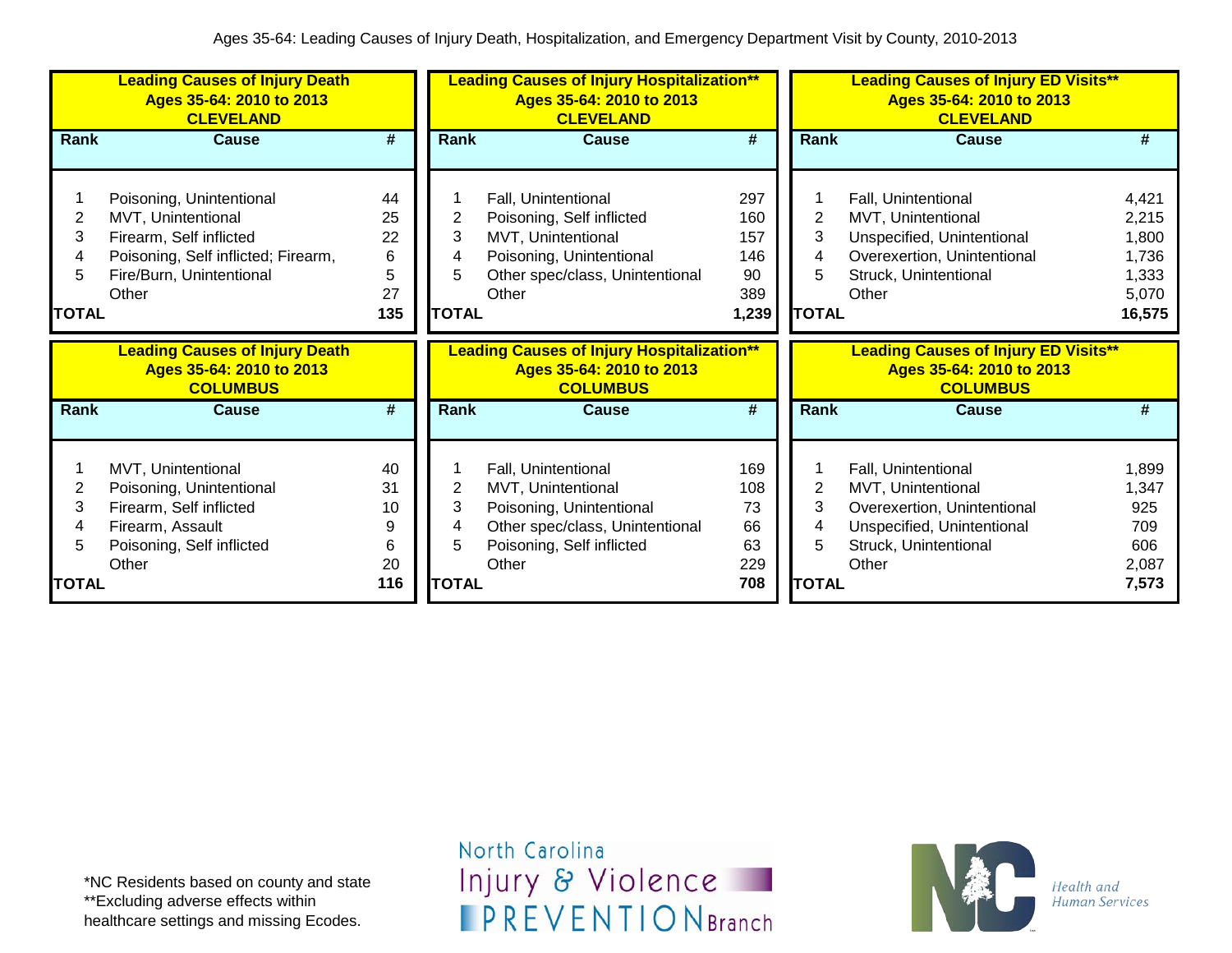|                                  | <b>Leading Causes of Injury Death</b><br>Ages 35-64: 2010 to 2013<br><b>CRAVEN</b>                                                                                                                                                   |                                       |                                  | <b>Leading Causes of Injury Hospitalization**</b><br>Ages 35-64: 2010 to 2013<br><b>CRAVEN</b>                                            |                                                |                                               | <b>Leading Causes of Injury ED Visits**</b><br>Ages 35-64: 2010 to 2013<br><b>CRAVEN</b>                                                 |                                                              |
|----------------------------------|--------------------------------------------------------------------------------------------------------------------------------------------------------------------------------------------------------------------------------------|---------------------------------------|----------------------------------|-------------------------------------------------------------------------------------------------------------------------------------------|------------------------------------------------|-----------------------------------------------|------------------------------------------------------------------------------------------------------------------------------------------|--------------------------------------------------------------|
| Rank                             | <b>Cause</b>                                                                                                                                                                                                                         | #                                     | <b>Rank</b>                      | <b>Cause</b>                                                                                                                              | $\overline{\boldsymbol{H}}$                    | <b>Rank</b>                                   | <b>Cause</b>                                                                                                                             | #                                                            |
| 2<br>3<br>4<br>5<br><b>TOTAL</b> | Poisoning, Unintentional<br>MVT, Unintentional<br>Firearm, Self inflicted<br>Poisoning, Undetermined; Fall,<br>Unspecified, Unintentional; Other<br>spec/class, Unintentional; Firearm,<br>Assault; Drowning, Unintentional<br>Other | 34<br>24<br>19<br>4<br>3<br>10<br>107 | 2<br>3<br>4<br>5<br><b>TOTAL</b> | Fall, Unintentional<br>Poisoning, Self inflicted<br>Poisoning, Unintentional<br>MVT, Unintentional<br>Unspecified, Unintentional<br>Other | 253<br>154<br>130<br>112<br>76<br>360<br>1,085 | $\overline{2}$<br>3<br>4<br>5<br><b>TOTAL</b> | Fall, Unintentional<br>Overexertion, Unintentional<br>Unspecified, Unintentional<br>MVT, Unintentional<br>Struck, Unintentional<br>Other | 2,516<br>1,469<br>1,447<br>1,212<br>1,071<br>3,485<br>11,200 |
|                                  | <b>Leading Causes of Injury Death</b><br>Ages 35-64: 2010 to 2013<br><b>CUMBERLAND</b>                                                                                                                                               |                                       |                                  | <b>Leading Causes of Injury Hospitalization**</b><br>Ages 35-64: 2010 to 2013<br><b>CUMBERLAND</b>                                        |                                                |                                               | <b>Leading Causes of Injury ED Visits**</b><br>Ages 35-64: 2010 to 2013<br><b>CUMBERLAND</b>                                             |                                                              |
| Rank                             | <b>Cause</b>                                                                                                                                                                                                                         | #                                     | Rank                             | <b>Cause</b>                                                                                                                              | #                                              | <b>Rank</b>                                   | Cause                                                                                                                                    | #                                                            |
| $\overline{2}$<br>3<br>4<br>5    | Poisoning, Unintentional<br>MVT, Unintentional<br>Firearm, Self inflicted<br>Firearm, Assault<br>Fall, Unintentional<br>Other                                                                                                        | 97<br>81<br>44<br>28<br>22<br>73      | 2<br>3<br>4<br>5                 | Unspecified, Unintentional<br>Fall, Unintentional<br>MVT, Unintentional<br>Poisoning, Self inflicted<br>Poisoning, Unintentional<br>Other | 611<br>593<br>395<br>354<br>315<br>1,148       | 2<br>3<br>4<br>5                              | MVT, Unintentional<br>Fall, Unintentional<br>Unspecified, Unintentional<br>Overexertion, Unintentional<br>Struck, Unintentional<br>Other | 5,136<br>4,961<br>3,470<br>1,989<br>1,499<br>6,632           |
| <b>TOTAL</b>                     |                                                                                                                                                                                                                                      | 345                                   | <b>TOTAL</b>                     |                                                                                                                                           | 3,416                                          | <b>TOTAL</b>                                  |                                                                                                                                          | 23,687                                                       |

\*NC Residents based on county and state \*\*Excluding adverse effects within healthcare settings and missing Ecodes.

North Carolina Injury & Violence **IPREVENTIONBranch** 

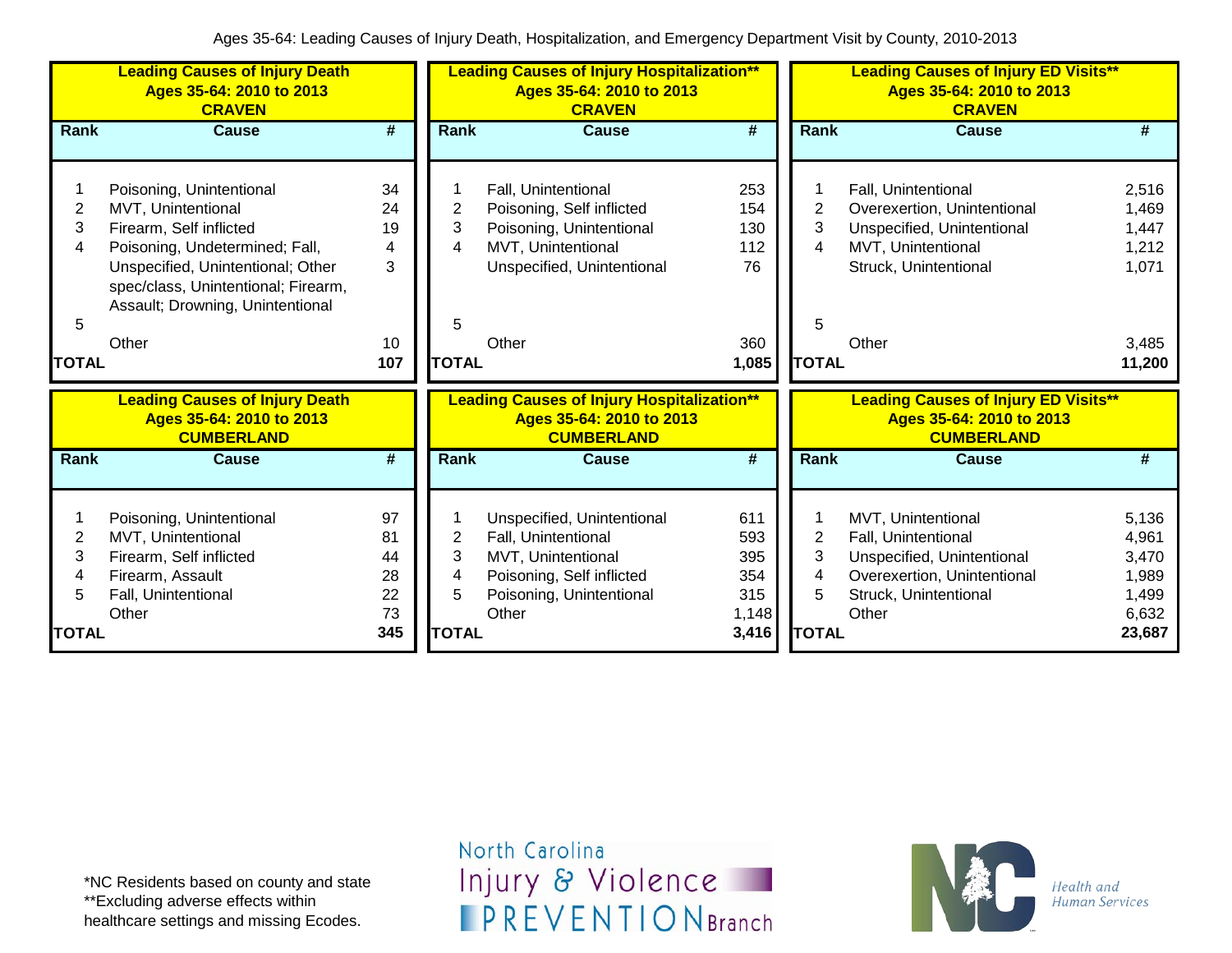|              | <b>Leading Causes of Injury Death</b><br>Ages 35-64: 2010 to 2013<br><b>CURRITUCK</b> |                             | <b>Leading Causes of Injury Hospitalization**</b><br>Ages 35-64: 2010 to 2013<br><b>CURRITUCK</b> |                                                                                              |                             | <b>Leading Causes of Injury ED Visits**</b><br>Ages 35-64: 2010 to 2013<br><b>CURRITUCK</b> |                                                                                        |       |  |
|--------------|---------------------------------------------------------------------------------------|-----------------------------|---------------------------------------------------------------------------------------------------|----------------------------------------------------------------------------------------------|-----------------------------|---------------------------------------------------------------------------------------------|----------------------------------------------------------------------------------------|-------|--|
| Rank         | <b>Cause</b>                                                                          | $\overline{\boldsymbol{t}}$ | <b>Rank</b>                                                                                       | <b>Cause</b>                                                                                 | #                           | Rank                                                                                        | <b>Cause</b>                                                                           | #     |  |
|              | Firearm, Self inflicted                                                               | 11                          |                                                                                                   | Poisoning, Self inflicted                                                                    | 13                          |                                                                                             | Fall, Unintentional                                                                    | 151   |  |
| 2            | Poisoning, Unintentional                                                              | 8                           | 2                                                                                                 | Fall, Unintentional                                                                          | 9                           | 2                                                                                           | MVT, Unintentional                                                                     | 81    |  |
| 3            | MVT, Unintentional                                                                    | 4                           | 3                                                                                                 | MVT, Unintentional                                                                           | 6                           | 3                                                                                           | Unspecified, Unintentional                                                             | 55    |  |
| 4            | Poisoning, Undetermined; Fall,                                                        | 3                           | 4                                                                                                 | Unspecified, Unintentional;                                                                  | 4                           | 4                                                                                           | Overexertion, Unintentional                                                            | 54    |  |
|              | Poisoning, Self inflicted; Drowning,<br>Unintentional                                 | $\overline{2}$              | 5                                                                                                 | Poisoning, Unintentional;<br>Natural/Environ, Unintentional;<br>Cut/pierce, Self inflicted   | $\overline{2}$              | 5                                                                                           | Cut/pierce, Unintentional                                                              | 45    |  |
| 5            | Other                                                                                 | 5                           |                                                                                                   | Other                                                                                        | 7                           |                                                                                             | Other                                                                                  | 178   |  |
| <b>TOTAL</b> |                                                                                       | 38                          | <b>TOTAL</b>                                                                                      |                                                                                              | 53                          | <b>TOTAL</b>                                                                                |                                                                                        | 564   |  |
|              |                                                                                       |                             |                                                                                                   |                                                                                              |                             |                                                                                             |                                                                                        |       |  |
|              | <b>Leading Causes of Injury Death</b><br>Ages 35-64: 2010 to 2013<br><b>DARE</b>      |                             |                                                                                                   | <b>Leading Causes of Injury Hospitalization**</b><br>Ages 35-64: 2010 to 2013<br><b>DARE</b> |                             |                                                                                             | <b>Leading Causes of Injury ED Visits**</b><br>Ages 35-64: 2010 to 2013<br><b>DARE</b> |       |  |
| Rank         | <b>Cause</b>                                                                          | $\overline{\boldsymbol{t}}$ | <b>Rank</b>                                                                                       | <b>Cause</b>                                                                                 | $\overline{\boldsymbol{t}}$ | Rank                                                                                        | <b>Cause</b>                                                                           | #     |  |
|              | Poisoning, Unintentional                                                              | 19                          |                                                                                                   | Fall, Unintentional                                                                          | 40                          |                                                                                             | Fall, Unintentional                                                                    | 827   |  |
| 2            | MVT, Unintentional                                                                    | 10                          | 2                                                                                                 | Poisoning, Self inflicted                                                                    | 11                          | 2                                                                                           | Overexertion, Unintentional                                                            | 284   |  |
| 3            | Fall, Unintentional                                                                   | 8                           | 3                                                                                                 | Unspecified, Unintentional                                                                   |                             | 3                                                                                           | MVT, Unintentional                                                                     | 280   |  |
| 4            | Firearm, Self inflicted                                                               | 6                           | 4                                                                                                 | MVT, Unintentional                                                                           | 6                           | 4                                                                                           | Cut/pierce, Unintentional                                                              | 259   |  |
| 5            | Suffocation, Self inflicted                                                           | 4                           | 5                                                                                                 | Poisoning, Unintentional                                                                     | 5                           | 5                                                                                           | Unspecified, Unintentional                                                             | 231   |  |
|              | Other                                                                                 | 8                           |                                                                                                   | Other                                                                                        | 26                          |                                                                                             | Other                                                                                  | 900   |  |
| <b>TOTAL</b> |                                                                                       | 55                          | <b>TOTAL</b>                                                                                      |                                                                                              | 95                          | <b>TOTAL</b>                                                                                |                                                                                        | 2,781 |  |

\*NC Residents based on county and state \*\*Excluding adverse effects within healthcare settings and missing Ecodes.

North Carolina Injury & Violence **IPREVENTIONBranch** 

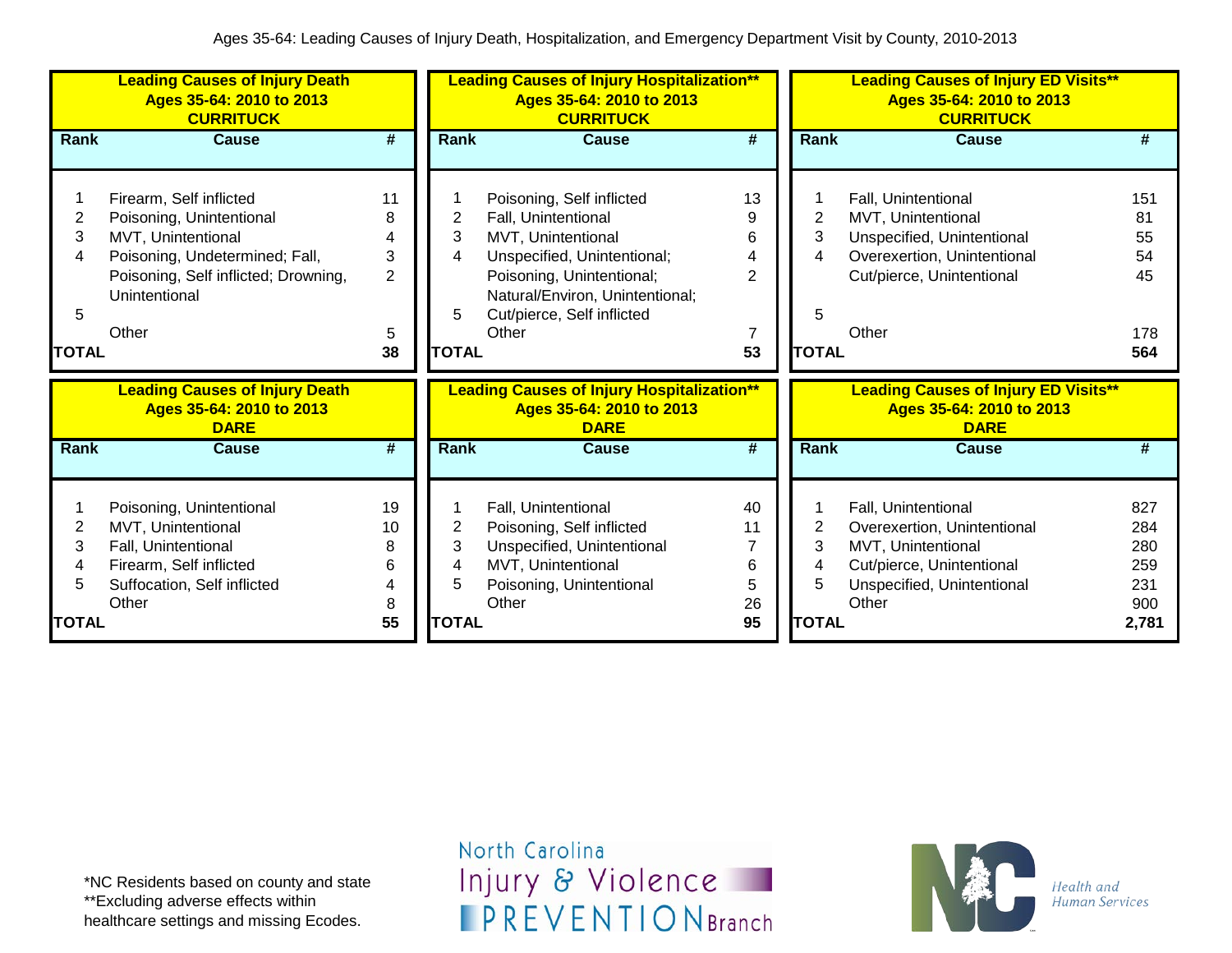|                                  | <b>Leading Causes of Injury Death</b><br>Ages 35-64: 2010 to 2013<br><b>DAVIDSON</b>                                                                                   |                                        | <b>Leading Causes of Injury Hospitalization**</b><br>Ages 35-64: 2010 to 2013<br><b>DAVIDSON</b> |                                                                                                                                           |                                                 | <b>Leading Causes of Injury ED Visits**</b><br>Ages 35-64: 2010 to 2013<br><b>DAVIDSON</b> |                                                                                                                                          |                                                              |  |
|----------------------------------|------------------------------------------------------------------------------------------------------------------------------------------------------------------------|----------------------------------------|--------------------------------------------------------------------------------------------------|-------------------------------------------------------------------------------------------------------------------------------------------|-------------------------------------------------|--------------------------------------------------------------------------------------------|------------------------------------------------------------------------------------------------------------------------------------------|--------------------------------------------------------------|--|
| <b>Rank</b>                      | <b>Cause</b>                                                                                                                                                           | #                                      | Rank                                                                                             | <b>Cause</b>                                                                                                                              | $\overline{\boldsymbol{H}}$                     | <b>Rank</b>                                                                                | <b>Cause</b>                                                                                                                             | #                                                            |  |
| 2<br>3<br>4<br>5<br><b>TOTAL</b> | Poisoning, Unintentional<br>MVT, Unintentional<br>Firearm, Self inflicted<br>Poisoning, Self inflicted<br>Firearm, Assault<br>Other                                    | 73<br>53<br>27<br>12<br>8<br>39<br>212 | 2<br>3<br>4<br>5<br><b>TOTAL</b>                                                                 | Fall, Unintentional<br>MVT, Unintentional<br>Poisoning, Self inflicted<br>Poisoning, Unintentional<br>Unspecified, Unintentional<br>Other | 323<br>209<br>150<br>145<br>113<br>434<br>1,374 | 2<br>3<br>5<br><b>TOTAL</b>                                                                | Fall, Unintentional<br>Overexertion, Unintentional<br>Unspecified, Unintentional<br>MVT, Unintentional<br>Struck, Unintentional<br>Other | 6,215<br>3,438<br>3,292<br>2,923<br>1,961<br>6,545<br>24,374 |  |
|                                  | <b>Leading Causes of Injury Death</b><br>Ages 35-64: 2010 to 2013<br><b>DAVIE</b>                                                                                      |                                        |                                                                                                  | <b>Leading Causes of Injury Hospitalization**</b><br>Ages 35-64: 2010 to 2013<br><b>DAVIE</b>                                             |                                                 |                                                                                            | <b>Leading Causes of Injury ED Visits**</b><br>Ages 35-64: 2010 to 2013<br><b>DAVIE</b>                                                  |                                                              |  |
| Rank                             | <b>Cause</b>                                                                                                                                                           | #                                      | Rank                                                                                             | <b>Cause</b>                                                                                                                              | $\overline{\boldsymbol{t}}$                     | Rank                                                                                       | <b>Cause</b>                                                                                                                             | #                                                            |  |
| 2<br>3<br>4<br>5                 | MVT, Unintentional<br>Firearm, Self inflicted<br>Poisoning, Unintentional<br>Poisoning, Self inflicted<br>Suffocation, Self inflicted; Fall,<br>Unintentional<br>Other | 12<br>9<br>8<br>5<br>4                 | 2<br>3<br>4<br>5                                                                                 | Fall, Unintentional<br>MVT, Unintentional<br>Poisoning, Self inflicted<br>Unspecified, Unintentional<br>Poisoning, Unintentional<br>Other | 96<br>50<br>49<br>34<br>22<br>91                | 2<br>3<br>5                                                                                | Fall, Unintentional<br>MVT, Unintentional<br>Unspecified, Unintentional<br>Overexertion, Unintentional<br>Struck, Unintentional<br>Other | 877<br>396<br>315<br>247<br>203<br>813                       |  |
| <b>TOTAL</b>                     |                                                                                                                                                                        | 8<br>50                                | <b>TOTAL</b>                                                                                     |                                                                                                                                           | 342                                             | <b>TOTAL</b>                                                                               |                                                                                                                                          | 2,851                                                        |  |

\*NC Residents based on county and state \*\*Excluding adverse effects within healthcare settings and missing Ecodes.

North Carolina Injury & Violence **IPREVENTIONBranch** 

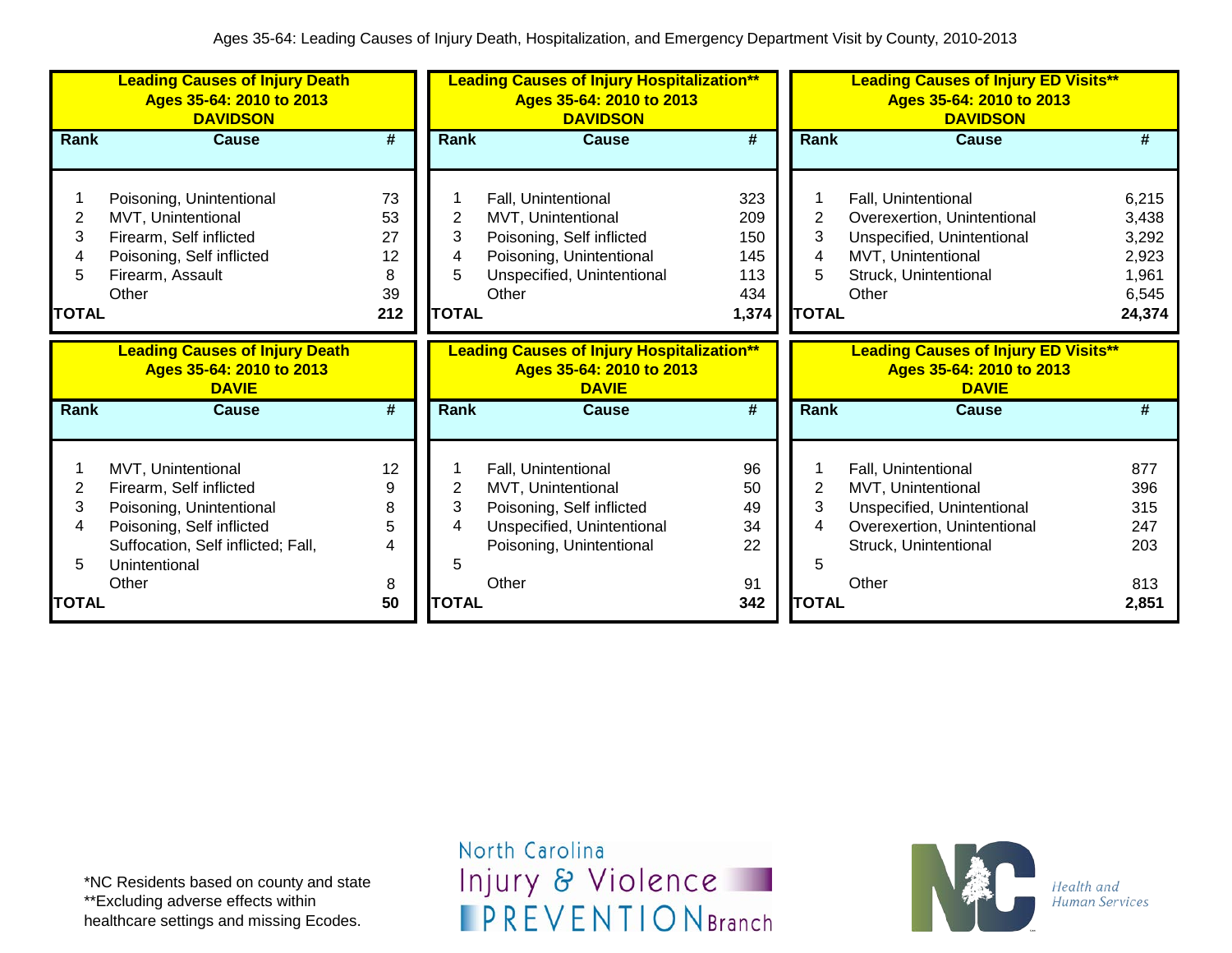|                        | <b>Leading Causes of Injury Death</b><br>Ages 35-64: 2010 to 2013<br><b>DUPLIN</b>                                                                   |                                        | <b>Leading Causes of Injury Hospitalization**</b><br>Ages 35-64: 2010 to 2013<br><b>DUPLIN</b> |                                                                                                                                                  |                                                 | <b>Leading Causes of Injury ED Visits**</b><br>Ages 35-64: 2010 to 2013<br><b>DUPLIN</b> |                                                                                                                                          |                                                              |  |
|------------------------|------------------------------------------------------------------------------------------------------------------------------------------------------|----------------------------------------|------------------------------------------------------------------------------------------------|--------------------------------------------------------------------------------------------------------------------------------------------------|-------------------------------------------------|------------------------------------------------------------------------------------------|------------------------------------------------------------------------------------------------------------------------------------------|--------------------------------------------------------------|--|
| Rank                   | <b>Cause</b>                                                                                                                                         | #                                      | Rank                                                                                           | <b>Cause</b>                                                                                                                                     | #                                               | <b>Rank</b>                                                                              | <b>Cause</b>                                                                                                                             | #                                                            |  |
| 2<br>3<br><b>TOTAL</b> | MVT, Unintentional<br>Poisoning, Unintentional<br>Suffocation, Self inflicted<br>Firearm, Self inflicted<br>Firearm, Assault<br>Other                | 23<br>10<br>6<br>5<br>17<br>68         | 2<br>3<br><b>TOTAL</b>                                                                         | Fall, Unintentional<br>MVT, Unintentional<br>Poisoning, Self inflicted<br>Unspecified, Unintentional<br>Other spec/class, Unintentional<br>Other | 127<br>88<br>50<br>43<br>38<br>186<br>532       | 2<br>3<br>4<br>5<br><b>TOTAL</b>                                                         | Fall, Unintentional<br>MVT, Unintentional<br>Unspecified, Unintentional<br>Overexertion, Unintentional<br>Struck, Unintentional<br>Other | 1,253<br>1,013<br>819<br>480<br>350<br>1,452<br>5,367        |  |
|                        |                                                                                                                                                      |                                        |                                                                                                |                                                                                                                                                  |                                                 |                                                                                          |                                                                                                                                          |                                                              |  |
|                        | <b>Leading Causes of Injury Death</b><br>Ages 35-64: 2010 to 2013<br><b>DURHAM</b>                                                                   |                                        |                                                                                                | <b>Leading Causes of Injury Hospitalization**</b><br>Ages 35-64: 2010 to 2013<br><b>DURHAM</b>                                                   |                                                 |                                                                                          | <b>Leading Causes of Injury ED Visits**</b><br>Ages 35-64: 2010 to 2013<br><b>DURHAM</b>                                                 |                                                              |  |
| Rank                   | <b>Cause</b>                                                                                                                                         | $\overline{\boldsymbol{t}}$            | Rank                                                                                           | <b>Cause</b>                                                                                                                                     | #                                               | Rank                                                                                     | <b>Cause</b>                                                                                                                             | #                                                            |  |
| 2<br>3<br><b>TOTAL</b> | Poisoning, Unintentional<br>MVT, Unintentional<br>Poisoning, Self inflicted; Firearm,<br>Suffocation, Self inflicted<br>Cut/pierce, Assault<br>Other | 56<br>38<br>22<br>12<br>9<br>44<br>225 | $\mathbf{2}^{\prime}$<br>3<br>4<br>5<br><b>TOTAL</b>                                           | Fall, Unintentional<br>MVT, Unintentional<br>Poisoning, Unintentional<br>Poisoning, Self inflicted<br>Other spec/class, Unintentional<br>Other   | 498<br>273<br>235<br>219<br>189<br>858<br>2,272 | $\overline{2}$<br>3<br>4<br>5<br><b>TOTAL</b>                                            | Fall, Unintentional<br>MVT, Unintentional<br>Overexertion, Unintentional<br>Unspecified, Unintentional<br>Struck, Unintentional<br>Other | 3,982<br>3,883<br>2,029<br>1,765<br>1,307<br>5,758<br>18,724 |  |

\*NC Residents based on county and state \*\*Excluding adverse effects within healthcare settings and missing Ecodes.

North Carolina Injury & Violence **IPREVENTIONBranch** 

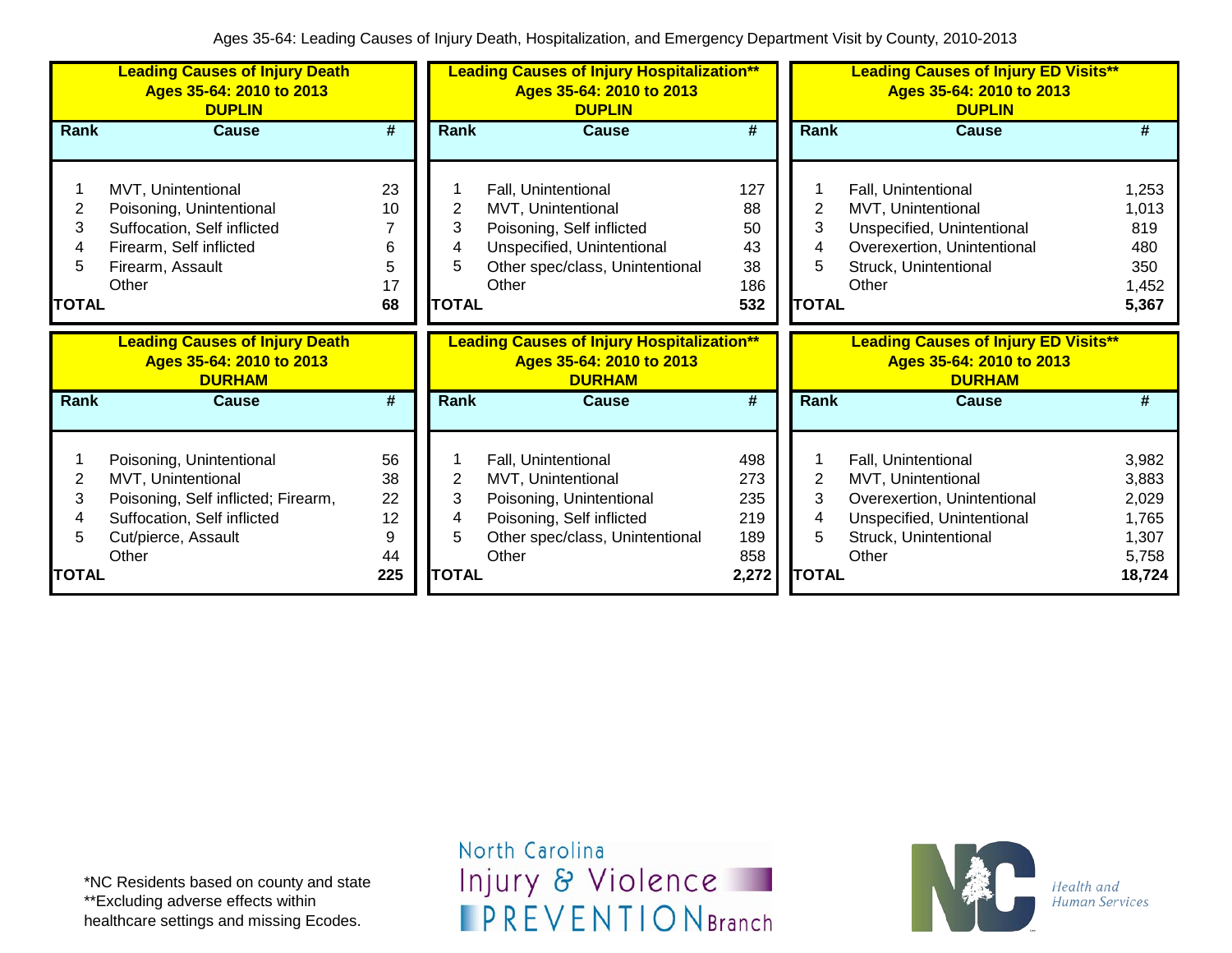|                                                            | <b>Leading Causes of Injury Death</b><br>Ages 35-64: 2010 to 2013<br><b>EDGECOMBE</b>                                                                                                                                                                                                                                                                                                                |                                                |                                                            | <b>Leading Causes of Injury Hospitalization**</b><br>Ages 35-64: 2010 to 2013<br><b>EDGECOMBE</b>                                              |                                           |                                                            | <b>Leading Causes of Injury ED Visits**</b><br>Ages 35-64: 2010 to 2013<br><b>EDGECOMBE</b>                                                                                 |                                                   |
|------------------------------------------------------------|------------------------------------------------------------------------------------------------------------------------------------------------------------------------------------------------------------------------------------------------------------------------------------------------------------------------------------------------------------------------------------------------------|------------------------------------------------|------------------------------------------------------------|------------------------------------------------------------------------------------------------------------------------------------------------|-------------------------------------------|------------------------------------------------------------|-----------------------------------------------------------------------------------------------------------------------------------------------------------------------------|---------------------------------------------------|
| Rank                                                       | <b>Cause</b>                                                                                                                                                                                                                                                                                                                                                                                         | #                                              | <b>Rank</b>                                                | <b>Cause</b>                                                                                                                                   | #                                         | Rank                                                       | <b>Cause</b>                                                                                                                                                                | #                                                 |
| $\overline{2}$<br>3<br>$\overline{4}$<br>5<br><b>TOTAL</b> | Poisoning, Unintentional<br>MVT, Unintentional; Firearm, Self<br>Firearm, Assault; Fall, Unintentional<br>Unspecified, Unintentional;<br>Unspecified, Assault; Suffocation,<br>Unintentional; Suffocation, Self<br>inflicted; Other spec/class,<br>Unintentional; Other land transport,<br>Unintentional; Fire/Burn,<br>Undetermined; Fire/Burn, Self<br>inflicted; Drowning, Unintentional<br>Other | 19<br>8<br>3<br>$\overline{2}$<br>1<br>0<br>55 | $\overline{2}$<br>3<br>$\overline{4}$<br>5<br><b>TOTAL</b> | Fall, Unintentional<br>MVT, Unintentional<br>Poisoning, Unintentional<br>Poisoning, Self inflicted<br>Other spec/class, Unintentional<br>Other | 131<br>63<br>59<br>51<br>37<br>232<br>573 | $\overline{2}$<br>3<br>$\overline{4}$<br>5<br><b>TOTAL</b> | Fall, Unintentional<br>MVT, Unintentional<br>Unspecified, Unintentional<br>Overexertion, Unintentional<br>Struck, Unintentional;<br>Natural/Environ, Unintentional<br>Other | 889<br>535<br>469<br>330<br>279<br>1,053<br>3,834 |
|                                                            | <b>Leading Causes of Injury Death</b><br>Ages 35-64: 2010 to 2013<br><b>FORSYTH</b>                                                                                                                                                                                                                                                                                                                  |                                                |                                                            | <b>Leading Causes of Injury Hospitalization**</b><br>Ages 35-64: 2010 to 2013<br><b>FORSYTH</b>                                                |                                           |                                                            | <b>Leading Causes of Injury ED Visits**</b><br>Ages 35-64: 2010 to 2013<br><b>FORSYTH</b>                                                                                   |                                                   |
| Rank                                                       | <b>Cause</b>                                                                                                                                                                                                                                                                                                                                                                                         | #                                              | Rank                                                       | <b>Cause</b>                                                                                                                                   | $\overline{\boldsymbol{t}}$               | <b>Rank</b>                                                | <b>Cause</b>                                                                                                                                                                | #                                                 |
| 1<br>$\overline{2}$<br>3<br>4<br>5                         | Poisoning, Unintentional<br>MVT, Unintentional<br>Firearm, Self inflicted<br>Firearm, Assault<br>Suffocation, Self inflicted; Poisoning,<br>Self inflicted; Fall, Unintentional                                                                                                                                                                                                                      | 95<br>62<br>47<br>19<br>18                     | $\overline{2}$<br>3<br>$\overline{4}$<br>5                 | Fall, Unintentional<br>Poisoning, Self inflicted<br>MVT, Unintentional<br>Poisoning, Unintentional<br>Unspecified, Unintentional               | 877<br>465<br>385<br>319<br>305           | $\mathbf 1$<br>$\overline{2}$<br>3<br>$\overline{4}$<br>5  | Fall, Unintentional<br>MVT, Unintentional<br>Unspecified, Unintentional<br>Overexertion, Unintentional<br>Struck, Unintentional                                             | 9,736<br>5,399<br>4,292<br>3,933<br>2,673         |
| <b>TOTAL</b>                                               | Other                                                                                                                                                                                                                                                                                                                                                                                                | 62<br>339                                      | <b>TOTAL</b>                                               | Other                                                                                                                                          | 1,076<br>3,427                            | <b>TOTAL</b>                                               | Other                                                                                                                                                                       | 10,400<br>36,433                                  |

\*NC Residents based on county and state \*\*Excluding adverse effects within healthcare settings and missing Ecodes.

North Carolina Injury & Violence **IPREVENTIONBranch** 

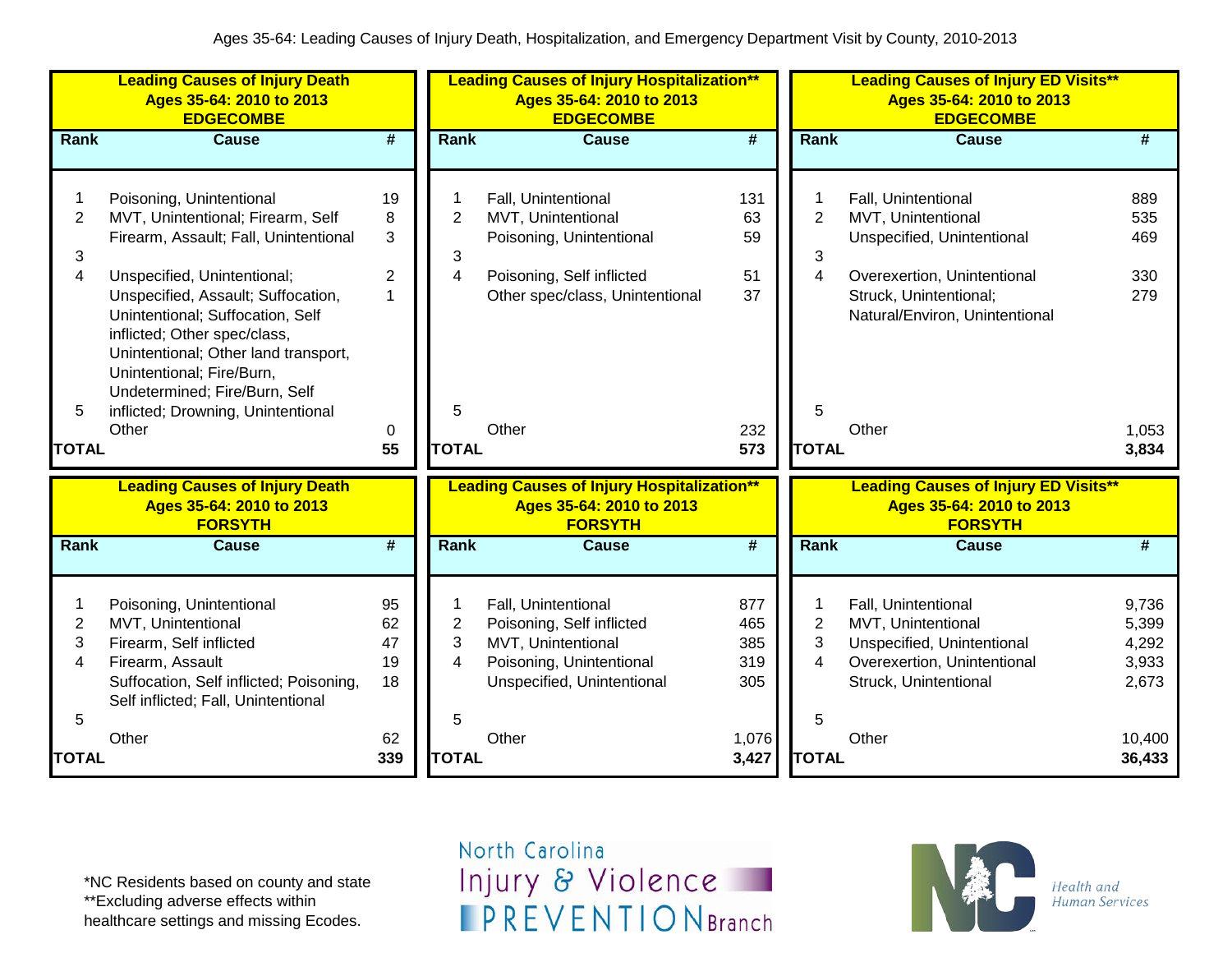|                                        | <b>Leading Causes of Injury Death</b><br>Ages 35-64: 2010 to 2013<br><b>FRANKLIN</b>                                                                  |                                          |                                   | <b>Leading Causes of Injury Hospitalization**</b><br>Ages 35-64: 2010 to 2013<br><b>FRANKLIN</b>                                               |                                                 |                                  | <b>Leading Causes of Injury ED Visits**</b><br>Ages 35-64: 2010 to 2013<br><b>FRANKLIN</b>                                               |                                                              |
|----------------------------------------|-------------------------------------------------------------------------------------------------------------------------------------------------------|------------------------------------------|-----------------------------------|------------------------------------------------------------------------------------------------------------------------------------------------|-------------------------------------------------|----------------------------------|------------------------------------------------------------------------------------------------------------------------------------------|--------------------------------------------------------------|
| Rank                                   | Cause                                                                                                                                                 | #                                        | Rank                              | Cause                                                                                                                                          | #                                               | Rank                             | Cause                                                                                                                                    | #                                                            |
| 2<br>3<br>4<br>5<br><b>TOTAL</b>       | MVT, Unintentional<br>Poisoning, Unintentional<br>Firearm, Self inflicted<br>Unspecified, Unintentional;<br>Other spec/class, Unintentional<br>Other  | 23<br>16<br>13<br>4<br>2<br>9<br>83      | 2<br>3<br>4<br>5.<br><b>TOTAL</b> | Fall, Unintentional<br>MVT, Unintentional<br>Other spec/class, Unintentional<br>Poisoning, Unintentional<br>Poisoning, Self inflicted<br>Other | 116<br>81<br>55<br>47<br>41<br>181<br>521       | 2<br>3<br>4<br>5<br><b>TOTAL</b> | Fall, Unintentional<br>MVT, Unintentional<br>Unspecified, Unintentional<br>Overexertion, Unintentional<br>Struck, Unintentional<br>Other | 1,186<br>895<br>648<br>519<br>372<br>1,354<br>4,974          |
|                                        |                                                                                                                                                       |                                          |                                   |                                                                                                                                                |                                                 |                                  |                                                                                                                                          |                                                              |
|                                        | <b>Leading Causes of Injury Death</b><br>Ages 35-64: 2010 to 2013<br><b>GASTON</b>                                                                    |                                          |                                   | <b>Leading Causes of Injury Hospitalization**</b><br>Ages 35-64: 2010 to 2013<br><b>GASTON</b>                                                 |                                                 |                                  | <b>Leading Causes of Injury ED Visits**</b><br>Ages 35-64: 2010 to 2013<br><b>GASTON</b>                                                 |                                                              |
| Rank                                   | <b>Cause</b>                                                                                                                                          | #                                        | <b>Rank</b>                       | Cause                                                                                                                                          | #                                               | Rank                             | <b>Cause</b>                                                                                                                             | #                                                            |
| $\overline{2}$<br>3<br>4<br>5<br>TOTAL | Poisoning, Unintentional<br>Firearm, Self inflicted<br>MVT, Unintentional<br>Poisoning, Self inflicted; Fall,<br>Suffocation, Self inflicted<br>Other | 117<br>40<br>39<br>15<br>10<br>56<br>292 | 2<br>3<br>4<br>5<br><b>TOTAL</b>  | Fall, Unintentional<br>Poisoning, Self inflicted<br>Poisoning, Unintentional<br>MVT, Unintentional<br>Unspecified, Unintentional<br>Other      | 664<br>428<br>320<br>264<br>226<br>815<br>2,717 | 2<br>3<br>4<br>5<br><b>TOTAL</b> | Fall, Unintentional<br>MVT, Unintentional<br>Overexertion, Unintentional<br>Unspecified, Unintentional<br>Struck, Unintentional<br>Other | 6,952<br>4,025<br>2,660<br>2,059<br>1,984<br>7,354<br>25,034 |

\*NC Residents based on county and state \*\*Excluding adverse effects within healthcare settings and missing Ecodes.

North Carolina Injury & Violence **IPREVENTIONBranch** 

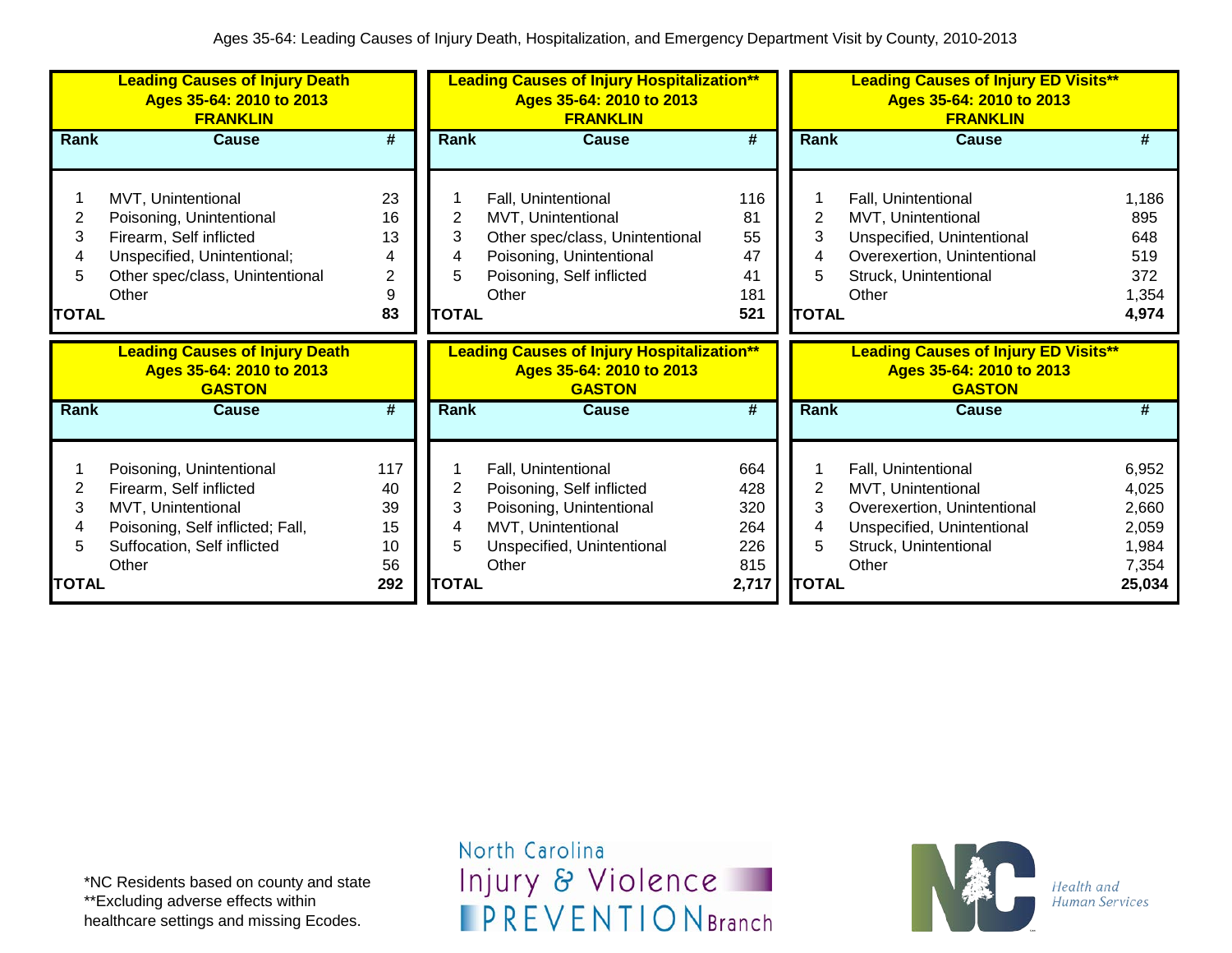|                          | <b>Leading Causes of Injury Death</b><br>Ages 35-64: 2010 to 2013<br><b>GATES</b>                                     |                                    |                                  | <b>Leading Causes of Injury Hospitalization**</b><br>Ages 35-64: 2010 to 2013<br><b>GATES</b>                                                                        |                                               |                        | <b>Leading Causes of Injury ED Visits**</b><br>Ages 35-64: 2010 to 2013<br><b>GATES</b>                                                |                                          |
|--------------------------|-----------------------------------------------------------------------------------------------------------------------|------------------------------------|----------------------------------|----------------------------------------------------------------------------------------------------------------------------------------------------------------------|-----------------------------------------------|------------------------|----------------------------------------------------------------------------------------------------------------------------------------|------------------------------------------|
| <b>Rank</b>              | <b>Cause</b>                                                                                                          | #                                  | <b>Rank</b>                      | <b>Cause</b>                                                                                                                                                         | #                                             | Rank                   | <b>Cause</b>                                                                                                                           | #                                        |
| 2<br>3<br>5<br>TOTAL     | MVT, Unintentional<br>Poisoning, Unintentional<br>Suffocation, Unintentional; Firearm,<br>Other                       | 3<br>$\overline{2}$<br>1<br>0<br>7 | 2<br>3<br>4<br>5<br><b>TOTAL</b> | Unspecified, Unintentional<br>Fall, Unintentional<br>Poisoning, Unintentional;<br>MVT, Unintentional<br>Poisoning, Self inflicted<br>Other                           | 9<br>5<br>4<br>3<br>$\overline{c}$<br>5<br>32 | 2<br>3<br><b>TOTAL</b> | Fall, Unintentional<br>Unspecified, Unintentional<br>Cut/pierce, Unintentional<br>Struck, Unintentional<br>MVT, Unintentional<br>Other | 98<br>50<br>44<br>42<br>37<br>123<br>394 |
|                          | <b>Leading Causes of Injury Death</b><br>Ages 35-64: 2010 to 2013<br><b>GRAHAM</b>                                    |                                    |                                  | <b>Leading Causes of Injury Hospitalization**</b><br>Ages 35-64: 2010 to 2013<br><b>GRAHAM</b>                                                                       |                                               |                        | <b>Leading Causes of Injury ED Visits**</b><br>Ages 35-64: 2010 to 2013<br><b>GRAHAM</b>                                               |                                          |
| Rank                     | <b>Cause</b>                                                                                                          | $\overline{\boldsymbol{t}}$        | <b>Rank</b>                      | <b>Cause</b>                                                                                                                                                         | #                                             | Rank                   | <b>Cause</b>                                                                                                                           | #                                        |
| $\overline{2}$<br>3<br>5 | Poisoning, Unintentional<br>Firearm, Self inflicted<br>Unspecified, Unintentional;<br>Struck, Unintentional; Firearm, | 3<br>2                             | 2<br>3<br>4<br>5                 | Fall, Unintentional<br>Poisoning, Unintentional;<br>Poisoning, Self inflicted<br>Other spec/class, Unintentional<br>Unspecified, Unintentional<br>MVT, Unintentional | 24<br>14<br>12<br>9<br>4                      | 2<br>3<br>4            | Fall, Unintentional<br>Overexertion, Unintentional<br>Unspecified, Unintentional<br>MVT, Unintentional<br>Struck, Unintentional        | 220<br>94<br>79<br>66<br>56              |
| <b>TOTAL</b>             | Other                                                                                                                 | 0<br>18                            | <b>TOTAL</b>                     | Other                                                                                                                                                                | 27<br>104                                     | <b>TOTAL</b>           | Other                                                                                                                                  | 231<br>746                               |

\*NC Residents based on county and state \*\*Excluding adverse effects within healthcare settings and missing Ecodes.

North Carolina Injury & Violence **IPREVENTIONBranch** 

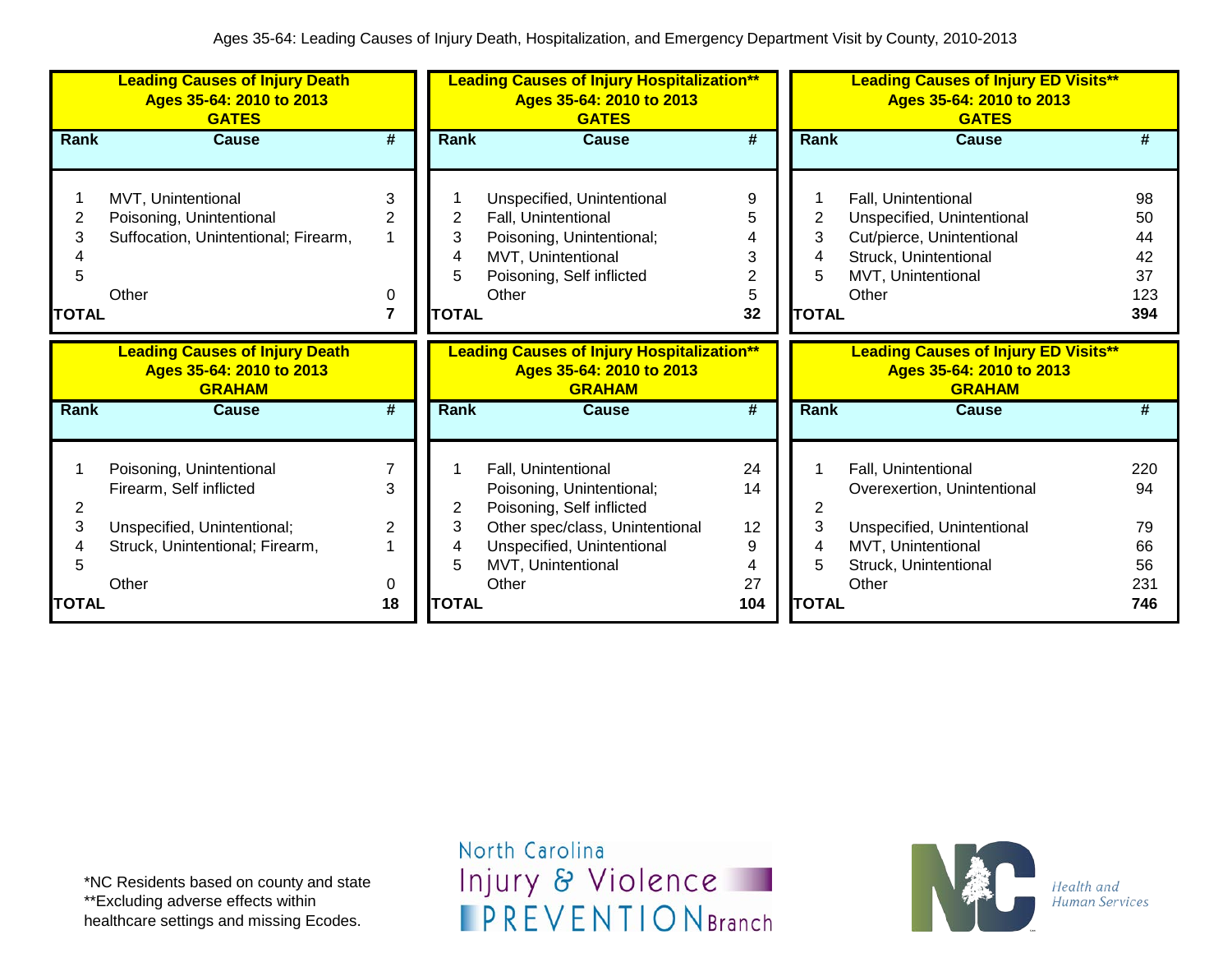|                                  | <b>Leading Causes of Injury Death</b><br>Ages 35-64: 2010 to 2013<br><b>GRANVILLE</b>                                                                                                                                              |                                                  |                                  | <b>Leading Causes of Injury Hospitalization**</b><br>Ages 35-64: 2010 to 2013<br><b>GRANVILLE</b>                                              |                                           |                                               | <b>Leading Causes of Injury ED Visits**</b><br>Ages 35-64: 2010 to 2013<br><b>GRANVILLE</b>                                                  |                                                     |
|----------------------------------|------------------------------------------------------------------------------------------------------------------------------------------------------------------------------------------------------------------------------------|--------------------------------------------------|----------------------------------|------------------------------------------------------------------------------------------------------------------------------------------------|-------------------------------------------|-----------------------------------------------|----------------------------------------------------------------------------------------------------------------------------------------------|-----------------------------------------------------|
| Rank                             | <b>Cause</b>                                                                                                                                                                                                                       | $\overline{\boldsymbol{t}}$                      | <b>Rank</b>                      | <b>Cause</b>                                                                                                                                   | #                                         | <b>Rank</b>                                   | <b>Cause</b>                                                                                                                                 | #                                                   |
| 2<br>3<br>4<br>5<br><b>TOTAL</b> | MVT, Unintentional<br>Firearm, Self inflicted<br>Poisoning, Unintentional<br>Unspecified, Unintentional;<br>Suffocation, Self inflicted; Other land<br>transport, Unintentional; Firearm,<br>Assault; Cut/pierce, Assault<br>Other | 22<br>12<br>11<br>3<br>$\overline{2}$<br>6<br>68 | 2<br>3<br>4<br>5<br><b>TOTAL</b> | Fall, Unintentional<br>MVT, Unintentional<br>Other spec/class, Unintentional<br>Poisoning, Unintentional<br>Poisoning, Self inflicted<br>Other | 128<br>62<br>59<br>58<br>46<br>189<br>542 | 2<br>3<br>4<br>5<br><b>TOTAL</b>              | Fall, Unintentional<br>MVT, Unintentional<br>Overexertion, Unintentional<br>Struck, Unintentional<br>Unspecified, Unintentional<br>Other     | 1,270<br>706<br>587<br>404<br>376<br>1,576<br>4,919 |
|                                  | <b>Leading Causes of Injury Death</b><br>Ages 35-64: 2010 to 2013<br><b>GREENE</b>                                                                                                                                                 |                                                  |                                  | <b>Leading Causes of Injury Hospitalization**</b><br>Ages 35-64: 2010 to 2013<br><b>GREENE</b>                                                 |                                           |                                               | <b>Leading Causes of Injury ED Visits**</b><br>Ages 35-64: 2010 to 2013<br><b>GREENE</b>                                                     |                                                     |
| Rank                             | <b>Cause</b>                                                                                                                                                                                                                       | $\overline{\#}$                                  | Rank                             | <b>Cause</b>                                                                                                                                   | #                                         | Rank                                          | <b>Cause</b>                                                                                                                                 | #                                                   |
| 2<br>3<br>5<br><b>TOTAL</b>      | MVT, Unintentional<br>Suffocation, Unintentional;<br>Suffocation, Self inflicted;<br>Other                                                                                                                                         | $\overline{2}$<br>0<br>21                        | 2<br>3<br>4<br>5<br><b>TOTAL</b> | Fall, Unintentional<br>Poisoning, Unintentional<br>MVT, Unintentional<br>Poisoning, Self inflicted<br>Other spec/class, Unintentional<br>Other | 35<br>23<br>20<br>17<br>15<br>71<br>181   | $\overline{2}$<br>3<br>4<br>5<br><b>TOTAL</b> | Fall, Unintentional<br>MVT, Unintentional<br>Unspecified, Unintentional;<br>Struck, Unintentional<br>Natural/Environ, Unintentional<br>Other | 409<br>317<br>194<br>165<br>108<br>546<br>1,933     |

\*NC Residents based on county and state \*\*Excluding adverse effects within healthcare settings and missing Ecodes.

North Carolina Injury & Violence **IPREVENTIONBranch** 

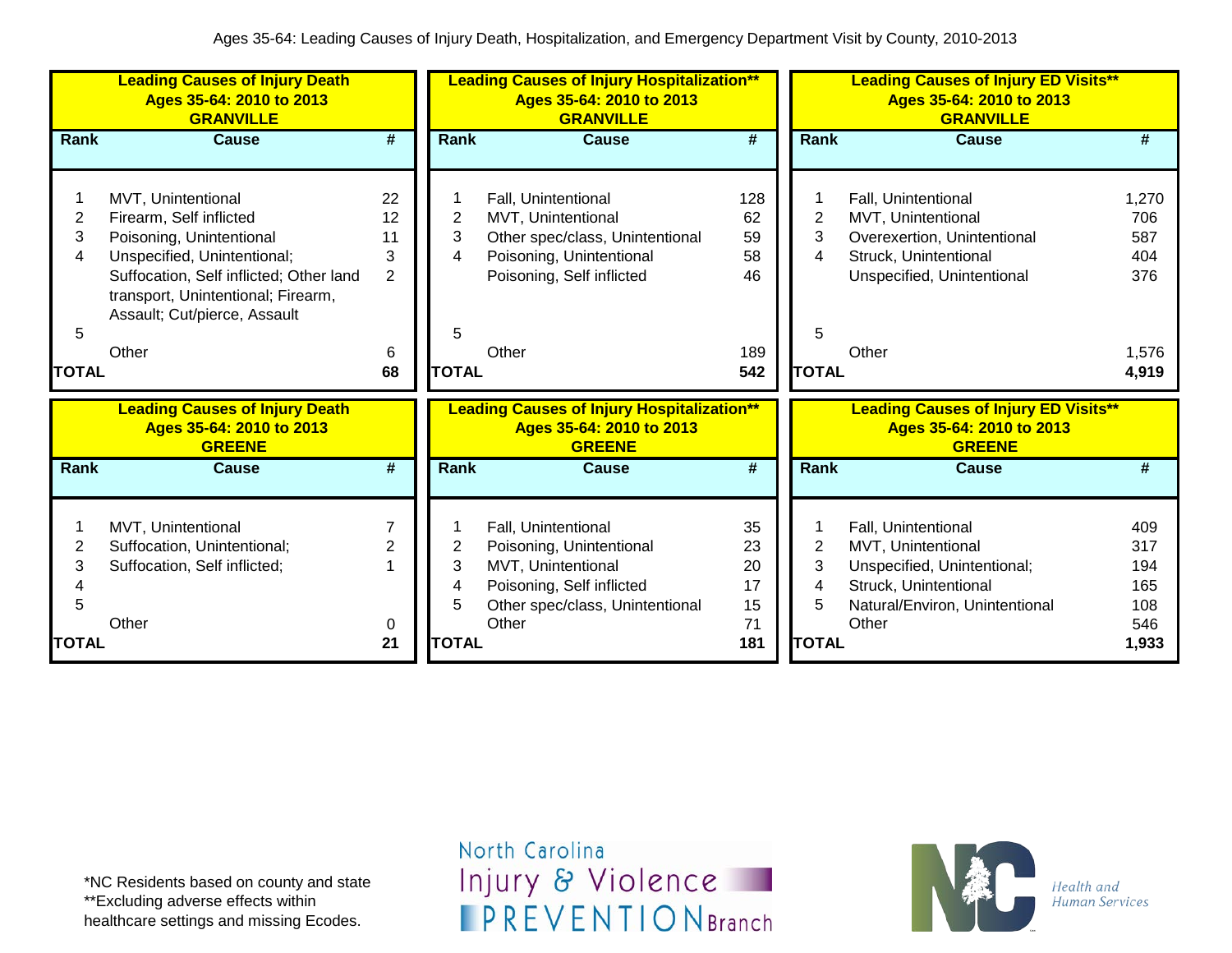|                                          | <b>Leading Causes of Injury Death</b><br>Ages 35-64: 2010 to 2013<br><b>GUILFORD</b>                                                                                                                                         |                                          | <b>Leading Causes of Injury Hospitalization**</b><br>Ages 35-64: 2010 to 2013<br><b>GUILFORD</b> |                                                                                                                                           |                                                     | <b>Leading Causes of Injury ED Visits**</b><br>Ages 35-64: 2010 to 2013<br><b>GUILFORD</b> |                                                                                                                                              |                                                              |  |
|------------------------------------------|------------------------------------------------------------------------------------------------------------------------------------------------------------------------------------------------------------------------------|------------------------------------------|--------------------------------------------------------------------------------------------------|-------------------------------------------------------------------------------------------------------------------------------------------|-----------------------------------------------------|--------------------------------------------------------------------------------------------|----------------------------------------------------------------------------------------------------------------------------------------------|--------------------------------------------------------------|--|
| Rank                                     | <b>Cause</b>                                                                                                                                                                                                                 | #                                        | Rank                                                                                             | <b>Cause</b>                                                                                                                              | $\overline{\boldsymbol{H}}$                         | Rank                                                                                       | Cause                                                                                                                                        | #                                                            |  |
| $\overline{2}$<br>3<br>5<br><b>TOTAL</b> | Poisoning, Unintentional<br>MVT, Unintentional<br>Firearm, Self inflicted<br>Poisoning, Self inflicted<br>Firearm, Assault<br>Other                                                                                          | 98<br>69<br>50<br>27<br>26<br>132<br>402 | 2<br>3<br>4<br>5<br><b>TOTAL</b>                                                                 | Fall, Unintentional<br>Poisoning, Self inflicted<br>MVT, Unintentional<br>Poisoning, Unintentional<br>Unspecified, Unintentional<br>Other | 1,291<br>821<br>476<br>428<br>334<br>1,427<br>4,777 | 2<br>3<br>4<br>5<br><b>TOTAL</b>                                                           | Fall, Unintentional<br>MVT, Unintentional<br>Unspecified, Unintentional<br>Overexertion, Unintentional<br>Struck, Unintentional<br>Other     | 7,268<br>4,990<br>3,515<br>2,168<br>2,129<br>9,298<br>29,368 |  |
|                                          | <b>Leading Causes of Injury Death</b><br>Ages 35-64: 2010 to 2013<br><b>HALIFAX</b>                                                                                                                                          |                                          |                                                                                                  | <b>Leading Causes of Injury Hospitalization**</b><br>Ages 35-64: 2010 to 2013<br><b>HALIFAX</b>                                           |                                                     |                                                                                            | <b>Leading Causes of Injury ED Visits**</b><br>Ages 35-64: 2010 to 2013<br><b>HALIFAX</b>                                                    |                                                              |  |
| <b>Rank</b>                              | <b>Cause</b>                                                                                                                                                                                                                 | #                                        | <b>Rank</b>                                                                                      | <b>Cause</b>                                                                                                                              | #                                                   | <b>Rank</b>                                                                                | <b>Cause</b>                                                                                                                                 | #                                                            |  |
| 2<br>3<br>4<br>5                         | MVT, Unintentional<br>Poisoning, Unintentional<br>Firearm, Self inflicted<br>Firearm, Assault; Fire/Burn,<br>Unspecified, Assault; Poisoning, Self<br>inflicted; Pedal cyclist, other,<br>Unintentional; Fall, Unintentional | 15<br>12<br>7<br>4<br>$\overline{2}$     | 2<br>3<br>4<br>5                                                                                 | Fall, Unintentional<br>MVT, Unintentional<br>Poisoning, Self inflicted<br>Unspecified, Unintentional<br>Poisoning, Undetermined           | 142<br>83<br>74<br>47<br>35                         | 2<br>3<br>4<br>5                                                                           | Fall, Unintentional<br>Unspecified, Unintentional<br>MVT, Unintentional<br>Other spec/notclass, Unintentional<br>Overexertion, Unintentional | 2,079<br>1,388<br>1,263<br>762<br>642                        |  |
| <b>TOTAL</b>                             | Other                                                                                                                                                                                                                        | 5<br>55                                  | <b>TOTAL</b>                                                                                     | Other                                                                                                                                     | 215<br>596                                          | <b>TOTAL</b>                                                                               | Other                                                                                                                                        | 2,897<br>9,031                                               |  |

\*NC Residents based on county and state \*\*Excluding adverse effects within healthcare settings and missing Ecodes.

North Carolina Injury & Violence **IPREVENTIONBranch** 

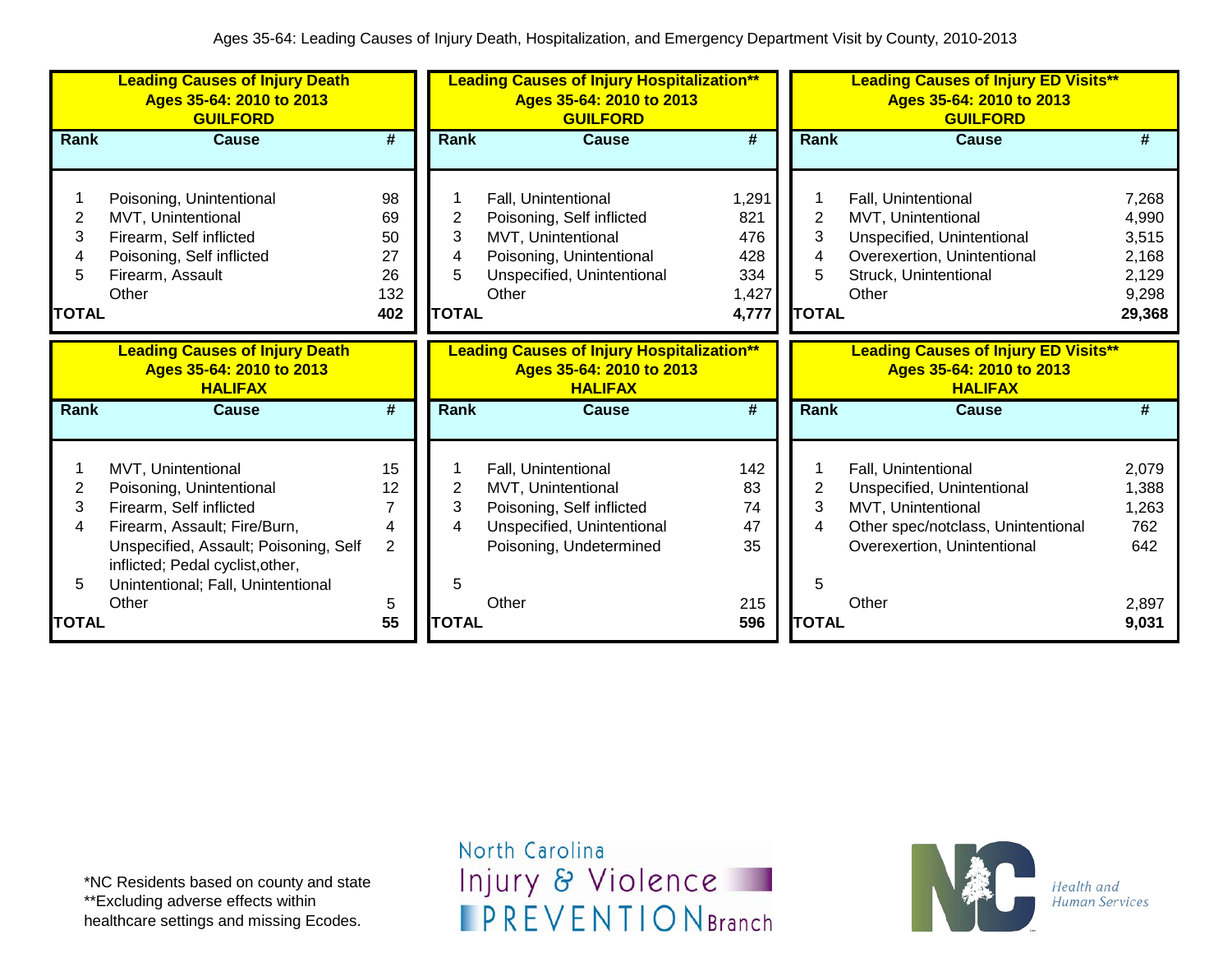|                                  | <b>Leading Causes of Injury Death</b><br>Ages 35-64: 2010 to 2013<br><b>HARNETT</b>                                                   |                                       |                                  | <b>Leading Causes of Injury Hospitalization**</b><br>Ages 35-64: 2010 to 2013<br><b>HARNETT</b>                                           |                                                 | <b>Leading Causes of Injury ED Visits**</b><br>Ages 35-64: 2010 to 2013<br><b>HARNETT</b> |                                                                                                                                              |                                                         |  |
|----------------------------------|---------------------------------------------------------------------------------------------------------------------------------------|---------------------------------------|----------------------------------|-------------------------------------------------------------------------------------------------------------------------------------------|-------------------------------------------------|-------------------------------------------------------------------------------------------|----------------------------------------------------------------------------------------------------------------------------------------------|---------------------------------------------------------|--|
| <b>Rank</b>                      | <b>Cause</b>                                                                                                                          | $\overline{\boldsymbol{t}}$           | Rank                             | <b>Cause</b>                                                                                                                              | $\overline{\#}$                                 | <b>Rank</b>                                                                               | <b>Cause</b>                                                                                                                                 | #                                                       |  |
| 2<br>3<br>4<br>5<br><b>TOTAL</b> | Poisoning, Unintentional<br>MVT, Unintentional<br>Firearm, Self inflicted<br>Firearm, Assault<br>Poisoning, Self inflicted<br>Other   | 36<br>28<br>15<br>9<br>8<br>29<br>125 | 2<br>3<br>4<br>5<br><b>TOTAL</b> | Fall, Unintentional<br>Poisoning, Unintentional<br>MVT, Unintentional<br>Poisoning, Self inflicted<br>Unspecified, Unintentional<br>Other | 288<br>157<br>143<br>133<br>104<br>401<br>1,226 | 2<br>3<br>4<br>5<br><b>TOTAL</b>                                                          | Fall, Unintentional<br>MVT, Unintentional<br>Unspecified, Unintentional<br>Overexertion, Unintentional<br>Struck, Unintentional<br>Other     | 2,151<br>1,493<br>1,492<br>985<br>718<br>2,549<br>9,388 |  |
|                                  |                                                                                                                                       |                                       |                                  |                                                                                                                                           |                                                 |                                                                                           |                                                                                                                                              |                                                         |  |
|                                  | <b>Leading Causes of Injury Death</b><br>Ages 35-64: 2010 to 2013<br><b>HAYWOOD</b>                                                   |                                       |                                  | <b>Leading Causes of Injury Hospitalization**</b><br>Ages 35-64: 2010 to 2013<br><b>HAYWOOD</b>                                           |                                                 |                                                                                           | <b>Leading Causes of Injury ED Visits**</b><br>Ages 35-64: 2010 to 2013<br><b>HAYWOOD</b>                                                    |                                                         |  |
| <b>Rank</b>                      | <b>Cause</b>                                                                                                                          | #                                     | Rank                             | <b>Cause</b>                                                                                                                              | #                                               | Rank                                                                                      | <b>Cause</b>                                                                                                                                 | #                                                       |  |
| 2<br>3<br>4<br>5<br>TOTAL        | Poisoning, Unintentional<br>Firearm, Self inflicted<br>MVT, Unintentional<br>Suffocation, Self inflicted<br>Firearm, Assault<br>Other | 34<br>19<br>13<br>7<br>4<br>12<br>89  | 2<br>3<br>4<br>5<br><b>TOTAL</b> | Fall, Unintentional<br>Poisoning, Self inflicted<br>Poisoning, Unintentional<br>MVT, Unintentional<br>Unspecified, Unintentional<br>Other | 229<br>83<br>81<br>80<br>69<br>231<br>773       | 2<br>3<br>4<br>5<br><b>TOTAL</b>                                                          | Fall, Unintentional<br>Unspecified, Unintentional<br>MVT, Unintentional<br>Overexertion, Unintentional<br>Cut/pierce, Unintentional<br>Other | 2,179<br>1,156<br>693<br>578<br>477<br>2,182<br>7,265   |  |

North Carolina Injury & Violence **IPREVENTIONBranch** 

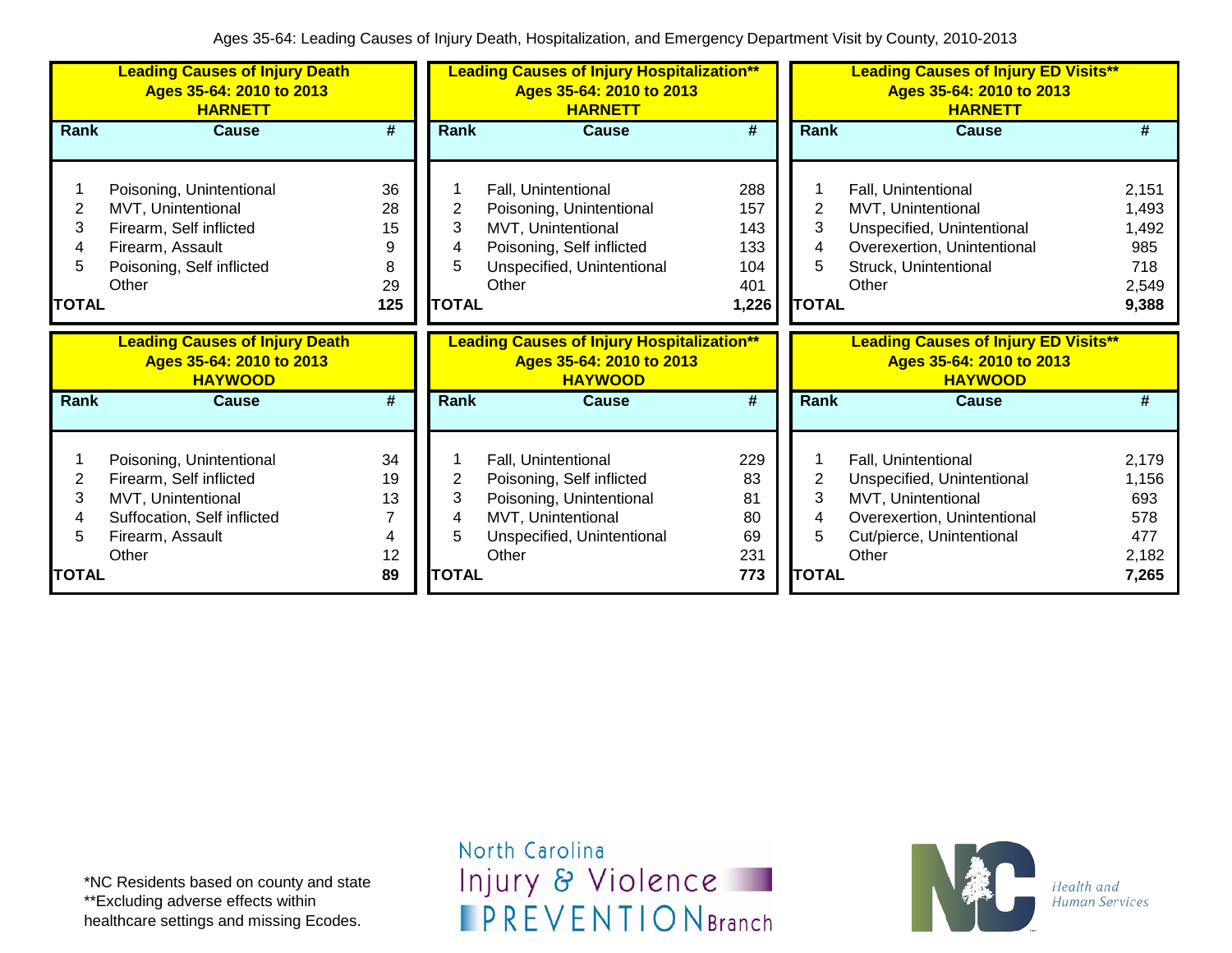|                                  | <b>Leading Causes of Injury Death</b><br>Ages 35-64: 2010 to 2013<br><b>HENDERSON</b>                                                                                  |                                                     |                                  | <b>Leading Causes of Injury Hospitalization**</b><br>Ages 35-64: 2010 to 2013<br><b>HENDERSON</b>                                         |                                                |                                  | <b>Leading Causes of Injury ED Visits**</b><br>Ages 35-64: 2010 to 2013<br><b>HENDERSON</b>                                              |                                                     |
|----------------------------------|------------------------------------------------------------------------------------------------------------------------------------------------------------------------|-----------------------------------------------------|----------------------------------|-------------------------------------------------------------------------------------------------------------------------------------------|------------------------------------------------|----------------------------------|------------------------------------------------------------------------------------------------------------------------------------------|-----------------------------------------------------|
| <b>Rank</b>                      | <b>Cause</b>                                                                                                                                                           | #                                                   | Rank                             | <b>Cause</b>                                                                                                                              | #                                              | <b>Rank</b>                      | Cause                                                                                                                                    | #                                                   |
| 2<br>3<br>4<br>5<br><b>TOTAL</b> | Poisoning, Unintentional<br>Firearm, Self inflicted<br>MVT, Unintentional<br>Poisoning, Self inflicted<br>Suffocation, Self inflicted; Fall,<br>Unintentional<br>Other | 36<br>33<br>16<br>11<br>$\overline{7}$<br>23<br>133 | 2<br>3<br>4<br>5<br><b>TOTAL</b> | Fall, Unintentional<br>Poisoning, Self inflicted<br>MVT, Unintentional<br>Poisoning, Unintentional<br>Unspecified, Unintentional<br>Other | 306<br>187<br>110<br>108<br>85<br>319<br>1,115 | 2<br>3<br>4<br>5<br><b>TOTAL</b> | Fall, Unintentional<br>MVT, Unintentional<br>Overexertion, Unintentional<br>Unspecified, Unintentional<br>Struck, Unintentional<br>Other | 1,896<br>978<br>443<br>441<br>387<br>1,525<br>5,670 |
|                                  | <b>Leading Causes of Injury Death</b><br>Ages 35-64: 2010 to 2013                                                                                                      |                                                     |                                  | <b>Leading Causes of Injury Hospitalization**</b>                                                                                         |                                                |                                  | <b>Leading Causes of Injury ED Visits**</b>                                                                                              |                                                     |
|                                  | <b>HERTFORD</b>                                                                                                                                                        |                                                     |                                  | Ages 35-64: 2010 to 2013<br><b>HERTFORD</b>                                                                                               |                                                |                                  | Ages 35-64: 2010 to 2013<br><b>HERTFORD</b>                                                                                              |                                                     |
| Rank                             | <b>Cause</b>                                                                                                                                                           | #                                                   | <b>Rank</b>                      | <b>Cause</b>                                                                                                                              | #                                              | <b>Rank</b>                      | <b>Cause</b>                                                                                                                             | #                                                   |
| 2<br>3<br>5                      | MVT, Unintentional<br>Poisoning, Unintentional; Firearm,<br>Drowning, Unintentional<br>Other spec/NEC, Self inflicted;<br>Other                                        | $\overline{7}$<br>3<br>$\overline{2}$<br>0          | 2<br>3<br>4<br>5                 | Fall, Unintentional<br>Unspecified, Unintentional<br>MVT, Unintentional<br>Poisoning, Self inflicted<br>Poisoning, Unintentional<br>Other | 40<br>36<br>15<br>14<br>11<br>47               | 2<br>3<br>4<br>5                 | Fall, Unintentional<br>MVT, Unintentional<br>Unspecified, Unintentional<br>Struck, Unintentional<br>Overexertion, Unintentional<br>Other | 682<br>338<br>315<br>219<br>214<br>840              |

\*NC Residents based on county and state \*\*Excluding adverse effects within healthcare settings and missing Ecodes.

North Carolina Injury & Violence **IPREVENTIONBranch** 

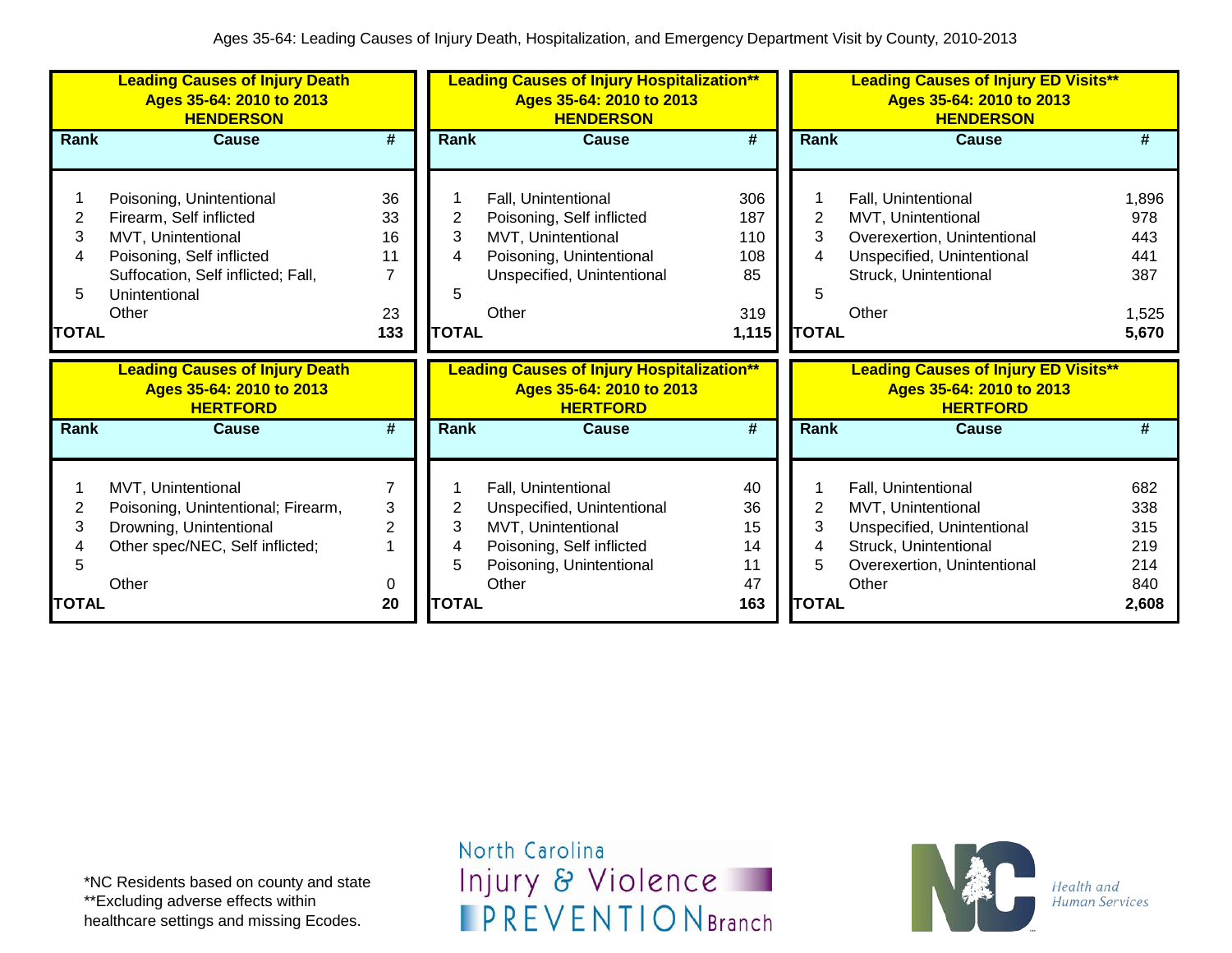|                                                    | <b>Leading Causes of Injury Death</b><br>Ages 35-64: 2010 to 2013<br><b>HOKE</b>                                                                               |                                                               |                                                    | <b>Leading Causes of Injury Hospitalization**</b><br>Ages 35-64: 2010 to 2013<br><b>HOKE</b>                                                                                                                                                                                                |                                         |                                                            | <b>Leading Causes of Injury ED Visits**</b><br>Ages 35-64: 2010 to 2013<br><b>HOKE</b>                                                   |                                                 |
|----------------------------------------------------|----------------------------------------------------------------------------------------------------------------------------------------------------------------|---------------------------------------------------------------|----------------------------------------------------|---------------------------------------------------------------------------------------------------------------------------------------------------------------------------------------------------------------------------------------------------------------------------------------------|-----------------------------------------|------------------------------------------------------------|------------------------------------------------------------------------------------------------------------------------------------------|-------------------------------------------------|
| <b>Rank</b>                                        | <b>Cause</b>                                                                                                                                                   | $\overline{\boldsymbol{t}}$                                   | <b>Rank</b>                                        | <b>Cause</b>                                                                                                                                                                                                                                                                                | $\overline{\#}$                         | <b>Rank</b>                                                | <b>Cause</b>                                                                                                                             | #                                               |
| 1<br>$\overline{2}$<br>3<br>4<br>5<br><b>TOTAL</b> | MVT, Unintentional<br>Poisoning, Unintentional<br>Firearm, Assault<br>Firearm, Self inflicted<br>Unspecified, Assault; Suffocation,<br>Self inflicted<br>Other | 19<br>13<br>11<br>$\overline{7}$<br>$\overline{2}$<br>6<br>60 | 1<br>$\overline{2}$<br>3<br>4<br>5<br><b>TOTAL</b> | Fall, Unintentional<br>MVT, Unintentional<br>Unspecified, Unintentional;<br>Poisoning, Unintentional<br>Poisoning, Self inflicted<br>Other spec/class, Unintentional<br>Other                                                                                                               | 78<br>49<br>48<br>39<br>13<br>83<br>358 | $\overline{2}$<br>3<br>$\overline{4}$<br>5<br><b>TOTAL</b> | Fall, Unintentional<br>MVT, Unintentional<br>Unspecified, Unintentional<br>Overexertion, Unintentional<br>Struck, Unintentional<br>Other | 789<br>722<br>355<br>347<br>249<br>849<br>3,311 |
|                                                    | <b>Leading Causes of Injury Death</b><br>Ages 35-64: 2010 to 2013<br><b>HYDE</b>                                                                               |                                                               |                                                    | <b>Leading Causes of Injury Hospitalization**</b><br>Ages 35-64: 2010 to 2013<br><b>HYDE</b>                                                                                                                                                                                                |                                         |                                                            | <b>Leading Causes of Injury ED Visits**</b><br>Ages 35-64: 2010 to 2013<br><b>HYDE</b>                                                   |                                                 |
| <b>Rank</b>                                        | <b>Cause</b>                                                                                                                                                   | $\overline{\boldsymbol{H}}$                                   | <b>Rank</b>                                        | <b>Cause</b>                                                                                                                                                                                                                                                                                | $\overline{\boldsymbol{t}}$             | <b>Rank</b>                                                | <b>Cause</b>                                                                                                                             | #                                               |
| 1                                                  | Drowning, Unintentional                                                                                                                                        | $\overline{2}$                                                | 1                                                  | MVT, Unintentional; Fall,<br>Unintentional                                                                                                                                                                                                                                                  | 5                                       |                                                            | Fall, Unintentional                                                                                                                      | 156                                             |
| $\overline{2}$<br>3<br>$\overline{4}$<br>5         | Poisoning, Unintentional; MVT,                                                                                                                                 | $\mathbf 1$                                                   | $\overline{2}$<br>3<br>4<br>5                      | Suffocation, Unintentional;<br>Unspecified, Unintentional;<br>Pedestrian, other, Unintentional;<br>Overexertion, Unintentional; Other<br>spec/notclass, Assault;<br>Natural/Environ, Unintentional;<br>Machinery, Unintentional;<br>Fire/Burn, Unintentional;<br>Cut/pierce, Self inflicted | $\overline{c}$<br>1                     | $\overline{2}$<br>3<br>4<br>5                              | Unspecified, Unintentional<br>MVT, Unintentional<br>Overexertion, Unintentional<br>Natural/Environ, Unintentional                        | 95<br>85<br>50<br>37                            |
| <b>TOTAL</b>                                       | Other                                                                                                                                                          | 0<br>4                                                        | <b>TOTAL</b>                                       | Other                                                                                                                                                                                                                                                                                       | 0<br>26                                 | <b>TOTAL</b>                                               | Other                                                                                                                                    | 169<br>592                                      |

\*NC Residents based on county and state \*\*Excluding adverse effects within healthcare settings and missing Ecodes.

North Carolina Injury & Violence **IPREVENTIONBranch** 

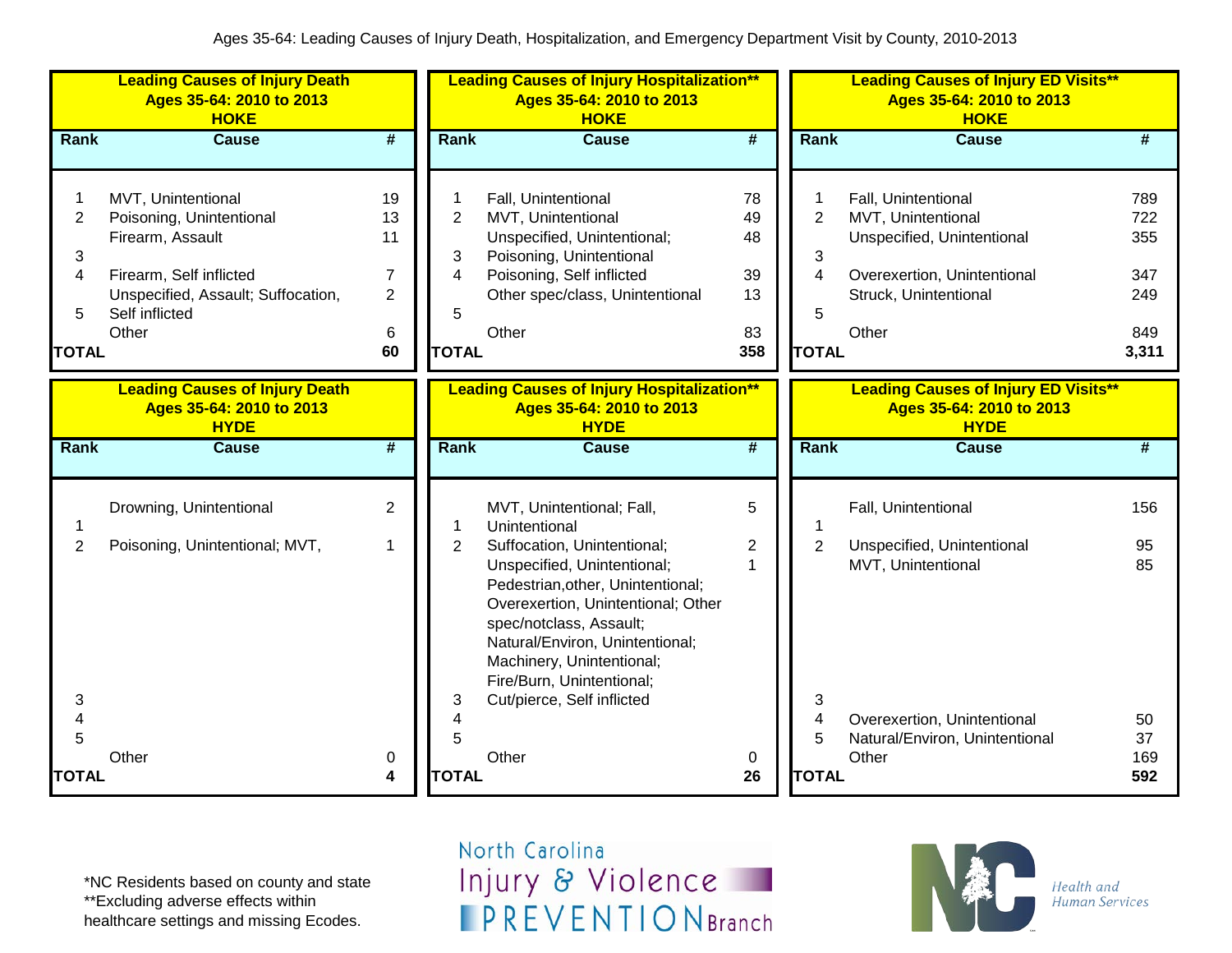|                                   | <b>Leading Causes of Injury Death</b><br>Ages 35-64: 2010 to 2013<br><b>IREDELL</b>                                                            |                                        |                                  | <b>Leading Causes of Injury Hospitalization**</b><br>Ages 35-64: 2010 to 2013<br><b>IREDELL</b>                                                |                                                 |                             | <b>Leading Causes of Injury ED Visits**</b><br>Ages 35-64: 2010 to 2013<br><b>IREDELL</b>                                                |                                                              |
|-----------------------------------|------------------------------------------------------------------------------------------------------------------------------------------------|----------------------------------------|----------------------------------|------------------------------------------------------------------------------------------------------------------------------------------------|-------------------------------------------------|-----------------------------|------------------------------------------------------------------------------------------------------------------------------------------|--------------------------------------------------------------|
| Rank                              | Cause                                                                                                                                          | #                                      | Rank                             | Cause                                                                                                                                          | #                                               | Rank                        | Cause                                                                                                                                    | #                                                            |
| 2<br>3<br>4<br>5.<br><b>TOTAL</b> | Poisoning, Unintentional<br>MVT, Unintentional<br>Firearm, Self inflicted<br>Suffocation, Self inflicted<br>Poisoning, Self inflicted<br>Other | 60<br>38<br>31<br>16<br>8<br>46<br>199 | 2<br>3<br>4<br>5<br><b>TOTAL</b> | Fall, Unintentional<br>Poisoning, Unintentional<br>MVT, Unintentional<br>Poisoning, Self inflicted<br>Other spec/class, Unintentional<br>Other | 451<br>199<br>191<br>167<br>119<br>507<br>1,634 | 2<br>3<br>5<br><b>TOTAL</b> | Fall, Unintentional<br>MVT, Unintentional<br>Overexertion, Unintentional<br>Unspecified, Unintentional<br>Struck, Unintentional<br>Other | 4,917<br>2,632<br>2,237<br>2,045<br>1,493<br>5,533<br>18,857 |
|                                   |                                                                                                                                                |                                        |                                  |                                                                                                                                                |                                                 |                             |                                                                                                                                          |                                                              |
|                                   | <b>Leading Causes of Injury Death</b><br>Ages 35-64: 2010 to 2013<br><b>JACKSON</b>                                                            |                                        |                                  | <b>Leading Causes of Injury Hospitalization**</b><br>Ages 35-64: 2010 to 2013<br><b>JACKSON</b>                                                |                                                 |                             | <b>Leading Causes of Injury ED Visits**</b><br>Ages 35-64: 2010 to 2013<br><b>JACKSON</b>                                                |                                                              |
| Rank                              | <b>Cause</b>                                                                                                                                   | #                                      | Rank                             | <b>Cause</b>                                                                                                                                   | #                                               | Rank                        | Cause                                                                                                                                    | #                                                            |
| 2<br>3<br>4<br>5                  | Poisoning, Unintentional<br>Firearm, Self inflicted<br>MVT, Unintentional<br>Fall, Unintentional<br>Unspecified, Unintentional; Other<br>Other | 18<br>10<br>5<br>0                     | 2<br>3<br>5                      | Fall, Unintentional<br>MVT, Unintentional<br>Poisoning, Self inflicted<br>Unspecified, Unintentional<br>Poisoning, Unintentional<br>Other      | 96<br>42<br>33<br>28<br>27<br>69                | 2<br>3<br>5                 | Fall, Unintentional<br>Unspecified, Unintentional;<br>MVT, Unintentional<br>Struck, Unintentional<br>Cut/pierce, Unintentional<br>Other  | 1,043<br>429<br>372<br>301<br>276<br>800                     |

\*NC Residents based on county and state \*\*Excluding adverse effects within healthcare settings and missing Ecodes.

North Carolina Injury & Violence **IPREVENTIONBranch** 

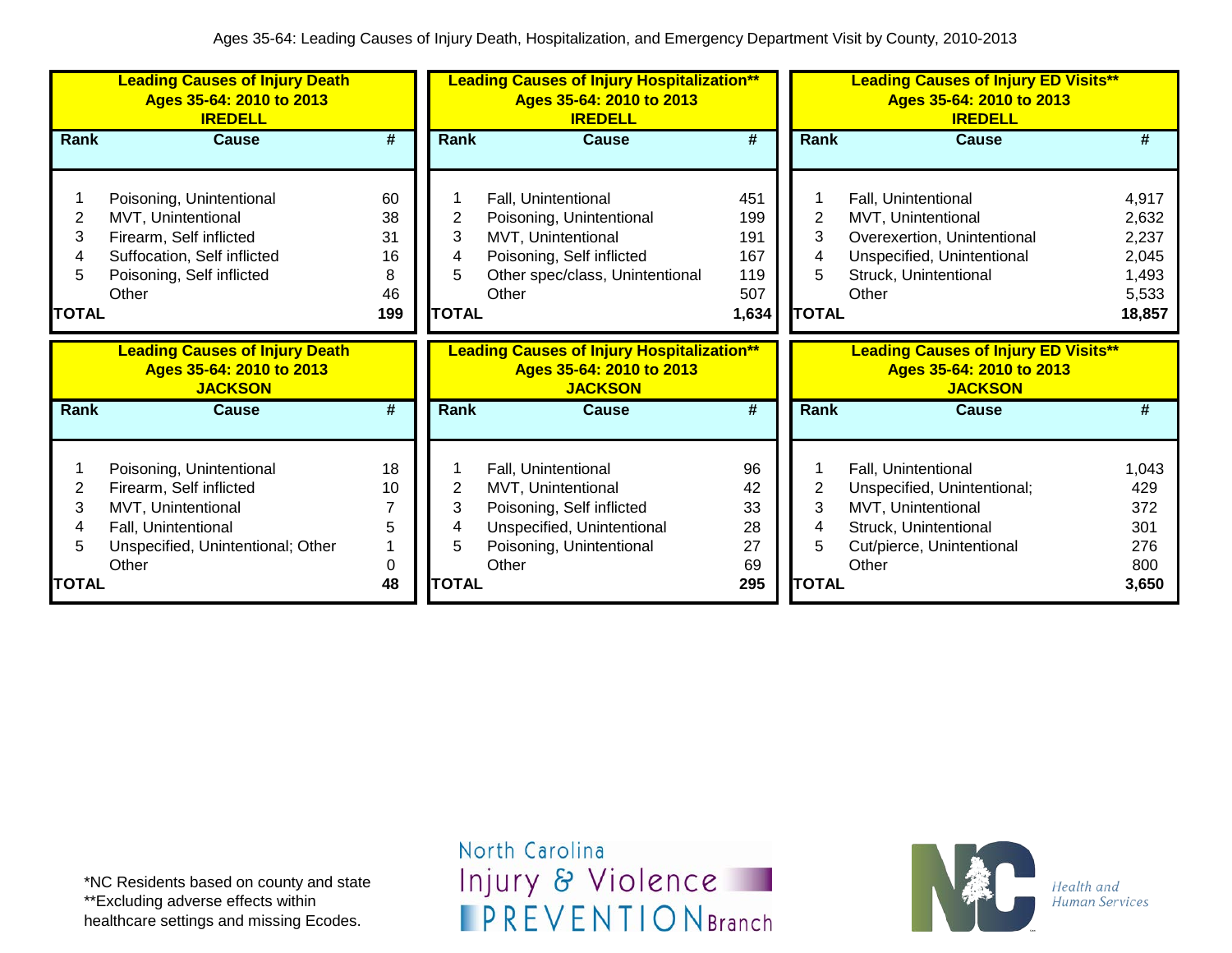|                                  | <b>Leading Causes of Injury Death</b><br>Ages 35-64: 2010 to 2013<br><b>JOHNSTON</b>                                                           |                                        |                                  | <b>Leading Causes of Injury Hospitalization**</b><br>Ages 35-64: 2010 to 2013<br><b>JOHNSTON</b>                                          |                                                 |                                  | <b>Leading Causes of Injury ED Visits**</b><br>Ages 35-64: 2010 to 2013<br><b>JOHNSTON</b>                                                            |                                                              |
|----------------------------------|------------------------------------------------------------------------------------------------------------------------------------------------|----------------------------------------|----------------------------------|-------------------------------------------------------------------------------------------------------------------------------------------|-------------------------------------------------|----------------------------------|-------------------------------------------------------------------------------------------------------------------------------------------------------|--------------------------------------------------------------|
| <b>Rank</b>                      | <b>Cause</b>                                                                                                                                   | $\overline{\boldsymbol{t}}$            | Rank                             | <b>Cause</b>                                                                                                                              | $\overline{\boldsymbol{H}}$                     | Rank                             | <b>Cause</b>                                                                                                                                          | #                                                            |
| 2<br>3<br>4<br>5<br><b>TOTAL</b> | MVT, Unintentional<br>Poisoning, Unintentional<br>Firearm, Self inflicted<br>Poisoning, Self inflicted<br>Suffocation, Self inflicted<br>Other | 52<br>48<br>33<br>15<br>9<br>36<br>193 | 2<br>3<br>4<br>5<br><b>TOTAL</b> | Fall, Unintentional<br>MVT, Unintentional<br>Unspecified, Unintentional<br>Poisoning, Self inflicted<br>Poisoning, Unintentional<br>Other | 430<br>188<br>186<br>171<br>168<br>607<br>1,750 | 2<br>3<br>4<br>5<br><b>TOTAL</b> | Fall, Unintentional<br>Unspecified, Unintentional<br>MVT, Unintentional<br>Overexertion, Unintentional<br>Other spec/notclass, Unintentional<br>Other | 4,617<br>3,182<br>2,504<br>1,559<br>1,375<br>5,865<br>19,102 |
|                                  | <b>Leading Causes of Injury Death</b><br>Ages 35-64: 2010 to 2013<br><b>JONES</b>                                                              |                                        |                                  | <b>Leading Causes of Injury Hospitalization**</b><br>Ages 35-64: 2010 to 2013<br><b>JONES</b>                                             |                                                 |                                  | <b>Leading Causes of Injury ED Visits**</b><br>Ages 35-64: 2010 to 2013<br><b>JONES</b>                                                               |                                                              |
| <b>Rank</b>                      | <b>Cause</b>                                                                                                                                   | $\overline{\boldsymbol{t}}$            | <b>Rank</b>                      | <b>Cause</b>                                                                                                                              | $\overline{\boldsymbol{H}}$                     | Rank                             | <b>Cause</b>                                                                                                                                          | #                                                            |
| 2<br>3<br>4                      | MVT, Unintentional<br>Poisoning, Self inflicted<br>Suffocation, Self inflicted; Other                                                          | 5<br>2                                 | 2<br>3<br>4                      | Fall, Unintentional<br>MVT, Unintentional<br>Poisoning, Unintentional<br>Poisoning, Self inflicted<br>Unspecified, Unintentional;         | 33<br>18<br>16<br>10<br>9                       | 2<br>3<br>4                      | Fall, Unintentional<br>MVT, Unintentional<br>Unspecified, Unintentional<br>Overexertion, Unintentional<br>Struck, Unintentional                       | 327<br>198<br>187<br>162<br>132                              |
| 5<br><b>TOTAL</b>                | Other                                                                                                                                          | 0<br>11                                | 5.<br><b>TOTAL</b>               | Poisoning, Undetermined<br>Other                                                                                                          | 41<br>136                                       | 5<br><b>TOTAL</b>                | Other                                                                                                                                                 | 410<br>1,416                                                 |

\*NC Residents based on county and state \*\*Excluding adverse effects within healthcare settings and missing Ecodes.

North Carolina Injury & Violence **IPREVENTIONBranch** 

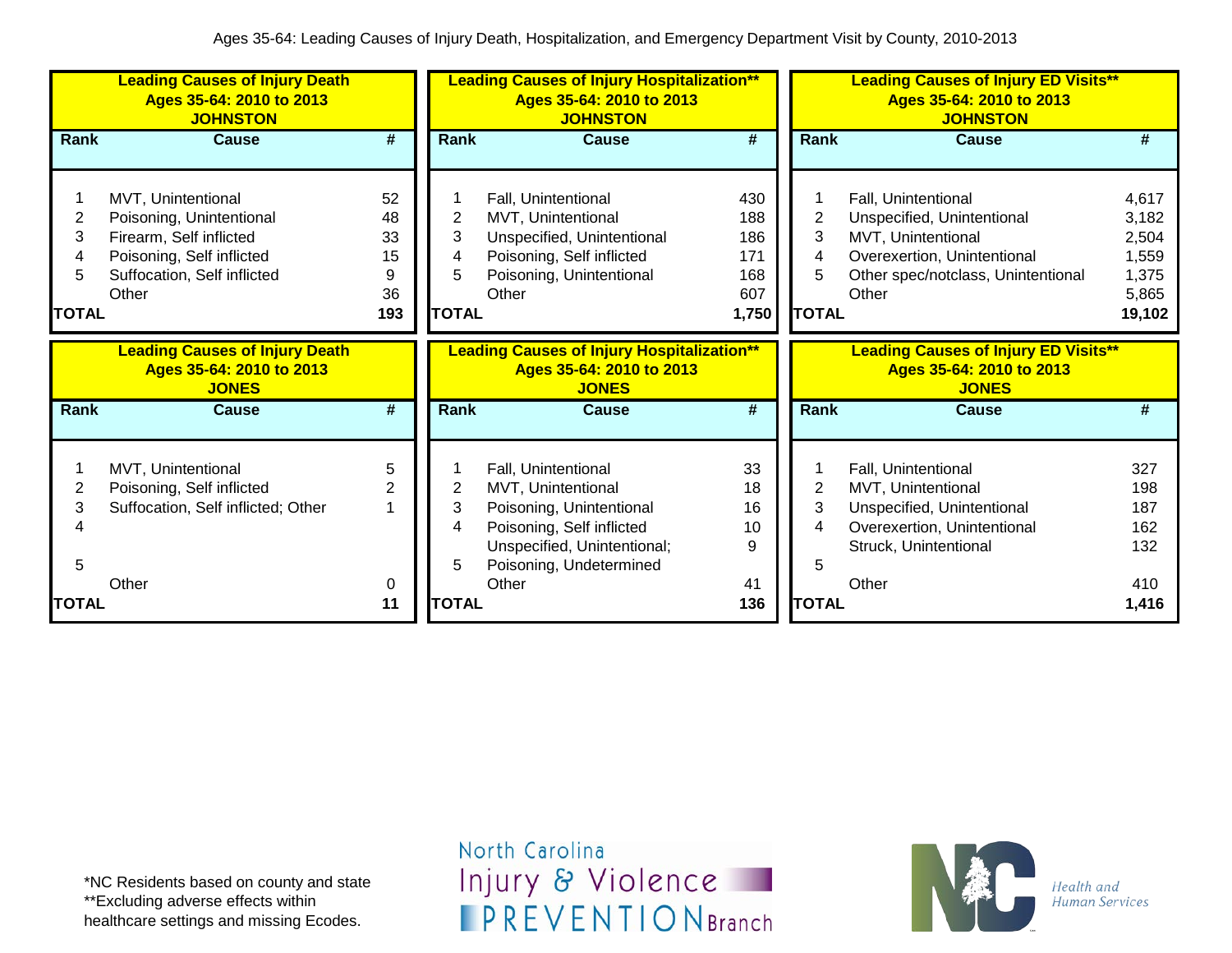|                                       | <b>Leading Causes of Injury Death</b><br>Ages 35-64: 2010 to 2013<br><b>LEE</b>                                                                                                                                                                   |                                                |                                                        | <b>Leading Causes of Injury Hospitalization**</b><br>Ages 35-64: 2010 to 2013<br><b>LEE</b>                                               |                                           |                                               | <b>Leading Causes of Injury ED Visits**</b><br>Ages 35-64: 2010 to 2013<br><b>LEE</b>                                                             |                                                 |
|---------------------------------------|---------------------------------------------------------------------------------------------------------------------------------------------------------------------------------------------------------------------------------------------------|------------------------------------------------|--------------------------------------------------------|-------------------------------------------------------------------------------------------------------------------------------------------|-------------------------------------------|-----------------------------------------------|---------------------------------------------------------------------------------------------------------------------------------------------------|-------------------------------------------------|
| <b>Rank</b>                           | <b>Cause</b>                                                                                                                                                                                                                                      | #                                              | <b>Rank</b>                                            | <b>Cause</b>                                                                                                                              | $\overline{\boldsymbol{H}}$               | <b>Rank</b>                                   | Cause                                                                                                                                             | #                                               |
| 1<br>2<br>3<br>4<br>5<br><b>TOTAL</b> | Poisoning, Unintentional; MVT,<br>Firearm, Self inflicted<br>Poisoning, Self inflicted; Firearm,<br>Unspecified, Unintentional;<br>Suffocation, Unintentional; Fall,<br>Unintentional; Cut/pierce, Assault<br>Other                               | 20<br>5<br>4<br>3<br>$\overline{2}$<br>6<br>71 | $\overline{\mathbf{c}}$<br>3<br>4<br>5<br><b>TOTAL</b> | Fall, Unintentional<br>Poisoning, Self inflicted<br>MVT, Unintentional<br>Poisoning, Unintentional<br>Unspecified, Unintentional<br>Other | 145<br>72<br>70<br>69<br>38<br>210<br>604 | $\overline{2}$<br>3<br>4<br>5<br><b>TOTAL</b> | MVT, Unintentional<br>Fall, Unintentional<br>Unspecified, Unintentional<br>Natural/Environ, Unintentional<br>Overexertion, Unintentional<br>Other | 591<br>545<br>311<br>217<br>198<br>678<br>2,540 |
|                                       | <b>Leading Causes of Injury Death</b><br>Ages 35-64: 2010 to 2013<br><b>LENOIR</b>                                                                                                                                                                |                                                |                                                        | <b>Leading Causes of Injury Hospitalization**</b><br>Ages 35-64: 2010 to 2013<br><b>LENOIR</b>                                            |                                           |                                               | <b>Leading Causes of Injury ED Visits**</b><br>Ages 35-64: 2010 to 2013<br><b>LENOIR</b>                                                          |                                                 |
| Rank                                  | <b>Cause</b>                                                                                                                                                                                                                                      | #                                              | <b>Rank</b>                                            | <b>Cause</b>                                                                                                                              | $\overline{\boldsymbol{t}}$               | Rank                                          | <b>Cause</b>                                                                                                                                      | #                                               |
| 1<br>2<br>3<br>4                      | Poisoning, Unintentional<br>MVT, Unintentional<br>Firearm, Self inflicted<br>Firearm, Assault<br>Suffocation, Unintentional;<br>Suffocation, Self inflicted; Poisoning,<br>Self inflicted; Natural/Environ,<br>Unintentional; Fall, Unintentional | 22<br>13<br>8<br>5<br>$\mathcal{P}$            | 2<br>3<br>4                                            | Fall, Unintentional<br>MVT, Unintentional<br>Unspecified, Unintentional<br>Poisoning, Unintentional<br>Poisoning, Self inflicted          | 203<br>84<br>70<br>62<br>46               | 2<br>3<br>4                                   | Fall, Unintentional<br>Unspecified, Unintentional<br>MVT, Unintentional<br>Overexertion, Unintentional<br>Struck, Unintentional                   | 2,462<br>1,649<br>1,493<br>1,289<br>751         |
| 5<br><b>TOTAL</b>                     | Other                                                                                                                                                                                                                                             | 8<br>66                                        | 5<br><b>TOTAL</b>                                      | Other                                                                                                                                     | 201<br>666                                | 5<br><b>TOTAL</b>                             | Other                                                                                                                                             | 2,738<br>10,382                                 |

\*NC Residents based on county and state \*\*Excluding adverse effects within healthcare settings and missing Ecodes.

North Carolina Injury & Violence **IPREVENTIONBranch** 

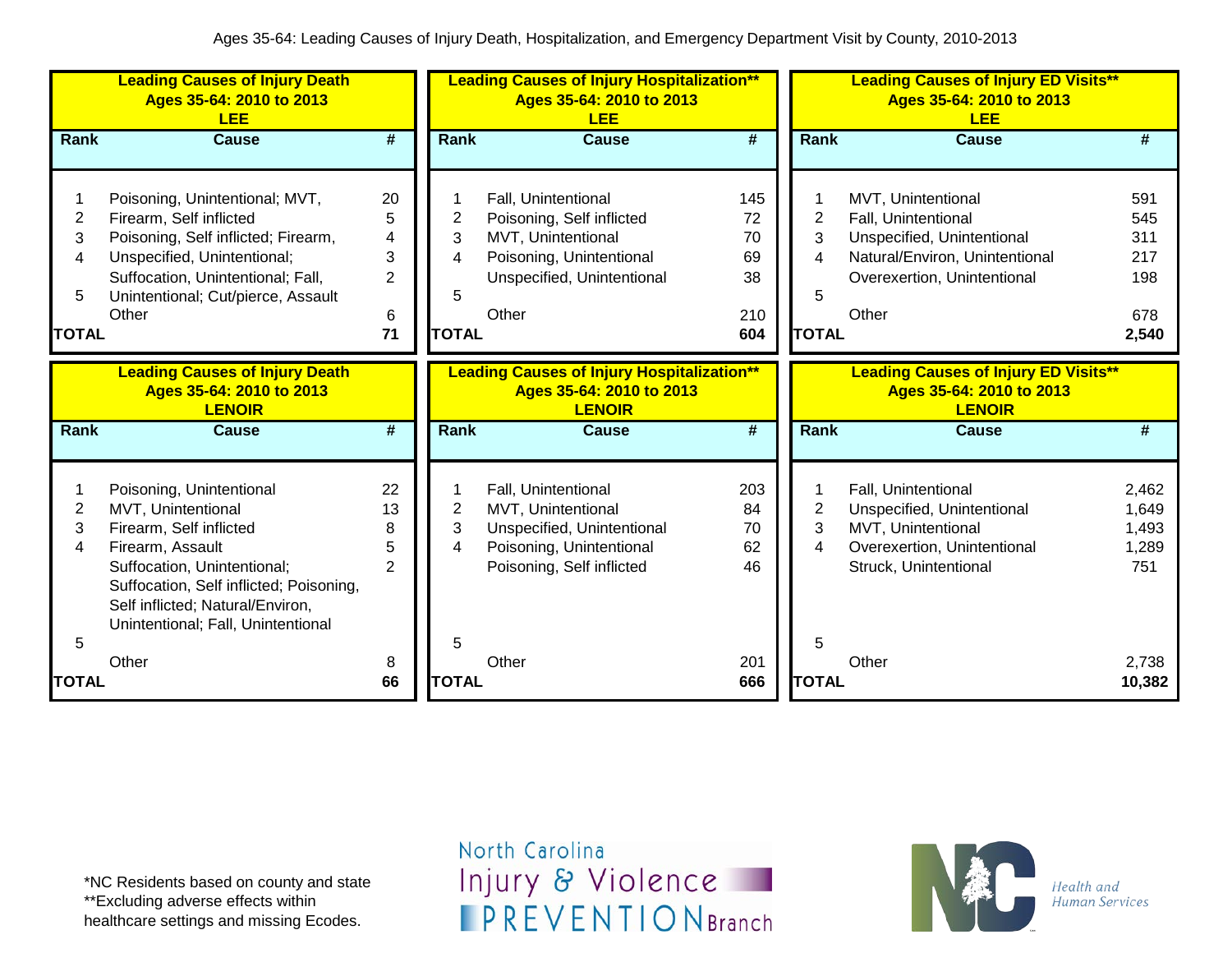|                           | <b>Leading Causes of Injury Death</b><br>Ages 35-64: 2010 to 2013<br><b>LINCOLN</b>                                                                |                                       |                                  | <b>Leading Causes of Injury Hospitalization**</b><br>Ages 35-64: 2010 to 2013<br><b>LINCOLN</b>                                           |                                            |                                               | <b>Leading Causes of Injury ED Visits**</b><br>Ages 35-64: 2010 to 2013<br><b>LINCOLN</b>                                                |                                                          |
|---------------------------|----------------------------------------------------------------------------------------------------------------------------------------------------|---------------------------------------|----------------------------------|-------------------------------------------------------------------------------------------------------------------------------------------|--------------------------------------------|-----------------------------------------------|------------------------------------------------------------------------------------------------------------------------------------------|----------------------------------------------------------|
| Rank                      | <b>Cause</b>                                                                                                                                       | #                                     | <b>Rank</b>                      | <b>Cause</b>                                                                                                                              | #                                          | <b>Rank</b>                                   | <b>Cause</b>                                                                                                                             | #                                                        |
| 2<br>3<br>4<br>5<br>TOTAL | Poisoning, Unintentional<br>MVT, Unintentional<br>Poisoning, Self inflicted; Firearm,<br>Fire/Burn, Unintentional<br>Unspecified, Assault<br>Other | 35<br>22<br>12<br>7<br>6<br>20<br>114 | 2<br>3<br>5<br><b>TOTAL</b>      | Fall, Unintentional<br>Poisoning, Self inflicted<br>MVT, Unintentional<br>Poisoning, Unintentional<br>Poisoning, Undetermined<br>Other    | 231<br>110<br>94<br>62<br>60<br>299<br>856 | $\overline{2}$<br>3<br>4<br>5<br><b>TOTAL</b> | Fall, Unintentional<br>Overexertion, Unintentional<br>MVT, Unintentional<br>Struck, Unintentional<br>Unspecified, Unintentional<br>Other | 3,191<br>1,549<br>1,410<br>995<br>803<br>3,057<br>11,005 |
|                           | <b>Leading Causes of Injury Death</b><br>Ages 35-64: 2010 to 2013<br><b>McDOWELL</b>                                                               |                                       |                                  | <b>Leading Causes of Injury Hospitalization**</b><br>Ages 35-64: 2010 to 2013<br><b>McDOWELL</b>                                          |                                            |                                               | <b>Leading Causes of Injury ED Visits**</b><br>Ages 35-64: 2010 to 2013<br><b>McDOWELL</b>                                               |                                                          |
| Rank                      | <b>Cause</b>                                                                                                                                       | #                                     | <b>Rank</b>                      | <b>Cause</b>                                                                                                                              | #                                          | <b>Rank</b>                                   | <b>Cause</b>                                                                                                                             | #                                                        |
| 2<br>3<br>4<br>5<br>TOTAL | Poisoning, Unintentional<br>Firearm, Self inflicted<br>MVT, Unintentional<br>Fall, Unintentional<br>Firearm, Assault<br>Other                      | 20<br>18<br>14<br>5<br>4<br>10<br>71  | 2<br>3<br>4<br>5<br><b>TOTAL</b> | Fall, Unintentional<br>MVT, Unintentional<br>Poisoning, Unintentional<br>Poisoning, Self inflicted<br>Unspecified, Unintentional<br>Other | 139<br>54<br>50<br>48<br>38<br>151<br>480  | $\overline{2}$<br>3<br>4<br>5<br><b>TOTAL</b> | Fall, Unintentional<br>MVT, Unintentional<br>Overexertion, Unintentional<br>Struck, Unintentional<br>Unspecified, Unintentional<br>Other | 1,099<br>551<br>315<br>283<br>272<br>997<br>3,517        |

\*NC Residents based on county and state \*\*Excluding adverse effects within healthcare settings and missing Ecodes.

North Carolina Injury & Violence **IPREVENTIONBranch** 

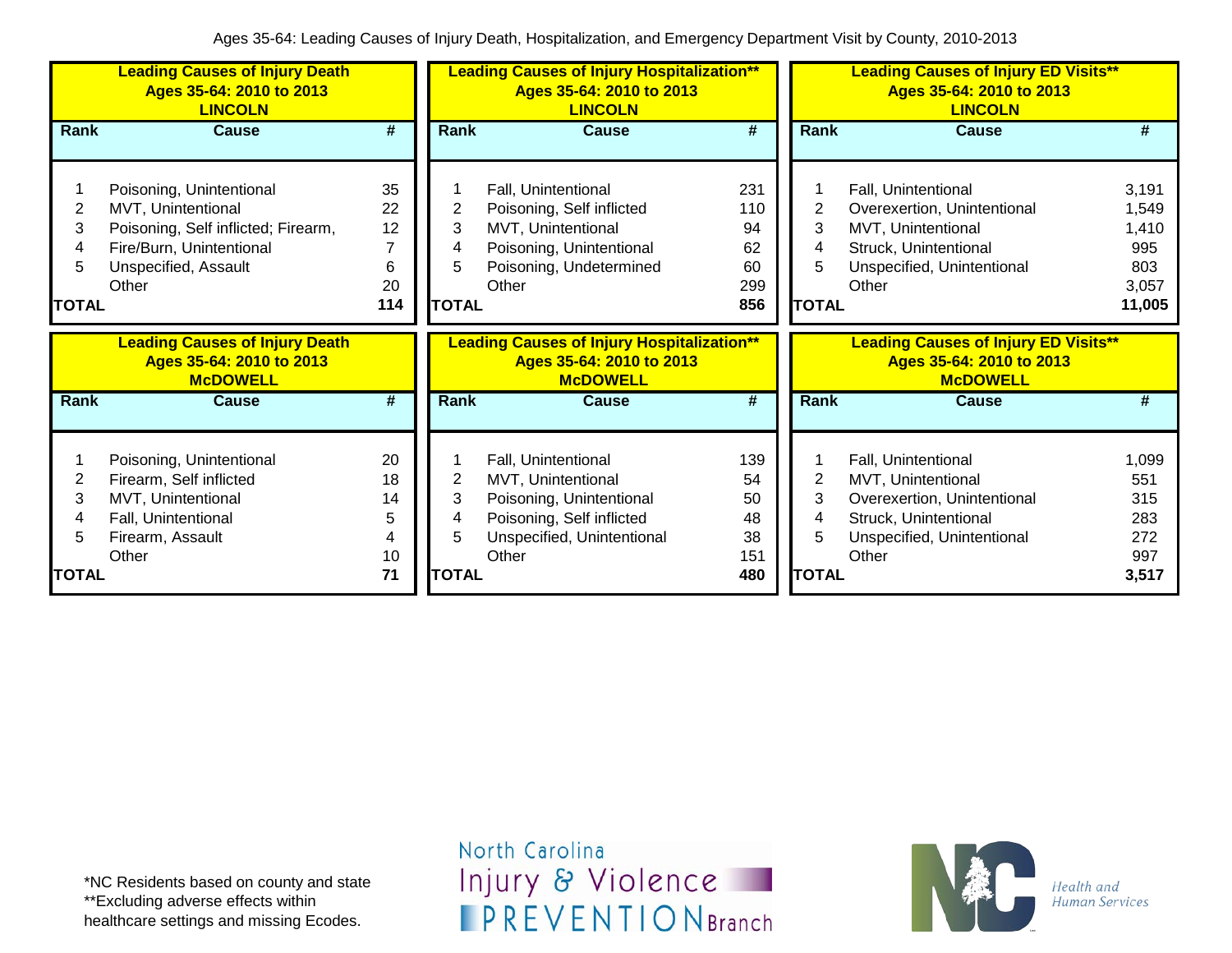|              | <b>Leading Causes of Injury Death</b><br>Ages 35-64: 2010 to 2013<br><b>MACON</b>   |                |                | <b>Leading Causes of Injury Hospitalization**</b><br>Ages 35-64: 2010 to 2013<br><b>MACON</b>   |                             |              | <b>Leading Causes of Injury ED Visits**</b><br>Ages 35-64: 2010 to 2013<br><b>MACON</b>   |            |
|--------------|-------------------------------------------------------------------------------------|----------------|----------------|-------------------------------------------------------------------------------------------------|-----------------------------|--------------|-------------------------------------------------------------------------------------------|------------|
| <b>Rank</b>  | Cause                                                                               | #              | <b>Rank</b>    | <b>Cause</b>                                                                                    | $\overline{\boldsymbol{t}}$ | Rank         | <b>Cause</b>                                                                              | #          |
|              |                                                                                     |                |                |                                                                                                 |                             |              |                                                                                           |            |
|              | Poisoning, Unintentional                                                            | 16             |                | Fall, Unintentional                                                                             | 85                          |              | Fall, Unintentional                                                                       | 963        |
| 2            | Firearm, Self inflicted                                                             | 10             | 2              | MVT, Unintentional                                                                              | 26                          | 2            | Overexertion, Unintentional                                                               | 386        |
| 3            | Fall, Unintentional                                                                 | 5              | 3              | Other spec/class, Unintentional                                                                 | 23                          | 3            | Cut/pierce, Unintentional                                                                 | 309        |
| 4            | MVT, Unintentional                                                                  | 3              |                | Unspecified, Unintentional                                                                      | 14                          | 4            | MVT, Unintentional                                                                        | 303        |
|              | Suffocation, Self inflicted; Poisoning,                                             | $\overline{2}$ |                | Poisoning, Unintentional;                                                                       | 13                          |              | Struck, Unintentional                                                                     | 252        |
| 5            | Self inflicted                                                                      |                | 5              | Natural/Environ, Unintentional                                                                  |                             | 5            |                                                                                           |            |
|              | Other                                                                               | 8              |                | Other                                                                                           | 56                          |              | Other                                                                                     | 935        |
| <b>TOTAL</b> |                                                                                     | 46             | <b>TOTAL</b>   |                                                                                                 | 230                         | <b>TOTAL</b> |                                                                                           | 3,148      |
|              |                                                                                     |                |                |                                                                                                 |                             |              |                                                                                           |            |
|              | <b>Leading Causes of Injury Death</b><br>Ages 35-64: 2010 to 2013<br><b>MADISON</b> |                |                | <b>Leading Causes of Injury Hospitalization**</b><br>Ages 35-64: 2010 to 2013<br><b>MADISON</b> |                             |              | <b>Leading Causes of Injury ED Visits**</b><br>Ages 35-64: 2010 to 2013<br><b>MADISON</b> |            |
| Rank         | <b>Cause</b>                                                                        | #              | <b>Rank</b>    | Cause                                                                                           | #                           | Rank         | <b>Cause</b>                                                                              | #          |
|              |                                                                                     |                |                |                                                                                                 |                             |              |                                                                                           |            |
|              | Firearm, Self inflicted                                                             | 6              |                | Fall, Unintentional                                                                             | 55                          |              | Fall, Unintentional                                                                       | 201        |
| 2            | MVT, Unintentional                                                                  | 4              | $\overline{2}$ | MVT, Unintentional                                                                              | 24                          | 2            | MVT, Unintentional                                                                        | 107        |
| 3            | Suffocation, Self inflicted; Poisoning,                                             | $\overline{2}$ | 3              | Poisoning, Self inflicted                                                                       | 21                          | 3            | Struck, Unintentional                                                                     | 42         |
|              | Unspecified, Unintentional;                                                         |                |                | Unspecified, Unintentional;                                                                     | 13                          | 4            | Overexertion, Unintentional                                                               | 37         |
| 5            |                                                                                     |                |                | Other spec/class, Unintentional                                                                 | 12                          | 5            | Unspecified, Unintentional                                                                | 33         |
| <b>TOTAL</b> | Other                                                                               | 0<br>21        | <b>TOTAL</b>   | Other                                                                                           | 49<br>187                   | <b>TOTAL</b> | Other                                                                                     | 192<br>612 |

\*NC Residents based on county and state \*\*Excluding adverse effects within healthcare settings and missing Ecodes.

North Carolina Injury & Violence **IPREVENTIONBranch** 

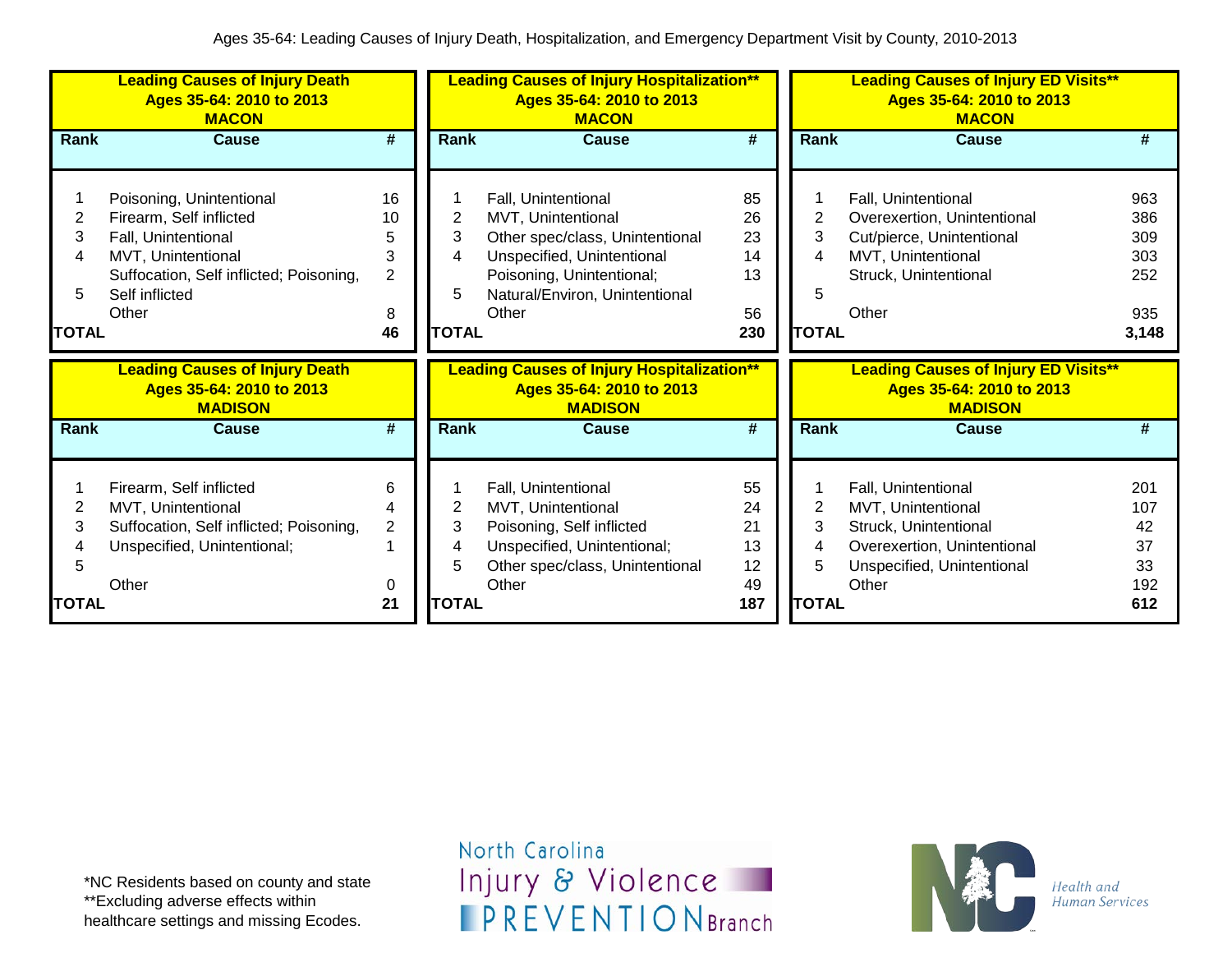|                                  | <b>Leading Causes of Injury Death</b><br>Ages 35-64: 2010 to 2013<br><b>MARTIN</b>                                                        |                                     |                                   | <b>Leading Causes of Injury Hospitalization**</b><br>Ages 35-64: 2010 to 2013<br><b>MARTIN</b>                                                   |                                            |                               | <b>Leading Causes of Injury ED Visits**</b><br>Ages 35-64: 2010 to 2013<br><b>MARTIN</b>                                                 |                                                        |
|----------------------------------|-------------------------------------------------------------------------------------------------------------------------------------------|-------------------------------------|-----------------------------------|--------------------------------------------------------------------------------------------------------------------------------------------------|--------------------------------------------|-------------------------------|------------------------------------------------------------------------------------------------------------------------------------------|--------------------------------------------------------|
| Rank                             | <b>Cause</b>                                                                                                                              | #                                   | Rank                              | <b>Cause</b>                                                                                                                                     | #                                          | Rank                          | <b>Cause</b>                                                                                                                             | #                                                      |
| 2<br>3<br>4<br>5<br><b>TOTAL</b> | MVT, Unintentional<br>Poisoning, Unintentional<br>Firearm, Self inflicted<br>Drowning, Unintentional<br>Fire/Burn, Unintentional<br>Other | 11<br>8<br>5<br>4<br>3<br>38        | 2<br>3<br>4<br>5.<br><b>TOTAL</b> | Fall, Unintentional<br>Unspecified, Unintentional<br>MVT, Unintentional<br>Other spec/class, Unintentional<br>Poisoning, Self inflicted<br>Other | 65<br>32<br>25<br>24<br>23<br>77<br>246    | 2<br>3<br>4<br><b>TOTAL</b>   | Fall, Unintentional<br>Unspecified, Unintentional<br>MVT, Unintentional<br>Struck, Unintentional<br>Overexertion, Unintentional<br>Other | 505<br>301<br>288<br>194<br>164<br>546<br>1,998        |
|                                  | <b>Leading Causes of Injury Death</b><br>Ages 35-64: 2010 to 2013<br><b>MECKLENBURG</b>                                                   |                                     |                                   | <b>Leading Causes of Injury Hospitalization**</b><br>Ages 35-64: 2010 to 2013<br><b>MECKLENBURG</b>                                              |                                            |                               | <b>Leading Causes of Injury ED Visits**</b><br>Ages 35-64: 2010 to 2013<br><b>MECKLENBURG</b>                                            |                                                        |
| <b>Rank</b>                      | <b>Cause</b>                                                                                                                              | #                                   | <b>Rank</b>                       |                                                                                                                                                  |                                            |                               |                                                                                                                                          | #                                                      |
|                                  |                                                                                                                                           |                                     |                                   | <b>Cause</b>                                                                                                                                     | #                                          | <b>Rank</b>                   | <b>Cause</b>                                                                                                                             |                                                        |
| 2<br>3<br>4<br>5                 | Poisoning, Unintentional<br>MVT, Unintentional<br>Firearm, Self inflicted<br>Poisoning, Self inflicted<br>Firearm, Assault<br>Other       | 144<br>106<br>87<br>60<br>52<br>190 | 2<br>3<br>4<br>5                  | Fall, Unintentional<br>Poisoning, Self inflicted<br>MVT, Unintentional<br>Poisoning, Unintentional<br>Unspecified, Unintentional<br>Other        | 1,600<br>726<br>716<br>635<br>524<br>2,078 | $\overline{2}$<br>3<br>4<br>5 | Fall, Unintentional<br>MVT, Unintentional<br>Unspecified, Unintentional<br>Overexertion, Unintentional<br>Struck, Unintentional<br>Other | 18,995<br>14,782<br>10,059<br>6,979<br>5,985<br>22,509 |

\*NC Residents based on county and state \*\*Excluding adverse effects within healthcare settings and missing Ecodes.

North Carolina Injury & Violence **IPREVENTIONBranch** 

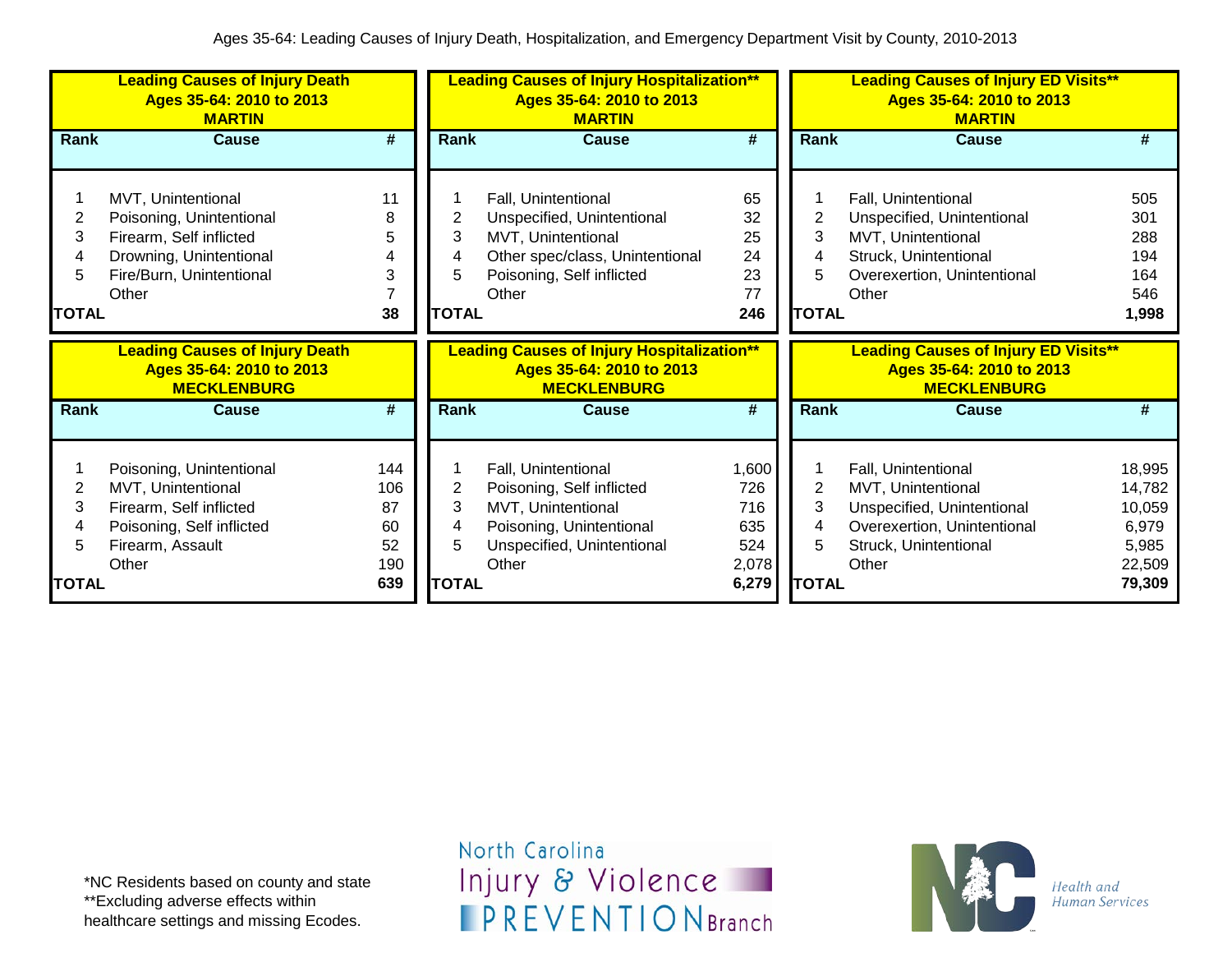|              | <b>Leading Causes of Injury Death</b><br>Ages 35-64: 2010 to 2013<br><b>MITCHELL</b>   |                |              | <b>Leading Causes of Injury Hospitalization**</b><br>Ages 35-64: 2010 to 2013<br><b>MITCHELL</b>   |     |                | <b>Leading Causes of Injury ED Visits**</b><br>Ages 35-64: 2010 to 2013<br><b>MITCHELL</b>   |       |
|--------------|----------------------------------------------------------------------------------------|----------------|--------------|----------------------------------------------------------------------------------------------------|-----|----------------|----------------------------------------------------------------------------------------------|-------|
| Rank         | <b>Cause</b>                                                                           | #              | Rank         | <b>Cause</b>                                                                                       | #   | Rank           | <b>Cause</b>                                                                                 |       |
|              |                                                                                        |                |              |                                                                                                    |     |                |                                                                                              |       |
|              | Poisoning, Unintentional                                                               | 10             |              | Fall, Unintentional                                                                                | 105 |                | Fall, Unintentional                                                                          | 314   |
| 2            | Firearm, Self inflicted                                                                | 5              | 2            | MVT, Unintentional                                                                                 | 43  | 2              | MVT, Unintentional                                                                           | 115   |
| 3            | MVT, Unintentional                                                                     |                | 3            | Poisoning, Unintentional;                                                                          | 30  | 3              | Overexertion, Unintentional                                                                  | 70    |
| 4            | Fall, Unintentional                                                                    | 2              | 4            | Unspecified, Unintentional                                                                         | 24  | 4              | Struck, Unintentional                                                                        | 48    |
|              | Unspecified, Unintentional; Pedal                                                      |                |              | Other spec/class, Unintentional                                                                    | 20  |                | Struck, Assault; Cut/pierce,                                                                 | 36    |
|              | cyclist, other, Unintentional; Firearm,                                                |                |              |                                                                                                    |     |                | Unintentional                                                                                |       |
| 5            | Legal intervention                                                                     |                | 5            |                                                                                                    |     | 5              |                                                                                              |       |
|              | Other                                                                                  | 0              |              | Other                                                                                              | 81  |                | Other                                                                                        | 226   |
| <b>TOTAL</b> |                                                                                        | 24             | <b>TOTAL</b> |                                                                                                    | 333 | <b>TOTAL</b>   |                                                                                              | 845   |
|              | <b>Leading Causes of Injury Death</b><br>Ages 35-64: 2010 to 2013<br><b>MONTGOMERY</b> |                |              | <b>Leading Causes of Injury Hospitalization**</b><br>Ages 35-64: 2010 to 2013<br><b>MONTGOMERY</b> |     |                | <b>Leading Causes of Injury ED Visits**</b><br>Ages 35-64: 2010 to 2013<br><b>MONTGOMERY</b> |       |
| Rank         | <b>Cause</b>                                                                           | #              | <b>Rank</b>  | <b>Cause</b>                                                                                       | #   | <b>Rank</b>    | <b>Cause</b>                                                                                 | #     |
|              |                                                                                        |                |              |                                                                                                    |     |                |                                                                                              |       |
|              | MVT, Unintentional                                                                     | 10             |              | Fall, Unintentional                                                                                | 87  |                | Fall, Unintentional                                                                          | 620   |
| 2            | Poisoning, Unintentional                                                               | 9              | 2            | Poisoning, Unintentional                                                                           | 39  | $\overline{2}$ | MVT, Unintentional                                                                           | 306   |
| 3            | Firearm, Self inflicted                                                                | 7              | 3            | MVT, Unintentional                                                                                 | 29  | 3              | Unspecified, Unintentional;                                                                  | 281   |
| 4            | Fall, Unintentional                                                                    | 3              | 4            | Poisoning, Self inflicted                                                                          | 25  | 4              | Struck, Unintentional                                                                        | 210   |
| 5            | Suffocation, Self inflicted                                                            | $\overline{c}$ | 5            | Unspecified, Unintentional                                                                         | 22  | 5              | Cut/pierce, Unintentional                                                                    | 177   |
|              | Other                                                                                  | 6              |              | Other                                                                                              | 107 |                | Other                                                                                        | 666   |
| <b>TOTAL</b> |                                                                                        | 37             | <b>TOTAL</b> |                                                                                                    | 309 | <b>TOTAL</b>   |                                                                                              | 2,541 |

\*NC Residents based on county and state \*\*Excluding adverse effects within healthcare settings and missing Ecodes.

North Carolina Injury & Violence **IPREVENTIONBranch** 

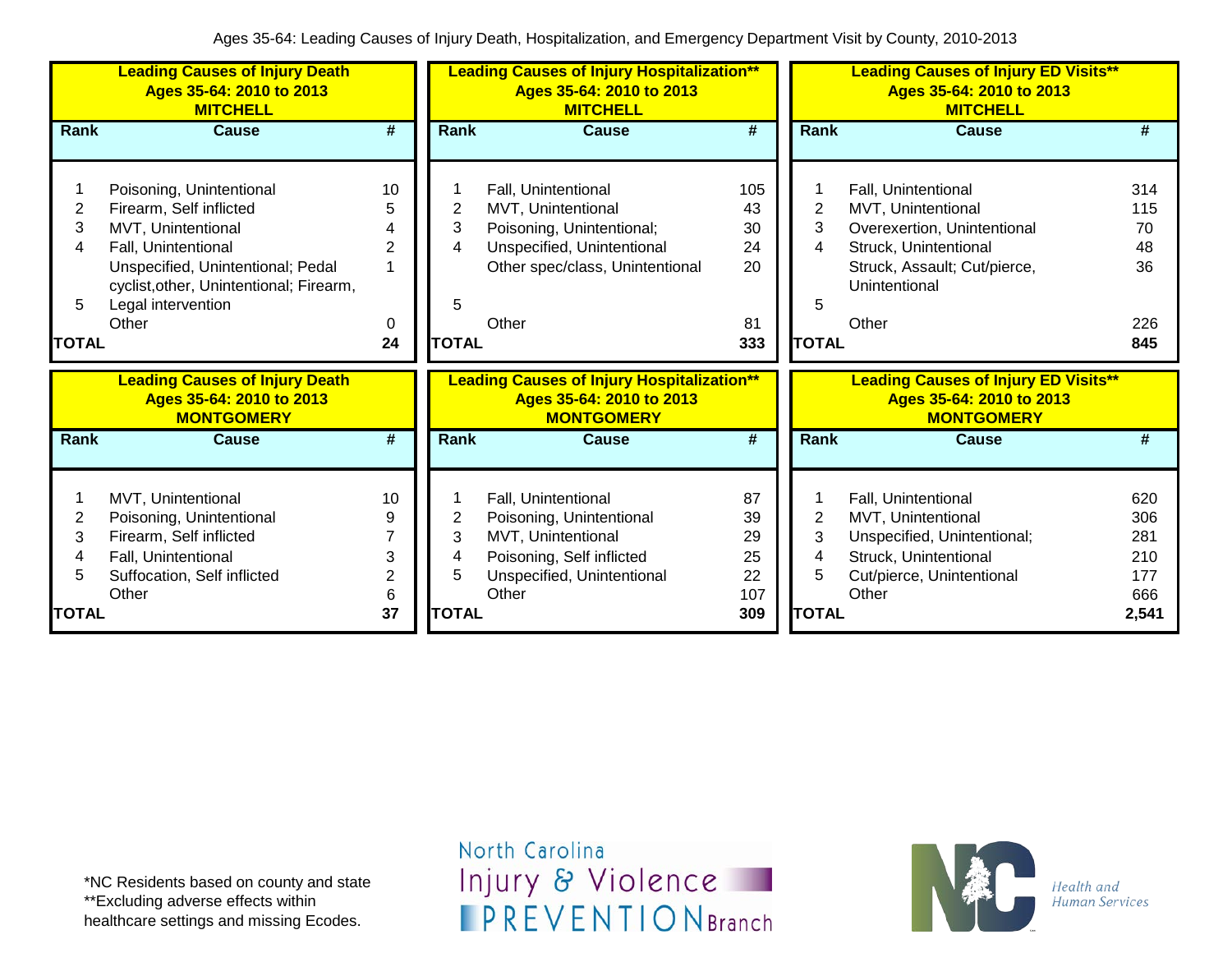|                             | <b>Leading Causes of Injury Death</b><br>Ages 35-64: 2010 to 2013<br><b>MOORE</b>                                                                                                   |                                      |                                          | <b>Leading Causes of Injury Hospitalization**</b><br>Ages 35-64: 2010 to 2013<br><b>MOORE</b>                                             |                                              |                                               | <b>Leading Causes of Injury ED Visits**</b><br>Ages 35-64: 2010 to 2013<br><b>MOORE</b>                                                  |                                                       |
|-----------------------------|-------------------------------------------------------------------------------------------------------------------------------------------------------------------------------------|--------------------------------------|------------------------------------------|-------------------------------------------------------------------------------------------------------------------------------------------|----------------------------------------------|-----------------------------------------------|------------------------------------------------------------------------------------------------------------------------------------------|-------------------------------------------------------|
| <b>Rank</b>                 | <b>Cause</b>                                                                                                                                                                        | $\overline{\boldsymbol{t}}$          | Rank                                     | <b>Cause</b>                                                                                                                              | #                                            | <b>Rank</b>                                   | <b>Cause</b>                                                                                                                             | #                                                     |
| 2<br>3<br>5<br><b>TOTAL</b> | MVT, Unintentional<br>Poisoning, Unintentional<br>Firearm, Self inflicted<br>Poisoning, Self inflicted<br>Suffocation, Self inflicted<br>Other                                      | 25<br>16<br>13<br>9<br>8<br>24<br>95 | $\overline{2}$<br>3<br>5<br><b>TOTAL</b> | Fall, Unintentional<br>MVT, Unintentional<br>Poisoning, Unintentional<br>Poisoning, Self inflicted<br>Unspecified, Unintentional<br>Other | 245<br>136<br>118<br>113<br>60<br>239<br>911 | $\overline{2}$<br>3<br>4<br>5<br><b>TOTAL</b> | Fall, Unintentional<br>MVT, Unintentional<br>Overexertion, Unintentional<br>Unspecified, Unintentional<br>Struck, Unintentional<br>Other | 2,141<br>1,446<br>912<br>689<br>637<br>2,522<br>8,347 |
|                             | <b>Leading Causes of Injury Death</b><br>Ages 35-64: 2010 to 2013<br><b>NASH</b>                                                                                                    |                                      |                                          | <b>Leading Causes of Injury Hospitalization**</b><br>Ages 35-64: 2010 to 2013<br><b>NASH</b>                                              |                                              |                                               | <b>Leading Causes of Injury ED Visits**</b><br>Ages 35-64: 2010 to 2013<br><b>NASH</b>                                                   |                                                       |
| <b>Rank</b>                 | <b>Cause</b>                                                                                                                                                                        | #                                    | Rank                                     | <b>Cause</b>                                                                                                                              | #                                            | Rank                                          | <b>Cause</b>                                                                                                                             | #                                                     |
| 2<br>3<br>4<br>5            | MVT, Unintentional<br>Poisoning, Unintentional<br>Firearm, Self inflicted<br>Firearm, Assault<br>Unspecified, Unintentional;<br>Suffocation, Self inflicted; Fall,<br>Unintentional | 30<br>29<br>13<br>10<br>5            | $\overline{c}$<br>3<br>4<br>5            | Fall, Unintentional<br>MVT, Unintentional<br>Poisoning, Self inflicted<br>Poisoning, Unintentional<br>Unspecified, Unintentional          | 228<br>123<br>120<br>84<br>78                | 2<br>3<br>4<br>5                              | Fall, Unintentional<br>MVT, Unintentional<br>Overexertion, Unintentional<br>Unspecified, Unintentional<br>Struck, Unintentional          | 813<br>663<br>436<br>419<br>246                       |
| <b>TOTAL</b>                | Other                                                                                                                                                                               | 19<br>116                            | <b>TOTAL</b>                             | Other                                                                                                                                     | 350<br>983                                   | <b>TOTAL</b>                                  | Other                                                                                                                                    | 1,079<br>3,656                                        |

\*NC Residents based on county and state \*\*Excluding adverse effects within healthcare settings and missing Ecodes.

North Carolina Injury & Violence **IPREVENTIONBranch** 

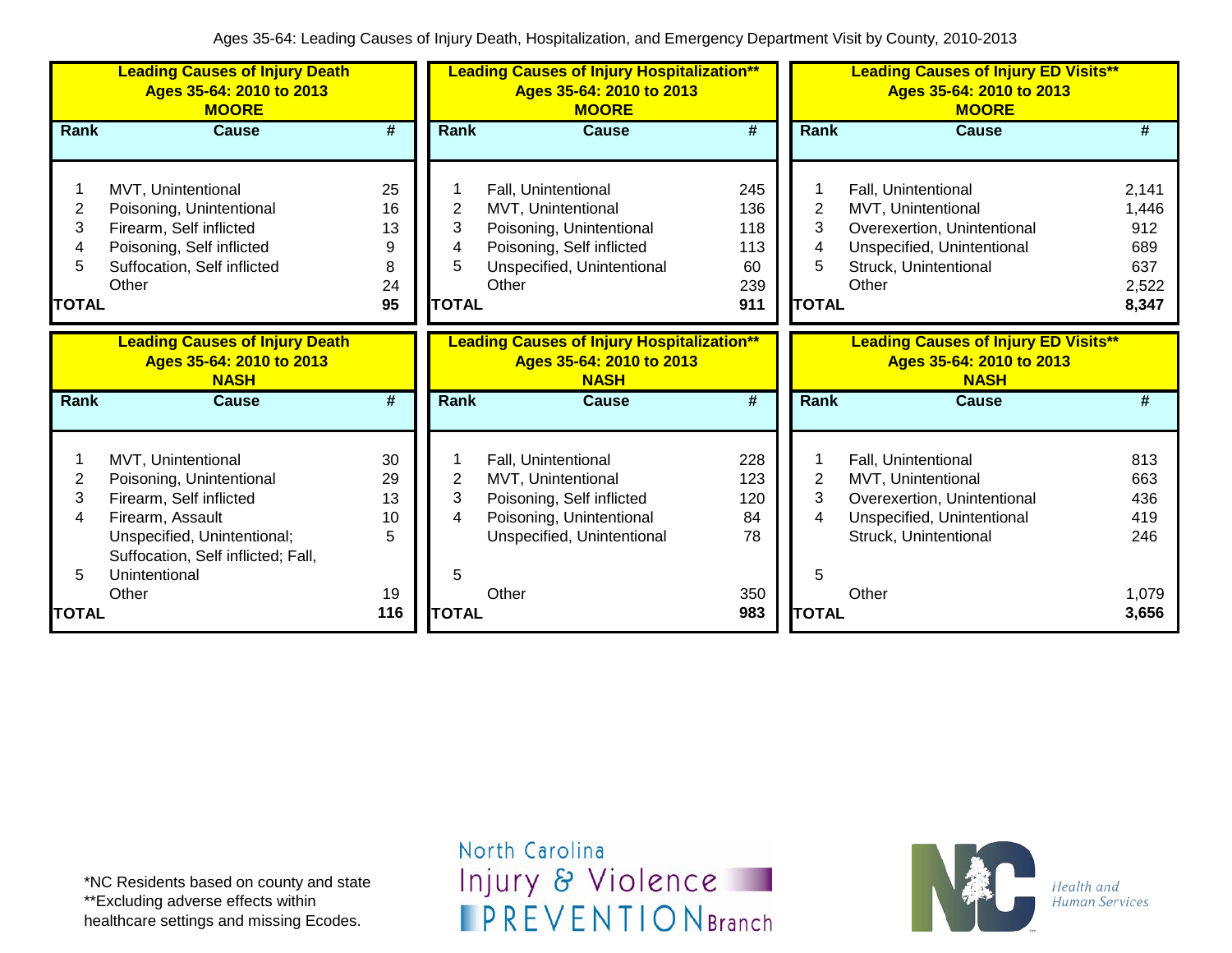|              | <b>Leading Causes of Injury Death</b><br>Ages 35-64: 2010 to 2013<br><b>NEW HANOVER</b> |                             |              | <b>Leading Causes of Injury Hospitalization**</b><br>Ages 35-64: 2010 to 2013<br><b>NEW HANOVER</b> |                             |                | <b>Leading Causes of Injury ED Visits**</b><br>Ages 35-64: 2010 to 2013<br><b>NEW HANOVER</b> |              |
|--------------|-----------------------------------------------------------------------------------------|-----------------------------|--------------|-----------------------------------------------------------------------------------------------------|-----------------------------|----------------|-----------------------------------------------------------------------------------------------|--------------|
| Rank         | <b>Cause</b>                                                                            | #                           | Rank         | <b>Cause</b>                                                                                        | #                           | Rank           | <b>Cause</b>                                                                                  | #            |
|              | Poisoning, Unintentional                                                                | 95                          |              | Fall, Unintentional                                                                                 | 471                         |                | Fall, Unintentional                                                                           | 3,582        |
| 2            | MVT, Unintentional                                                                      | 42                          | 2            | Poisoning, Self inflicted                                                                           | 348                         | $\overline{2}$ | MVT, Unintentional                                                                            | 2,170        |
| 3            | Firearm, Self inflicted                                                                 | 33                          | 3            | Poisoning, Unintentional                                                                            | 235                         | 3              | Unspecified, Unintentional                                                                    | 1,376        |
| 4            | Poisoning, Self inflicted                                                               | 21                          | 4            | MVT, Unintentional                                                                                  | 208                         | 4              | Overexertion, Unintentional                                                                   | 1,250        |
| 5            | Fall, Unintentional                                                                     | 19                          | 5            | Unspecified, Unintentional                                                                          | 166                         |                | Struck, Unintentional                                                                         | 872          |
|              | Other                                                                                   | 66                          |              | Other                                                                                               | 606                         |                | Other                                                                                         | 3,963        |
| <b>TOTAL</b> |                                                                                         | 276                         | <b>TOTAL</b> |                                                                                                     | 2,034                       | <b>TOTAL</b>   |                                                                                               | 13,213       |
|              |                                                                                         |                             |              |                                                                                                     |                             |                |                                                                                               |              |
|              | <b>Leading Causes of Injury Death</b><br>Ages 35-64: 2010 to 2013<br><b>NORTHAMPTON</b> |                             |              | <b>Leading Causes of Injury Hospitalization**</b><br>Ages 35-64: 2010 to 2013<br><b>NORTHAMPTON</b> |                             |                | <b>Leading Causes of Injury ED Visits**</b><br>Ages 35-64: 2010 to 2013<br><b>NORTHAMPTON</b> |              |
| Rank         | <b>Cause</b>                                                                            | $\overline{\boldsymbol{t}}$ | <b>Rank</b>  | <b>Cause</b>                                                                                        | $\overline{\boldsymbol{t}}$ | Rank           | <b>Cause</b>                                                                                  | #            |
|              |                                                                                         |                             |              |                                                                                                     |                             |                |                                                                                               |              |
|              | MVT, Unintentional                                                                      | 10                          |              | Fall, Unintentional                                                                                 | 55                          |                | Fall, Unintentional                                                                           | 734          |
| 2            | Firearm, Self inflicted                                                                 | 3                           | 2            | MVT, Unintentional                                                                                  | 41                          | 2              | MVT, Unintentional                                                                            | 477          |
| 3            | Unspecified, Unintentional;                                                             | $\overline{2}$              | 3            | Poisoning, Self inflicted                                                                           | 22                          | 3              | Unspecified, Unintentional                                                                    | 448          |
|              | Unspecified, Assault; Suffocation,                                                      | 1                           | 4            | Unspecified, Unintentional                                                                          | 16                          | 4              | Other spec/notclass, Unintentional                                                            | 217          |
| 5            |                                                                                         |                             | 5            | Poisoning, Unintentional                                                                            | 13                          | 5              | Struck, Unintentional                                                                         | 201          |
| <b>TOTAL</b> | Other                                                                                   | 0<br>25                     | <b>TOTAL</b> | Other                                                                                               | 76<br>223                   | <b>TOTAL</b>   | Other                                                                                         | 974<br>3,051 |

\*NC Residents based on county and state \*\*Excluding adverse effects within healthcare settings and missing Ecodes.

North Carolina Injury & Violence **IPREVENTIONBranch** 

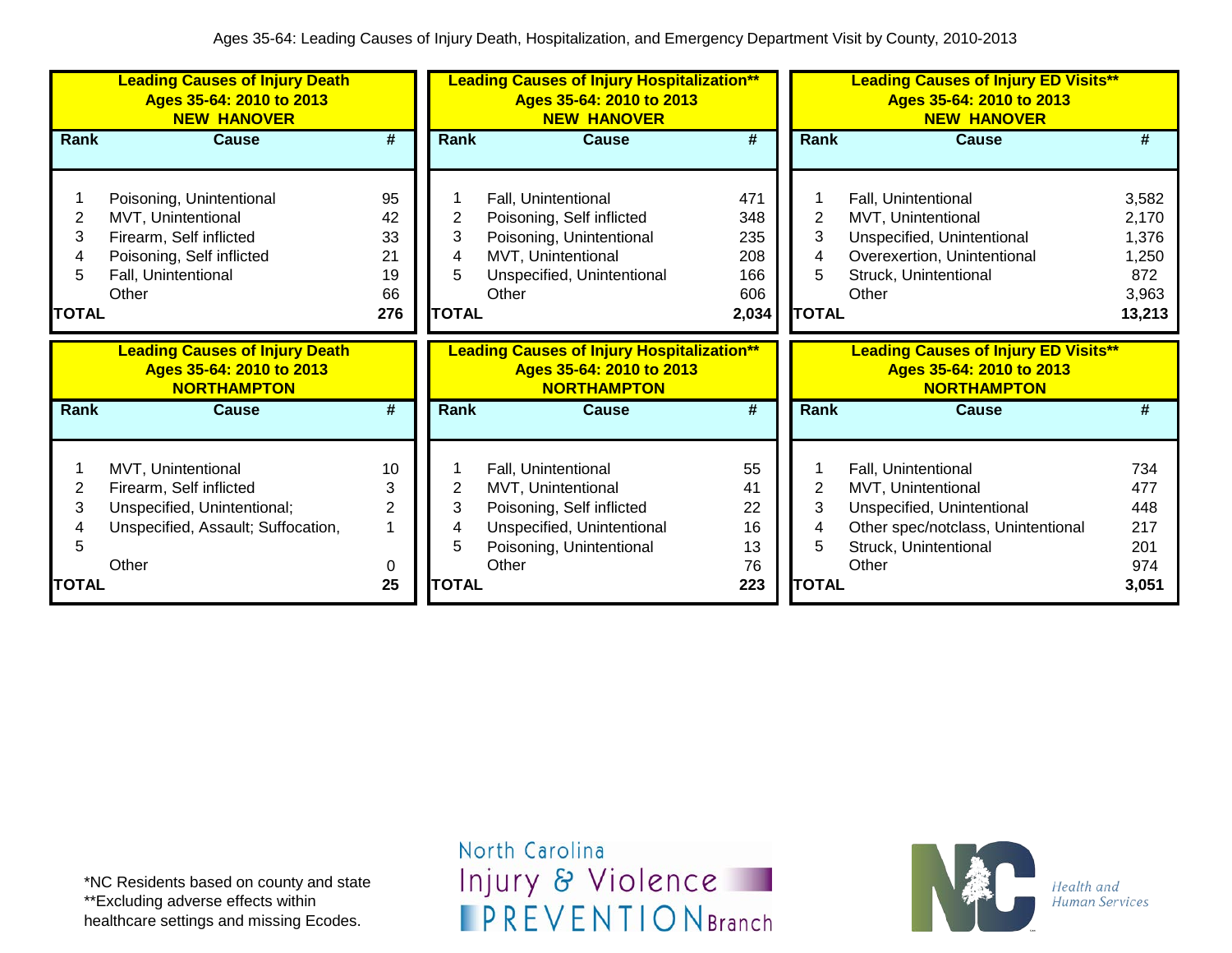|              | <b>Leading Causes of Injury Death</b><br>Ages 35-64: 2010 to 2013<br><b>ONSLOW</b> |         |              | <b>Leading Causes of Injury Hospitalization**</b><br>Ages 35-64: 2010 to 2013<br><b>ONSLOW</b> |                             |              | <b>Leading Causes of Injury ED Visits**</b><br>Ages 35-64: 2010 to 2013<br><b>ONSLOW</b> |              |
|--------------|------------------------------------------------------------------------------------|---------|--------------|------------------------------------------------------------------------------------------------|-----------------------------|--------------|------------------------------------------------------------------------------------------|--------------|
| Rank         | <b>Cause</b>                                                                       | #       | <b>Rank</b>  | <b>Cause</b>                                                                                   | $\overline{\boldsymbol{t}}$ | Rank         | <b>Cause</b>                                                                             | #            |
|              |                                                                                    |         |              |                                                                                                |                             |              |                                                                                          |              |
|              | Poisoning, Unintentional                                                           | 42      |              | Fall, Unintentional                                                                            | 268                         |              | Fall, Unintentional                                                                      | 3,683        |
| 2            | MVT, Unintentional                                                                 | 34      | 2            | MVT, Unintentional                                                                             | 159                         | 2            | MVT, Unintentional                                                                       | 1,983        |
| 3            | Firearm, Self inflicted                                                            | 23      | 3            | Poisoning, Unintentional                                                                       | 109                         | 3            | Unspecified, Unintentional                                                               | 1,662        |
| 4            | Poisoning, Self inflicted                                                          | 17      | 4            | Unspecified, Unintentional                                                                     | 96                          | 4            | Overexertion, Unintentional                                                              | 1,294        |
|              | Firearm, Assault; Fall, Unintentional                                              | 6       |              | Poisoning, Self inflicted                                                                      | 77                          |              | Struck, Unintentional                                                                    | 1,139        |
| 5            |                                                                                    |         | 5            |                                                                                                |                             | 5            |                                                                                          |              |
|              | Other                                                                              | 20      |              | Other                                                                                          | 312                         |              | Other                                                                                    | 4,364        |
| <b>TOTAL</b> |                                                                                    | 148     | <b>TOTAL</b> |                                                                                                | 1,021                       | <b>TOTAL</b> |                                                                                          | 14,125       |
|              |                                                                                    |         |              |                                                                                                |                             |              |                                                                                          |              |
|              | <b>Leading Causes of Injury Death</b><br>Ages 35-64: 2010 to 2013<br><b>ORANGE</b> |         |              | <b>Leading Causes of Injury Hospitalization**</b><br>Ages 35-64: 2010 to 2013<br><b>ORANGE</b> |                             |              | <b>Leading Causes of Injury ED Visits**</b><br>Ages 35-64: 2010 to 2013<br><b>ORANGE</b> |              |
| Rank         | <b>Cause</b>                                                                       | #       | <b>Rank</b>  | <b>Cause</b>                                                                                   | $\overline{\boldsymbol{t}}$ | Rank         | <b>Cause</b>                                                                             | #            |
|              |                                                                                    |         |              |                                                                                                |                             |              |                                                                                          |              |
|              | Poisoning, Unintentional                                                           | 22      |              | Fall, Unintentional                                                                            | 217                         |              | Fall, Unintentional                                                                      | 1,555        |
| 2            | Firearm, Self inflicted                                                            | 17      | 2            | MVT, Unintentional                                                                             | 175                         | 2            | MVT, Unintentional                                                                       | 742          |
| 3            | MVT, Unintentional                                                                 | 14      | 3            | Poisoning, Unintentional                                                                       | 130                         | 3            | Unspecified, Unintentional                                                               | 673          |
| 4<br>5       | Suffocation, Self inflicted                                                        | 8       | 4<br>5       | Poisoning, Self inflicted                                                                      | 114                         | 4<br>5       | Overexertion, Unintentional                                                              | 603          |
|              | Poisoning, Self inflicted<br>Other                                                 | 6<br>25 |              | Other spec/class, Unintentional<br>Other                                                       | 59<br>361                   |              | Cut/pierce, Unintentional<br>Other                                                       | 435<br>2,191 |

\*NC Residents based on county and state \*\*Excluding adverse effects within healthcare settings and missing Ecodes.

North Carolina Injury & Violence **IPREVENTIONBranch** 

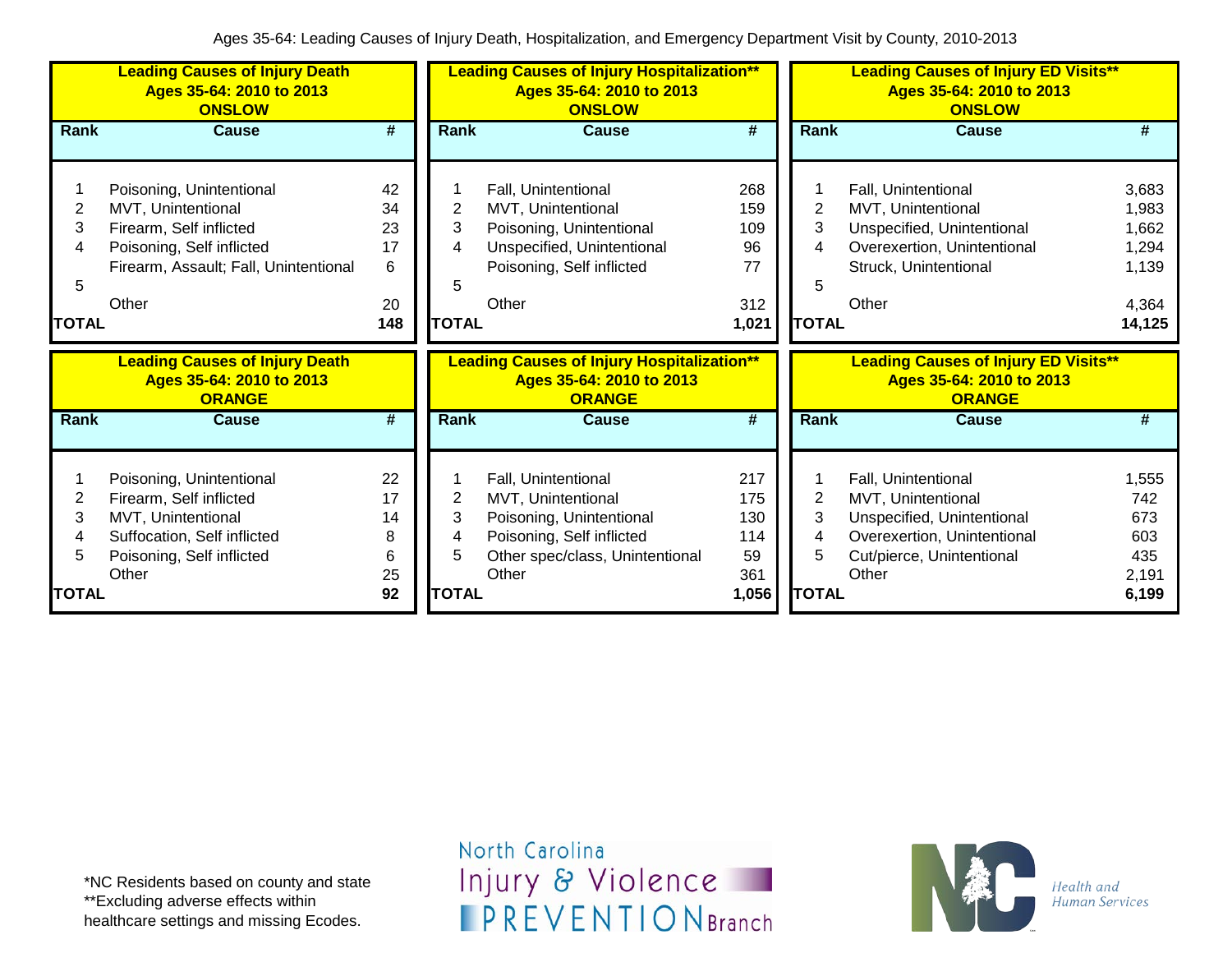|                     | <b>Leading Causes of Injury Death</b><br>Ages 35-64: 2010 to 2013<br><b>PAMLICO</b>                                                                                          |                             |              | <b>Leading Causes of Injury Hospitalization**</b><br>Ages 35-64: 2010 to 2013<br><b>PAMLICO</b>    |                             |                | <b>Leading Causes of Injury ED Visits**</b><br>Ages 35-64: 2010 to 2013<br><b>PAMLICO</b>    |                 |
|---------------------|------------------------------------------------------------------------------------------------------------------------------------------------------------------------------|-----------------------------|--------------|----------------------------------------------------------------------------------------------------|-----------------------------|----------------|----------------------------------------------------------------------------------------------|-----------------|
| <b>Rank</b>         | <b>Cause</b>                                                                                                                                                                 | $\overline{\boldsymbol{H}}$ | Rank         | <b>Cause</b>                                                                                       | $\overline{\boldsymbol{t}}$ | Rank           | <b>Cause</b>                                                                                 | #               |
| $\overline{2}$      | MVT, Unintentional<br>Firearm, Self inflicted                                                                                                                                | 6                           | 2            | Fall, Unintentional<br>MVT, Unintentional                                                          | 41<br>18                    | $\overline{2}$ | Fall, Unintentional<br>Overexertion, Unintentional                                           | 236<br>136      |
| 3                   | Poisoning, Unintentional                                                                                                                                                     | 3                           | 3            | Poisoning, Self inflicted; Other<br>spec/class, Unintentional                                      | 13                          | 3              | MVT, Unintentional                                                                           | 127             |
| 4                   | Unspecified, Unintentional; Other<br>Suffocation, Self inflicted; Poisoning,<br>Self inflicted; Machinery,<br>Unintentional; Fall, Unintentional;<br>Drowning, Unintentional | $\overline{2}$              | 4            | Unspecified, Unintentional<br>Poisoning, Unintentional                                             | 12<br>9                     | 4              | Unspecified, Unintentional<br>Struck, Unintentional                                          | 114<br>113      |
| 5                   | Other                                                                                                                                                                        | 0                           | 5            | Other                                                                                              | 31                          | 5              | Other                                                                                        | 309             |
| <b>TOTAL</b>        |                                                                                                                                                                              | 22                          | <b>TOTAL</b> |                                                                                                    | 137                         | <b>TOTAL</b>   |                                                                                              | 1,035           |
|                     | <b>Leading Causes of Injury Death</b><br>Ages 35-64: 2010 to 2013<br><b>PASQUOTANK</b>                                                                                       |                             |              | <b>Leading Causes of Injury Hospitalization**</b><br>Ages 35-64: 2010 to 2013<br><b>PASQUOTANK</b> |                             |                | <b>Leading Causes of Injury ED Visits**</b><br>Ages 35-64: 2010 to 2013<br><b>PASQUOTANK</b> |                 |
| <b>Rank</b>         | <b>Cause</b>                                                                                                                                                                 | $\overline{\boldsymbol{t}}$ | Rank         | <b>Cause</b>                                                                                       | $\overline{\boldsymbol{t}}$ | Rank           | <b>Cause</b>                                                                                 | #               |
| 1<br>$\overline{2}$ | Poisoning, Unintentional<br>Suffocation, Self inflicted; MVT,                                                                                                                | 9<br>3                      | 2            | Fall, Unintentional<br>Poisoning, Self inflicted                                                   | 59<br>31                    | $\overline{2}$ | MVT, Unintentional<br>Fall, Unintentional                                                    | 299<br>196      |
| 3<br>4<br>5         | Suffocation, Unintentional;<br>Unspecified, Unintentional;                                                                                                                   | $\overline{2}$              | 3<br>4<br>5  | Unspecified, Unintentional<br>Poisoning, Unintentional<br>MVT, Unintentional                       | 23<br>15<br>12              | 3<br>4<br>5    | Unspecified, Unintentional<br>Natural/Environ, Unintentional<br>Struck, Unintentional        | 122<br>62<br>60 |
| <b>TOTAL</b>        | Other                                                                                                                                                                        | 0<br>25                     | <b>TOTAL</b> | Other                                                                                              | 54<br>194                   | <b>TOTAL</b>   | Other                                                                                        | 227<br>966      |

\*NC Residents based on county and state \*\*Excluding adverse effects within healthcare settings and missing Ecodes.

North Carolina Injury & Violence **IPREVENTIONBranch** 

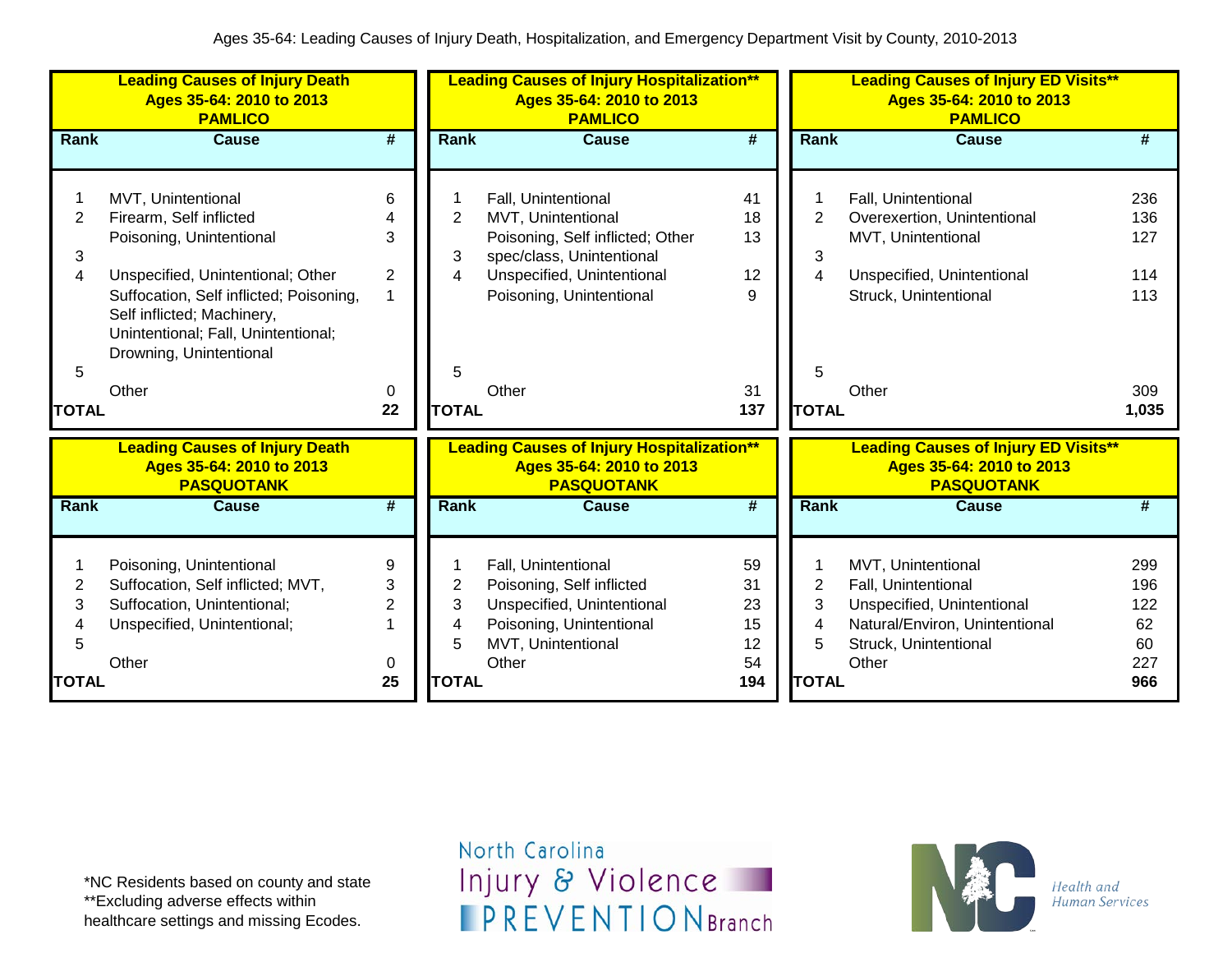|                                  | <b>Leading Causes of Injury Death</b><br>Ages 35-64: 2010 to 2013<br><b>PENDER</b>                                                         |                                      |                                   | <b>Leading Causes of Injury Hospitalization**</b><br>Ages 35-64: 2010 to 2013<br><b>PENDER</b>                                                        |                                           |                             | <b>Leading Causes of Injury ED Visits**</b><br>Ages 35-64: 2010 to 2013<br><b>PENDER</b>                                                          |                                                   |
|----------------------------------|--------------------------------------------------------------------------------------------------------------------------------------------|--------------------------------------|-----------------------------------|-------------------------------------------------------------------------------------------------------------------------------------------------------|-------------------------------------------|-----------------------------|---------------------------------------------------------------------------------------------------------------------------------------------------|---------------------------------------------------|
| Rank                             | <b>Cause</b>                                                                                                                               | #                                    | Rank                              | <b>Cause</b>                                                                                                                                          | #                                         | Rank                        | <b>Cause</b>                                                                                                                                      | #                                                 |
| 2<br>3<br>4<br>5<br><b>TOTAL</b> | MVT, Unintentional<br>Poisoning, Unintentional<br>Firearm, Self inflicted<br>Poisoning, Self inflicted<br>Drowning, Unintentional<br>Other | 26<br>14<br>12<br>5<br>4<br>10<br>71 | 2<br>3<br>4<br>5.<br><b>TOTAL</b> | Fall, Unintentional<br>MVT, Unintentional<br>Poisoning, Self inflicted<br>Other spec/class, Unintentional<br>Poisoning, Unintentional<br>Other        | 117<br>89<br>65<br>52<br>46<br>177<br>546 | 2<br>3<br>4<br><b>TOTAL</b> | Fall, Unintentional<br>MVT, Unintentional<br>Unspecified, Unintentional<br>Struck, Unintentional<br>Overexertion, Unintentional<br>Other          | 1,040<br>694<br>399<br>249<br>238<br>927<br>3,547 |
|                                  |                                                                                                                                            |                                      |                                   |                                                                                                                                                       |                                           |                             |                                                                                                                                                   |                                                   |
|                                  | <b>Leading Causes of Injury Death</b><br>Ages 35-64: 2010 to 2013<br><b>PERQUIMANS</b>                                                     |                                      |                                   | <b>Leading Causes of Injury Hospitalization**</b><br>Ages 35-64: 2010 to 2013<br><b>PERQUIMANS</b>                                                    |                                           |                             | <b>Leading Causes of Injury ED Visits**</b><br>Ages 35-64: 2010 to 2013<br><b>PERQUIMANS</b>                                                      |                                                   |
| <b>Rank</b>                      | <b>Cause</b>                                                                                                                               | #                                    | <b>Rank</b>                       | <b>Cause</b>                                                                                                                                          | #                                         | <b>Rank</b>                 | <b>Cause</b>                                                                                                                                      | #                                                 |
| 2<br>3<br>5                      | MVT, Unintentional<br>Suffocation, Self inflicted; Firearm,<br>Transport, other, Unintentional;<br>Other                                   | 3<br>$\overline{2}$<br>1<br>0        | 2<br>3<br>4<br>5                  | Fall, Unintentional<br>Poisoning, Self inflicted<br>Poisoning, Unintentional;<br>Other spec/class, Unintentional;<br>Poisoning, Undetermined<br>Other | 30<br>9<br>6<br>4<br>3<br>12              | 2<br>3<br>5                 | Fall, Unintentional<br>Unspecified, Unintentional<br>MVT, Unintentional<br>Overexertion, Unintentional<br>Natural/Environ, Unintentional<br>Other | 169<br>99<br>94<br>66<br>51<br>182                |

\*NC Residents based on county and state \*\*Excluding adverse effects within healthcare settings and missing Ecodes.

North Carolina Injury & Violence **IPREVENTIONBranch** 

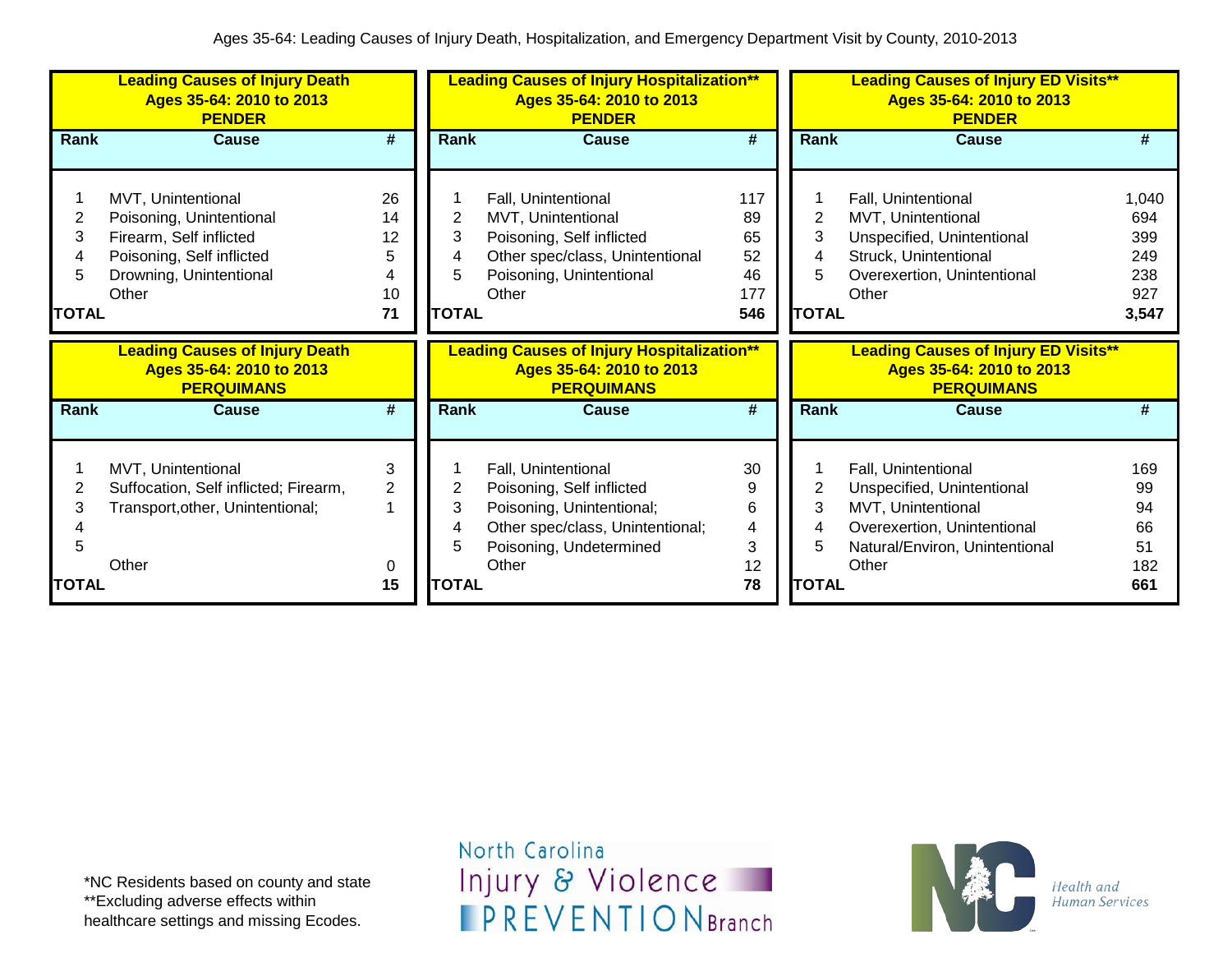|              | <b>Leading Causes of Injury Death</b><br>Ages 35-64: 2010 to 2013<br><b>PERSON</b> |           | <b>Leading Causes of Injury Hospitalization**</b><br>Ages 35-64: 2010 to 2013<br><b>PERSON</b> |                                                                                              |                             |                | <b>Leading Causes of Injury ED Visits**</b><br>Ages 35-64: 2010 to 2013<br><b>PERSON</b> |                 |
|--------------|------------------------------------------------------------------------------------|-----------|------------------------------------------------------------------------------------------------|----------------------------------------------------------------------------------------------|-----------------------------|----------------|------------------------------------------------------------------------------------------|-----------------|
| Rank         | <b>Cause</b>                                                                       | #         | Rank                                                                                           | <b>Cause</b>                                                                                 | #                           | Rank           | <b>Cause</b>                                                                             | #               |
|              |                                                                                    |           |                                                                                                |                                                                                              |                             |                |                                                                                          |                 |
|              | Poisoning, Unintentional                                                           | 13        |                                                                                                | Fall, Unintentional                                                                          | 97                          |                | Fall, Unintentional                                                                      | 1,267           |
| 2            | Firearm, Self inflicted                                                            | 12        | 2                                                                                              | MVT, Unintentional                                                                           | 61                          | $\overline{2}$ | MVT, Unintentional                                                                       | 762             |
| 3            | MVT, Unintentional                                                                 |           | 3                                                                                              | Poisoning, Self inflicted                                                                    | 44                          | 3              | Overexertion, Unintentional                                                              | 598             |
| 4            | Poisoning, Self inflicted                                                          | 6         | 4                                                                                              | Poisoning, Unintentional                                                                     | 39                          | 4              | Unspecified, Unintentional                                                               | 413             |
|              | Unspecified, Unintentional;                                                        | 4         |                                                                                                | Other spec/class, Unintentional                                                              | 30                          |                | Natural/Environ, Unintentional                                                           | 380             |
| 5            | Drowning, Unintentional                                                            |           | 5                                                                                              |                                                                                              |                             | 5              |                                                                                          |                 |
|              | Other                                                                              | 7         |                                                                                                | Other                                                                                        | 147                         |                | Other                                                                                    | 1,650           |
| <b>TOTAL</b> |                                                                                    | 53        | <b>TOTAL</b>                                                                                   |                                                                                              | 418                         | <b>TOTAL</b>   |                                                                                          | 5,070           |
|              |                                                                                    |           |                                                                                                |                                                                                              |                             |                |                                                                                          |                 |
|              | <b>Leading Causes of Injury Death</b><br>Ages 35-64: 2010 to 2013<br><b>PITT</b>   |           |                                                                                                | <b>Leading Causes of Injury Hospitalization**</b><br>Ages 35-64: 2010 to 2013<br><b>PITT</b> |                             |                | <b>Leading Causes of Injury ED Visits**</b><br>Ages 35-64: 2010 to 2013<br><b>PITT</b>   |                 |
| Rank         | <b>Cause</b>                                                                       | #         | Rank                                                                                           | Cause                                                                                        | $\overline{\boldsymbol{t}}$ | <b>Rank</b>    | <b>Cause</b>                                                                             | #               |
|              |                                                                                    |           |                                                                                                |                                                                                              |                             |                |                                                                                          |                 |
|              |                                                                                    | 44        |                                                                                                | Fall, Unintentional                                                                          | 284                         |                | Fall, Unintentional                                                                      | 3,193           |
| 2            | Poisoning, Unintentional<br>MVT, Unintentional                                     | 36        | 2                                                                                              | Poisoning, Self inflicted                                                                    | 220                         | $\overline{2}$ | MVT, Unintentional                                                                       | 2,499           |
| 3            | Firearm, Self inflicted                                                            | 23        | 3                                                                                              | MVT, Unintentional                                                                           | 211                         | 3              | Overexertion, Unintentional                                                              | 1,351           |
| 4            | Firearm, Assault                                                                   | 12        | 4                                                                                              | Poisoning, Unintentional                                                                     | 179                         | 4              | Unspecified, Unintentional                                                               | 1,216           |
|              | Poisoning, Self inflicted; Fall,                                                   | 6         |                                                                                                | Poisoning, Undetermined                                                                      | 98                          |                | Struck, Unintentional                                                                    | 1,137           |
| 5            | Unintentional                                                                      |           | 5                                                                                              |                                                                                              |                             | 5              |                                                                                          |                 |
| <b>TOTAL</b> | Other                                                                              | 39<br>166 | <b>TOTAL</b>                                                                                   | Other                                                                                        | 389<br>1,381                | <b>TOTAL</b>   | Other                                                                                    | 4,378<br>13,774 |

\*NC Residents based on county and state \*\*Excluding adverse effects within healthcare settings and missing Ecodes.

North Carolina Injury & Violence **IPREVENTIONBranch** 

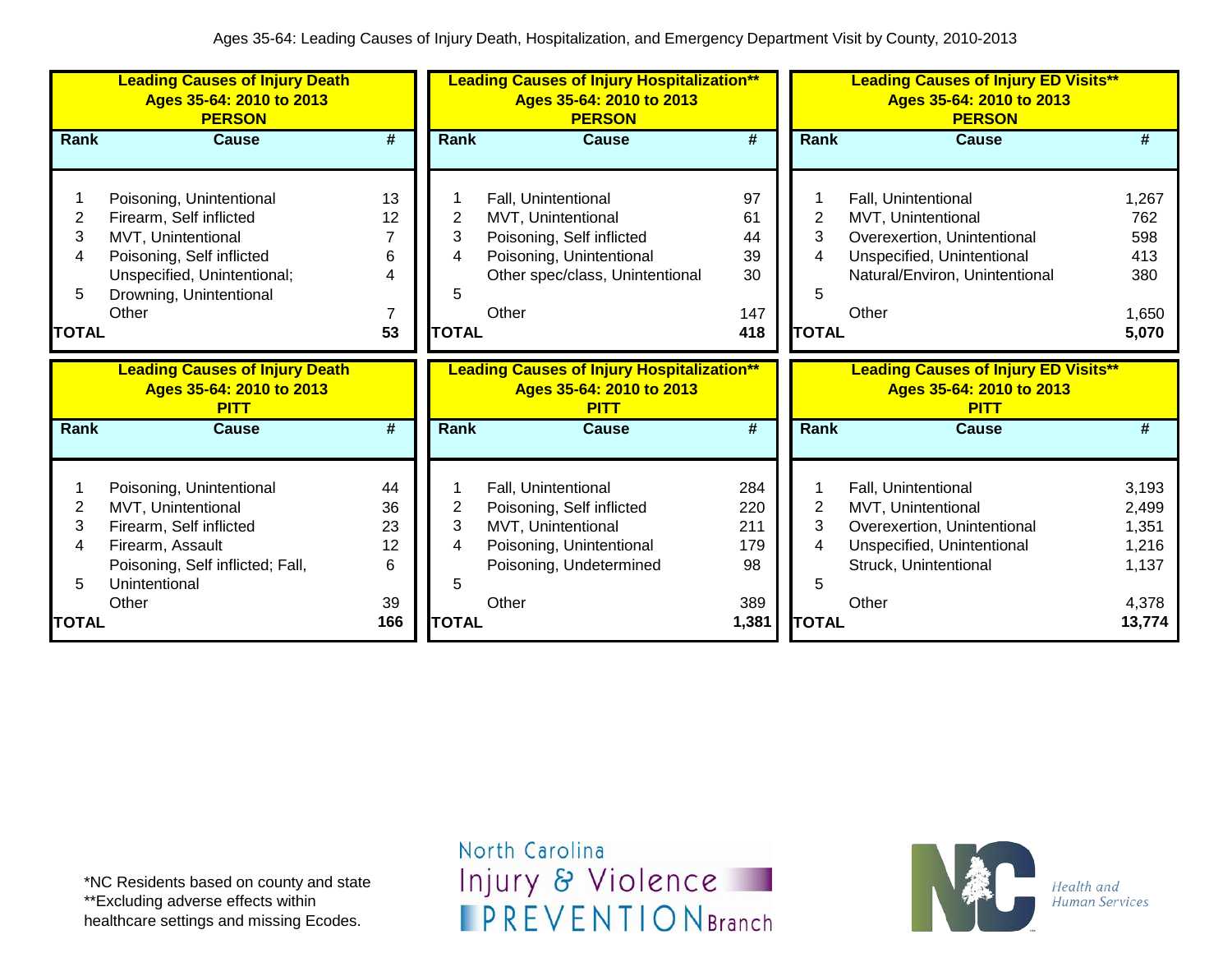|                                  | <b>Leading Causes of Injury Death</b><br>Ages 35-64: 2010 to 2013<br><b>POLK</b>                                                         |                                        | <b>Leading Causes of Injury Hospitalization**</b><br>Ages 35-64: 2010 to 2013<br><b>POLK</b> |                                                                                                                                                                                                                                  |                                                | <b>Leading Causes of Injury ED Visits**</b><br>Ages 35-64: 2010 to 2013<br><b>POLK</b> |                                                                                                                                          |                                                              |
|----------------------------------|------------------------------------------------------------------------------------------------------------------------------------------|----------------------------------------|----------------------------------------------------------------------------------------------|----------------------------------------------------------------------------------------------------------------------------------------------------------------------------------------------------------------------------------|------------------------------------------------|----------------------------------------------------------------------------------------|------------------------------------------------------------------------------------------------------------------------------------------|--------------------------------------------------------------|
| <b>Rank</b>                      | <b>Cause</b>                                                                                                                             | #                                      | <b>Rank</b>                                                                                  | <b>Cause</b>                                                                                                                                                                                                                     | #                                              | Rank                                                                                   | <b>Cause</b>                                                                                                                             | #                                                            |
| 2<br>3<br>4<br>5<br><b>TOTAL</b> | Poisoning, Unintentional<br>Firearm, Self inflicted<br>MVT, Unintentional<br>Unspecified, Unintentional;<br>Other                        | 9<br>3<br>0<br>26                      | $\overline{2}$<br>3<br>4<br>5<br><b>TOTAL</b>                                                | Fall, Unintentional<br>Poisoning, Self inflicted<br>Poisoning, Unintentional; Other<br>spec/class, Unintentional<br>Poisoning, Undetermined; MVT,<br>Transport, other, Unintentional;<br>Natural/Environ, Unintentional<br>Other | 35<br>18<br>12<br>9<br>7<br>22<br>131          | $\overline{2}$<br>3<br>5<br><b>TOTAL</b>                                               | Fall, Unintentional<br>MVT, Unintentional<br>Overexertion, Unintentional<br>Unspecified, Unintentional<br>Struck, Unintentional<br>Other | 424<br>192<br>130<br>108<br>100<br>453<br>1,407              |
|                                  | <b>Leading Causes of Injury Death</b><br>Ages 35-64: 2010 to 2013<br><b>RANDOLPH</b>                                                     |                                        |                                                                                              | <b>Leading Causes of Injury Hospitalization**</b><br>Ages 35-64: 2010 to 2013<br><b>RANDOLPH</b>                                                                                                                                 |                                                |                                                                                        | <b>Leading Causes of Injury ED Visits**</b><br>Ages 35-64: 2010 to 2013<br><b>RANDOLPH</b>                                               |                                                              |
| Rank                             | <b>Cause</b>                                                                                                                             | #                                      | <b>Rank</b>                                                                                  | <b>Cause</b>                                                                                                                                                                                                                     | #                                              | Rank                                                                                   | Cause                                                                                                                                    | #                                                            |
| 2<br>3<br>4<br>5<br><b>TOTAL</b> | Poisoning, Unintentional<br>MVT, Unintentional<br>Firearm, Self inflicted<br>Fall, Unintentional<br>Suffocation, Self inflicted<br>Other | 49<br>42<br>40<br>13<br>9<br>38<br>191 | 2<br>3<br>4<br>5<br><b>TOTAL</b>                                                             | Fall, Unintentional<br>MVT, Unintentional<br>Poisoning, Self inflicted<br>Poisoning, Unintentional<br>Other spec/class, Unintentional<br>Other                                                                                   | 375<br>170<br>147<br>119<br>87<br>428<br>1,326 | $\overline{2}$<br>3<br>4<br>5<br><b>TOTAL</b>                                          | Fall, Unintentional<br>MVT, Unintentional<br>Unspecified, Unintentional<br>Overexertion, Unintentional<br>Struck, Unintentional<br>Other | 4,441<br>2,146<br>1,697<br>1,281<br>1,078<br>4,753<br>15,396 |

\*NC Residents based on county and state \*\*Excluding adverse effects within healthcare settings and missing Ecodes.

North Carolina Injury & Violence **IPREVENTIONBranch** 

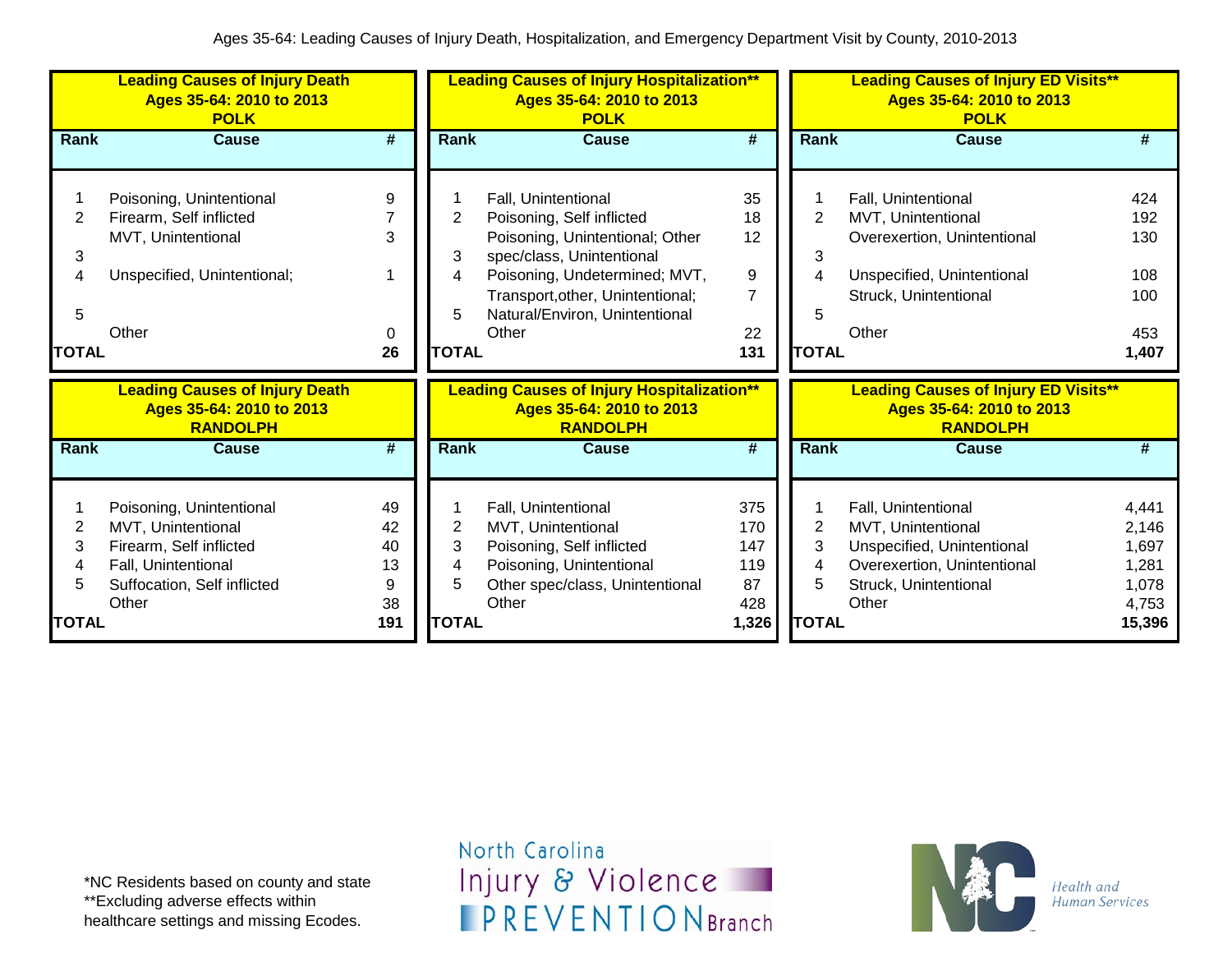|                                  | <b>Leading Causes of Injury Death</b><br>Ages 35-64: 2010 to 2013<br><b>RICHMOND</b>                                                                                    |                                        |                                               | <b>Leading Causes of Injury Hospitalization**</b><br>Ages 35-64: 2010 to 2013<br><b>RICHMOND</b>                                                                              |                                                 |                                               | <b>Leading Causes of Injury ED Visits**</b><br>Ages 35-64: 2010 to 2013<br><b>RICHMOND</b>                                               |                                                              |  |  |
|----------------------------------|-------------------------------------------------------------------------------------------------------------------------------------------------------------------------|----------------------------------------|-----------------------------------------------|-------------------------------------------------------------------------------------------------------------------------------------------------------------------------------|-------------------------------------------------|-----------------------------------------------|------------------------------------------------------------------------------------------------------------------------------------------|--------------------------------------------------------------|--|--|
| Rank                             | <b>Cause</b>                                                                                                                                                            | #                                      | <b>Rank</b>                                   | <b>Cause</b>                                                                                                                                                                  | $\overline{\boldsymbol{H}}$                     | <b>Rank</b>                                   | <b>Cause</b>                                                                                                                             | #                                                            |  |  |
| 2<br>3<br>4<br>5<br><b>TOTAL</b> | Poisoning, Unintentional<br>MVT, Unintentional<br>Firearm, Self inflicted<br>Poisoning, Self inflicted<br>Unspecified, Assault; Suffocation,<br>Self inflicted<br>Other | 24<br>15<br>9<br>4<br>3<br>11<br>69    | 2<br>3<br>4<br>5<br><b>TOTAL</b>              | Fall, Unintentional<br>Poisoning, Unintentional<br>Poisoning, Self inflicted<br>MVT, Unintentional<br>Unspecified, Unintentional<br>Other                                     | 164<br>84<br>72<br>64<br>53<br>254<br>691       | 2<br>3<br>4<br>5<br><b>TOTAL</b>              | Fall, Unintentional<br>Unspecified, Unintentional<br>MVT, Unintentional<br>Overexertion, Unintentional<br>Struck, Unintentional<br>Other | 1,511<br>1,219<br>1,062<br>626<br>487<br>2,001<br>6,906      |  |  |
|                                  |                                                                                                                                                                         |                                        |                                               |                                                                                                                                                                               |                                                 |                                               |                                                                                                                                          |                                                              |  |  |
|                                  | <b>Leading Causes of Injury Death</b><br>Ages 35-64: 2010 to 2013<br><b>ROBESON</b>                                                                                     |                                        |                                               | <b>Leading Causes of Injury Hospitalization**</b><br>Ages 35-64: 2010 to 2013<br><b>ROBESON</b>                                                                               |                                                 |                                               | <b>Leading Causes of Injury ED Visits**</b><br>Ages 35-64: 2010 to 2013<br><b>ROBESON</b>                                                |                                                              |  |  |
| <b>Rank</b>                      | <b>Cause</b>                                                                                                                                                            | #                                      | <b>Rank</b>                                   | <b>Cause</b>                                                                                                                                                                  | #                                               | <b>Rank</b>                                   | <b>Cause</b>                                                                                                                             | #                                                            |  |  |
| 2<br>3<br>4<br>5<br><b>TOTAL</b> | MVT, Unintentional<br>Poisoning, Unintentional<br>Firearm, Assault<br>Firearm, Self inflicted<br>Unspecified, Unintentional<br>Other                                    | 68<br>48<br>25<br>22<br>9<br>56<br>228 | $\overline{2}$<br>3<br>4<br>5<br><b>TOTAL</b> | Unspecified, Unintentional<br>Fall, Unintentional<br>Poisoning, Unintentional; MVT,<br>Unintentional<br>Poisoning, Self inflicted<br>Other spec/class, Unintentional<br>Other | 969<br>384<br>283<br>198<br>137<br>633<br>2,887 | $\overline{2}$<br>3<br>4<br>5<br><b>TOTAL</b> | Fall, Unintentional<br>MVT, Unintentional<br>Unspecified, Unintentional<br>Overexertion, Unintentional<br>Struck, Unintentional<br>Other | 4,702<br>3,268<br>2,117<br>2,031<br>1,433<br>6,514<br>20,065 |  |  |

\*NC Residents based on county and state \*\*Excluding adverse effects within healthcare settings and missing Ecodes.

North Carolina Injury & Violence **IPREVENTIONBranch** 

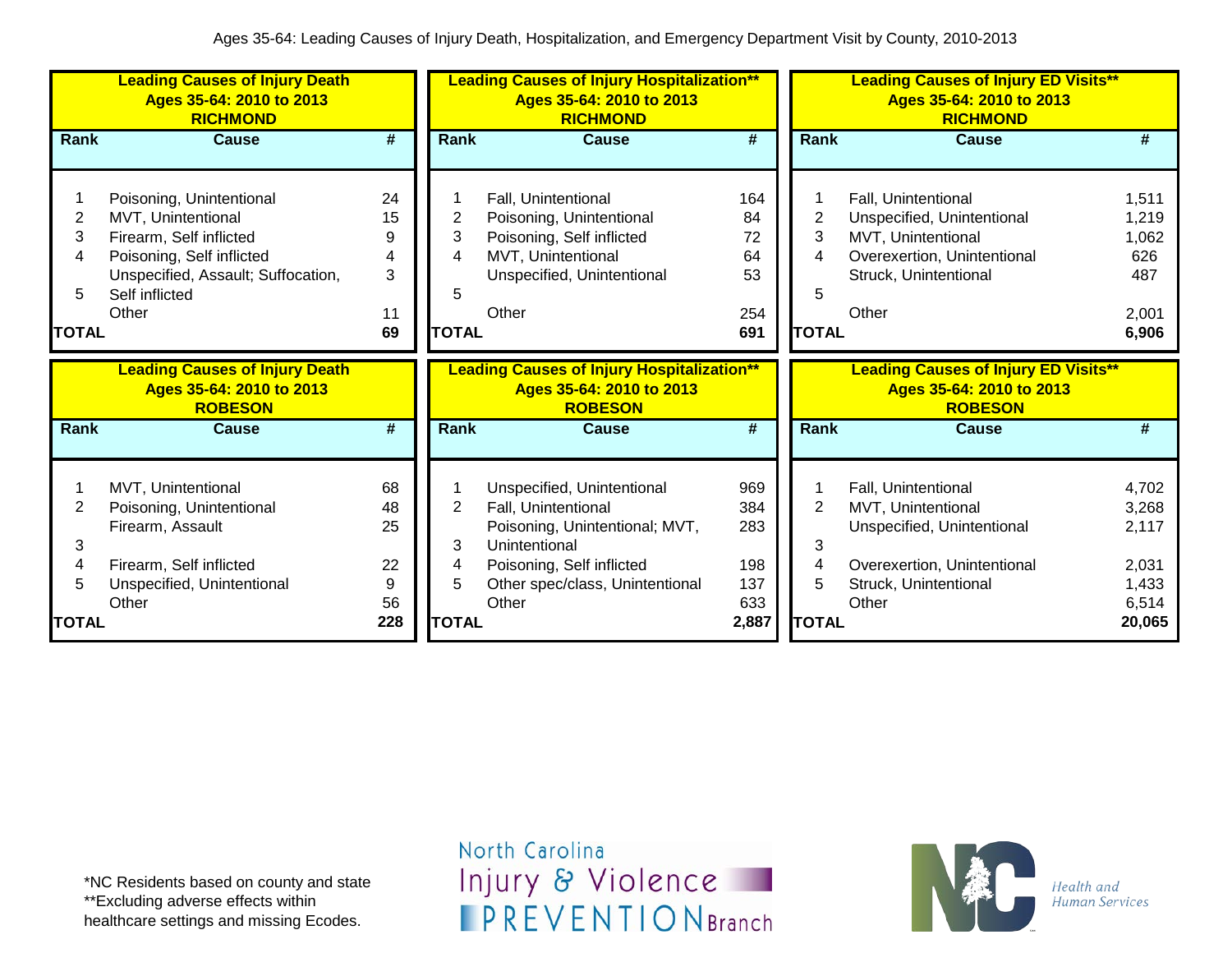|                                  | <b>Leading Causes of Injury Death</b><br>Ages 35-64: 2010 to 2013<br><b>ROCKINGHAM</b>                                                                              |                                        |                                               | <b>Leading Causes of Injury Hospitalization**</b><br>Ages 35-64: 2010 to 2013<br><b>ROCKINGHAM</b>                                        |                                                 |                                               | <b>Leading Causes of Injury ED Visits**</b><br>Ages 35-64: 2010 to 2013<br><b>ROCKINGHAM</b>                                             |                                                              |
|----------------------------------|---------------------------------------------------------------------------------------------------------------------------------------------------------------------|----------------------------------------|-----------------------------------------------|-------------------------------------------------------------------------------------------------------------------------------------------|-------------------------------------------------|-----------------------------------------------|------------------------------------------------------------------------------------------------------------------------------------------|--------------------------------------------------------------|
| Rank                             | <b>Cause</b>                                                                                                                                                        | #                                      | <b>Rank</b>                                   | <b>Cause</b>                                                                                                                              | #                                               | Rank                                          | <b>Cause</b>                                                                                                                             | #                                                            |
| 2<br>3<br>4<br>5<br><b>TOTAL</b> | Poisoning, Unintentional<br>MVT, Unintentional<br>Suffocation, Self inflicted<br>Firearm, Self inflicted<br>Poisoning, Self inflicted; Firearm,<br>Assault<br>Other | 39<br>16<br>13<br>9<br>8<br>24<br>117  | 2<br>3<br>4<br>5<br><b>TOTAL</b>              | Fall, Unintentional<br>Poisoning, Self inflicted<br>Poisoning, Unintentional<br>MVT, Unintentional<br>Unspecified, Unintentional<br>Other | 346<br>220<br>174<br>168<br>67<br>407<br>1,382  | 2<br>3<br>4<br>5<br><b>TOTAL</b>              | Fall, Unintentional<br>MVT, Unintentional<br>Unspecified, Unintentional<br>Struck, Unintentional<br>Overexertion, Unintentional<br>Other | 3,032<br>1,244<br>956<br>893<br>835<br>3,452<br>10,412       |
|                                  |                                                                                                                                                                     |                                        |                                               |                                                                                                                                           |                                                 |                                               |                                                                                                                                          |                                                              |
|                                  | <b>Leading Causes of Injury Death</b><br>Ages 35-64: 2010 to 2013<br><b>ROWAN</b>                                                                                   |                                        |                                               | <b>Leading Causes of Injury Hospitalization**</b><br>Ages 35-64: 2010 to 2013<br><b>ROWAN</b>                                             |                                                 |                                               | <b>Leading Causes of Injury ED Visits**</b><br>Ages 35-64: 2010 to 2013<br><b>ROWAN</b>                                                  |                                                              |
| Rank                             | <b>Cause</b>                                                                                                                                                        | #                                      | Rank                                          | <b>Cause</b>                                                                                                                              | #                                               | <b>Rank</b>                                   | <b>Cause</b>                                                                                                                             | #                                                            |
| 2<br>3<br>4<br>5<br><b>TOTAL</b> | Poisoning, Unintentional<br>Firearm, Self inflicted<br>MVT, Unintentional<br>Poisoning, Self inflicted<br>Fall, Unintentional<br>Other                              | 73<br>33<br>32<br>13<br>6<br>44<br>201 | $\overline{2}$<br>3<br>4<br>5<br><b>TOTAL</b> | Fall, Unintentional<br>Unspecified, Unintentional<br>Poisoning, Unintentional<br>MVT, Unintentional<br>Poisoning, Self inflicted<br>Other | 347<br>167<br>150<br>149<br>147<br>401<br>1,361 | $\overline{2}$<br>3<br>4<br>5<br><b>TOTAL</b> | Fall, Unintentional<br>MVT, Unintentional<br>Unspecified, Unintentional<br>Overexertion, Unintentional<br>Struck, Unintentional<br>Other | 4,638<br>2,450<br>2,238<br>1,986<br>1,331<br>4,897<br>17,540 |

\*NC Residents based on county and state \*\*Excluding adverse effects within healthcare settings and missing Ecodes.

North Carolina Injury & Violence **IPREVENTIONBranch** 

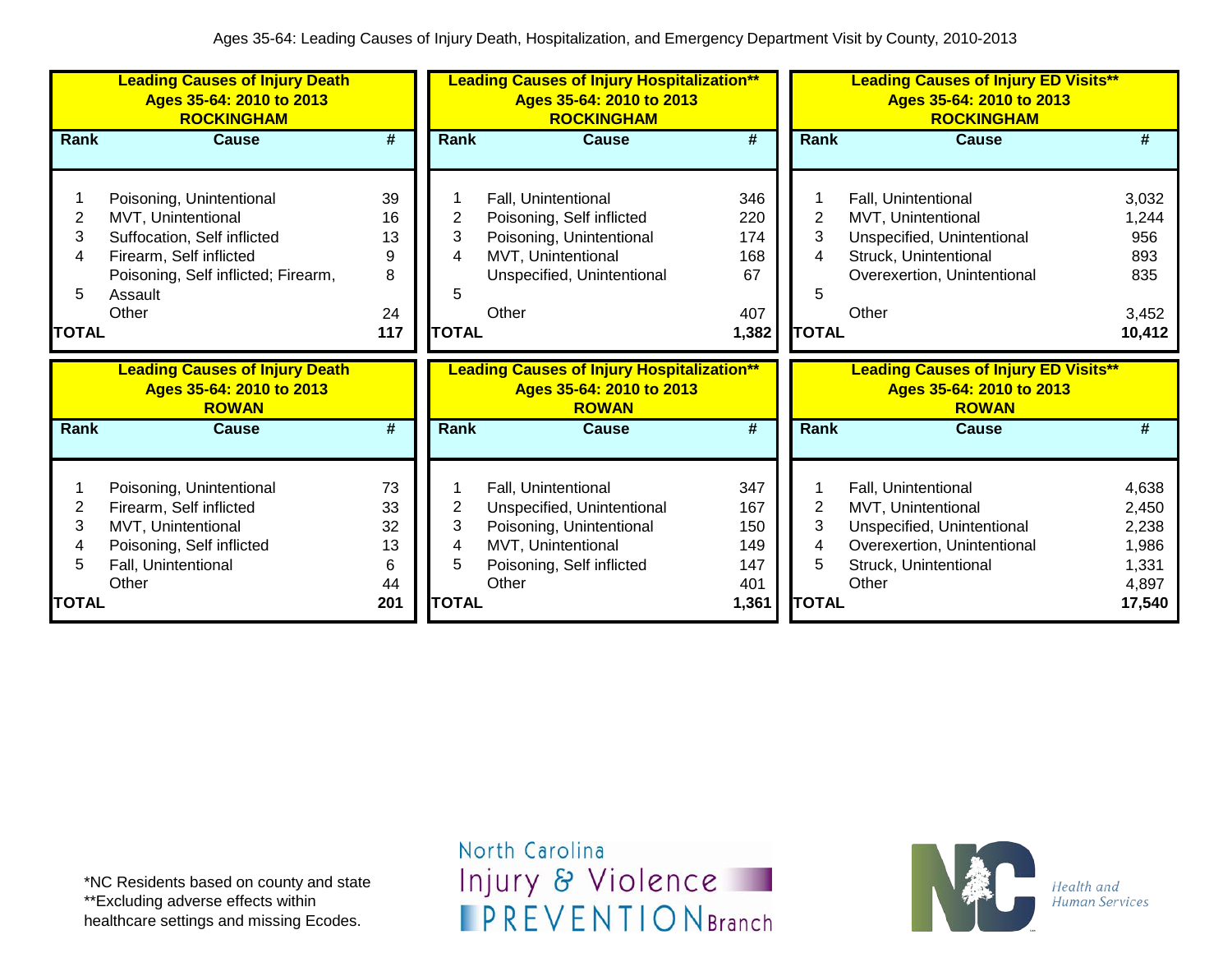|                | <b>Leading Causes of Injury Death</b><br>Ages 35-64: 2010 to 2013<br><b>RUTHERFORD</b> |                             |                | <b>Leading Causes of Injury Hospitalization**</b><br>Ages 35-64: 2010 to 2013<br><b>RUTHERFORD</b> |                 |                | <b>Leading Causes of Injury ED Visits**</b><br>Ages 35-64: 2010 to 2013<br><b>RUTHERFORD</b> |                             |  |
|----------------|----------------------------------------------------------------------------------------|-----------------------------|----------------|----------------------------------------------------------------------------------------------------|-----------------|----------------|----------------------------------------------------------------------------------------------|-----------------------------|--|
| Rank           | <b>Cause</b>                                                                           | $\overline{\boldsymbol{t}}$ | <b>Rank</b>    | <b>Cause</b>                                                                                       | $\overline{\#}$ | Rank           | <b>Cause</b>                                                                                 | $\overline{\boldsymbol{H}}$ |  |
|                |                                                                                        |                             |                |                                                                                                    |                 |                |                                                                                              |                             |  |
|                | Poisoning, Unintentional                                                               | 36                          |                | Fall, Unintentional                                                                                | 213             |                | Fall, Unintentional                                                                          | 2,577                       |  |
| $\overline{2}$ | MVT, Unintentional                                                                     | 19                          | $\overline{2}$ | Poisoning, Self inflicted                                                                          | 104             | 2              | MVT, Unintentional                                                                           | 1,145                       |  |
| 3              | Firearm, Self inflicted                                                                | 13                          | 3              | Poisoning, Unintentional                                                                           | 89              | 3              | Unspecified, Unintentional                                                                   | 1,094                       |  |
| 4              | Poisoning, Self inflicted                                                              | 9                           | 4              | MVT, Unintentional                                                                                 | 73              | 4              | Overexertion, Unintentional                                                                  | 1,024                       |  |
|                | Unspecified, Assault; Suffocation,                                                     | 3                           |                | Other spec/class, Unintentional                                                                    | 38              |                | Struck, Unintentional                                                                        | 682                         |  |
|                | Self inflicted; Struck, Unintentional;                                                 |                             |                |                                                                                                    |                 |                |                                                                                              |                             |  |
|                | Natural/Environ, Unintentional;                                                        |                             |                |                                                                                                    |                 |                |                                                                                              |                             |  |
| 5              | Firearm, Assault                                                                       |                             | 5              |                                                                                                    |                 | 5              |                                                                                              |                             |  |
|                | Other                                                                                  | 15                          |                | Other                                                                                              | 166             |                | Other                                                                                        | 2,562                       |  |
| <b>TOTAL</b>   |                                                                                        | 107                         | <b>TOTAL</b>   |                                                                                                    | 683             | <b>TOTAL</b>   |                                                                                              | 9,084                       |  |
|                |                                                                                        |                             |                |                                                                                                    |                 |                |                                                                                              |                             |  |
|                | <b>Leading Causes of Injury Death</b>                                                  |                             |                | <b>Leading Causes of Injury Hospitalization**</b>                                                  |                 |                | <b>Leading Causes of Injury ED Visits**</b>                                                  |                             |  |
|                | Ages 35-64: 2010 to 2013                                                               |                             |                | Ages 35-64: 2010 to 2013                                                                           |                 |                | Ages 35-64: 2010 to 2013                                                                     |                             |  |
|                | <b>SAMPSON</b>                                                                         |                             |                | <b>SAMPSON</b>                                                                                     |                 |                | <b>SAMPSON</b>                                                                               |                             |  |
| Rank           | <b>Cause</b>                                                                           | #                           | <b>Rank</b>    | <b>Cause</b>                                                                                       | $\overline{\#}$ | Rank           | <b>Cause</b>                                                                                 | #                           |  |
|                |                                                                                        |                             |                |                                                                                                    |                 |                |                                                                                              |                             |  |
|                | MVT, Unintentional                                                                     | 32                          |                | Fall, Unintentional                                                                                | 167             |                | Fall, Unintentional                                                                          | 1,991                       |  |
| $\overline{c}$ | Poisoning, Unintentional                                                               | 24                          | $\overline{2}$ | MVT, Unintentional                                                                                 | 108             | $\overline{2}$ | Unspecified, Unintentional                                                                   | 1,512                       |  |
| 3              | Firearm, Self inflicted                                                                | 13                          | 3              | Other spec/class, Unintentional                                                                    | 73              | 3              | MVT, Unintentional                                                                           | 1,263                       |  |
| 4              | Fall, Unintentional                                                                    | 8                           | 4              | Unspecified, Unintentional                                                                         | 69              | 4              | Overexertion, Unintentional                                                                  | 794                         |  |
|                | Suffocation, Unintentional;                                                            | 3                           |                | Poisoning, Self inflicted                                                                          | 53              |                | Struck, Unintentional                                                                        | 670                         |  |
|                | Suffocation, Self inflicted; Other                                                     |                             |                |                                                                                                    |                 |                |                                                                                              |                             |  |
|                | spec/NEC, Unintentional; Firearm,                                                      |                             |                |                                                                                                    |                 |                |                                                                                              |                             |  |
| 5              | Assault<br>Other                                                                       | 10                          | 5              | Other                                                                                              | 269             | 5              | Other                                                                                        | 2,388                       |  |

\*NC Residents based on county and state \*\*Excluding adverse effects within healthcare settings and missing Ecodes.

North Carolina Injury & Violence **IPREVENTIONBranch** 

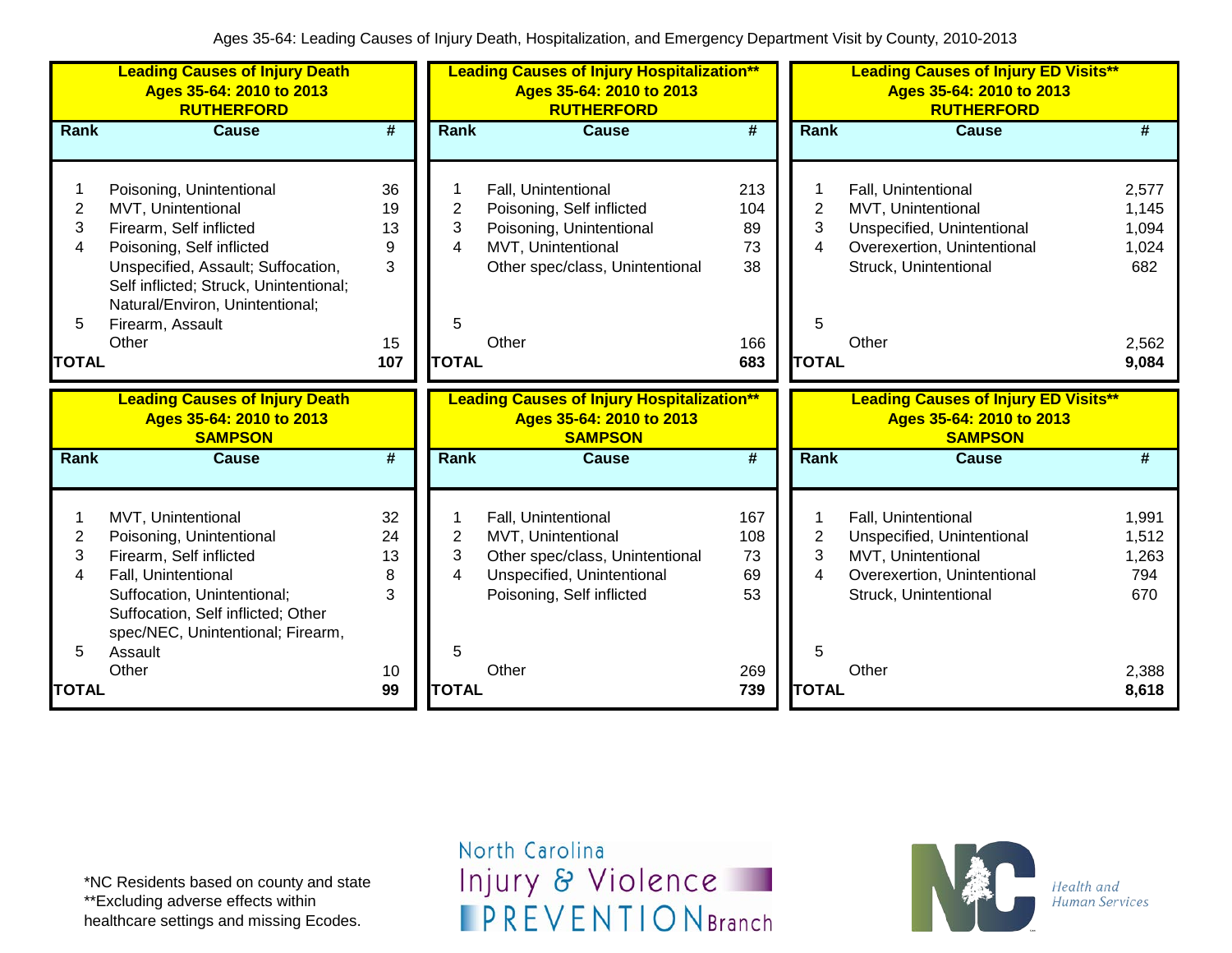|                                               | <b>Leading Causes of Injury Death</b><br>Ages 35-64: 2010 to 2013<br><b>SCOTLAND</b>                                                                                                                                                                                                                                                                                                                                                                         |                                      |                                                                          | <b>Leading Causes of Injury Hospitalization**</b><br>Ages 35-64: 2010 to 2013<br><b>SCOTLAND</b>                                               |                                           |                                                            | <b>Leading Causes of Injury ED Visits**</b><br>Ages 35-64: 2010 to 2013<br><b>SCOTLAND</b>                                               |                                                     |
|-----------------------------------------------|--------------------------------------------------------------------------------------------------------------------------------------------------------------------------------------------------------------------------------------------------------------------------------------------------------------------------------------------------------------------------------------------------------------------------------------------------------------|--------------------------------------|--------------------------------------------------------------------------|------------------------------------------------------------------------------------------------------------------------------------------------|-------------------------------------------|------------------------------------------------------------|------------------------------------------------------------------------------------------------------------------------------------------|-----------------------------------------------------|
| Rank                                          | <b>Cause</b>                                                                                                                                                                                                                                                                                                                                                                                                                                                 | $\overline{\boldsymbol{t}}$          | Rank                                                                     | <b>Cause</b>                                                                                                                                   | $\overline{\#}$                           | Rank                                                       | <b>Cause</b>                                                                                                                             | #                                                   |
| $\mathbf{2}$<br>3<br>4                        | Poisoning, Unintentional; MVT,<br>Fall, Unintentional<br>Firearm, Assault<br>Unspecified, Unintentional<br>Unspecified, Assault; Suffocation,<br>Unintentional; Suffocation, Self<br>inflicted; Poisoning, Undetermined;<br>Poisoning, Self inflicted;<br>Natural/Environ, Unintentional;<br>Machinery, Unintentional; Firearm,<br>Self inflicted; Drowning,<br>Unintentional; Drowning,<br>Undetermined; Cut/pierce, Self<br>inflicted; Cut/pierce, Assault | 11<br>4<br>3<br>$\overline{2}$<br>1  | $\overline{\mathbf{c}}$<br>3<br>4                                        | Fall, Unintentional<br>Poisoning, Unintentional<br>MVT, Unintentional<br>Poisoning, Self inflicted<br>Unspecified, Unintentional               | 127<br>79<br>52<br>39<br>37               | $\overline{c}$<br>3<br>$\overline{\mathbf{4}}$             | Fall, Unintentional<br>MVT, Unintentional<br>Overexertion, Unintentional<br>Unspecified, Unintentional<br>Struck, Unintentional          | 1,635<br>964<br>786<br>695<br>452                   |
| 5                                             | Other                                                                                                                                                                                                                                                                                                                                                                                                                                                        | 0                                    | 5                                                                        | Other                                                                                                                                          | 171                                       | 5                                                          | Other                                                                                                                                    | 1,868                                               |
| <b>TOTAL</b>                                  |                                                                                                                                                                                                                                                                                                                                                                                                                                                              | 43                                   | <b>TOTAL</b>                                                             |                                                                                                                                                | 505                                       | <b>TOTAL</b>                                               |                                                                                                                                          | 6,400                                               |
|                                               | <b>Leading Causes of Injury Death</b><br>Ages 35-64: 2010 to 2013<br><b>STANLY</b>                                                                                                                                                                                                                                                                                                                                                                           |                                      |                                                                          | <b>Leading Causes of Injury Hospitalization**</b><br>Ages 35-64: 2010 to 2013<br><b>STANLY</b>                                                 |                                           |                                                            | <b>Leading Causes of Injury ED Visits**</b><br>Ages 35-64: 2010 to 2013<br><b>STANLY</b>                                                 |                                                     |
| Rank                                          | <b>Cause</b>                                                                                                                                                                                                                                                                                                                                                                                                                                                 | $\overline{\boldsymbol{t}}$          | Rank                                                                     | <b>Cause</b>                                                                                                                                   | #                                         | Rank                                                       | <b>Cause</b>                                                                                                                             | #                                                   |
| $\overline{c}$<br>3<br>4<br>5<br><b>TOTAL</b> | Poisoning, Unintentional<br>MVT, Unintentional<br>Firearm, Self inflicted<br>Poisoning, Self inflicted<br>Firearm, Assault<br>Other                                                                                                                                                                                                                                                                                                                          | 27<br>19<br>14<br>4<br>3<br>15<br>82 | 1<br>$\overline{2}$<br>3<br>$\overline{\mathbf{4}}$<br>5<br><b>TOTAL</b> | Fall, Unintentional<br>MVT, Unintentional<br>Poisoning, Self inflicted<br>Other spec/class, Unintentional<br>Poisoning, Unintentional<br>Other | 157<br>66<br>47<br>40<br>39<br>168<br>517 | $\overline{2}$<br>3<br>$\overline{4}$<br>5<br><b>TOTAL</b> | Fall, Unintentional<br>MVT, Unintentional<br>Unspecified, Unintentional<br>Overexertion, Unintentional<br>Struck, Unintentional<br>Other | 1,025<br>582<br>477<br>333<br>256<br>1,221<br>3,894 |

\*NC Residents based on county and state \*\*Excluding adverse effects within healthcare settings and missing Ecodes.

North Carolina Injury & Violence **IPREVENTIONBranch** 

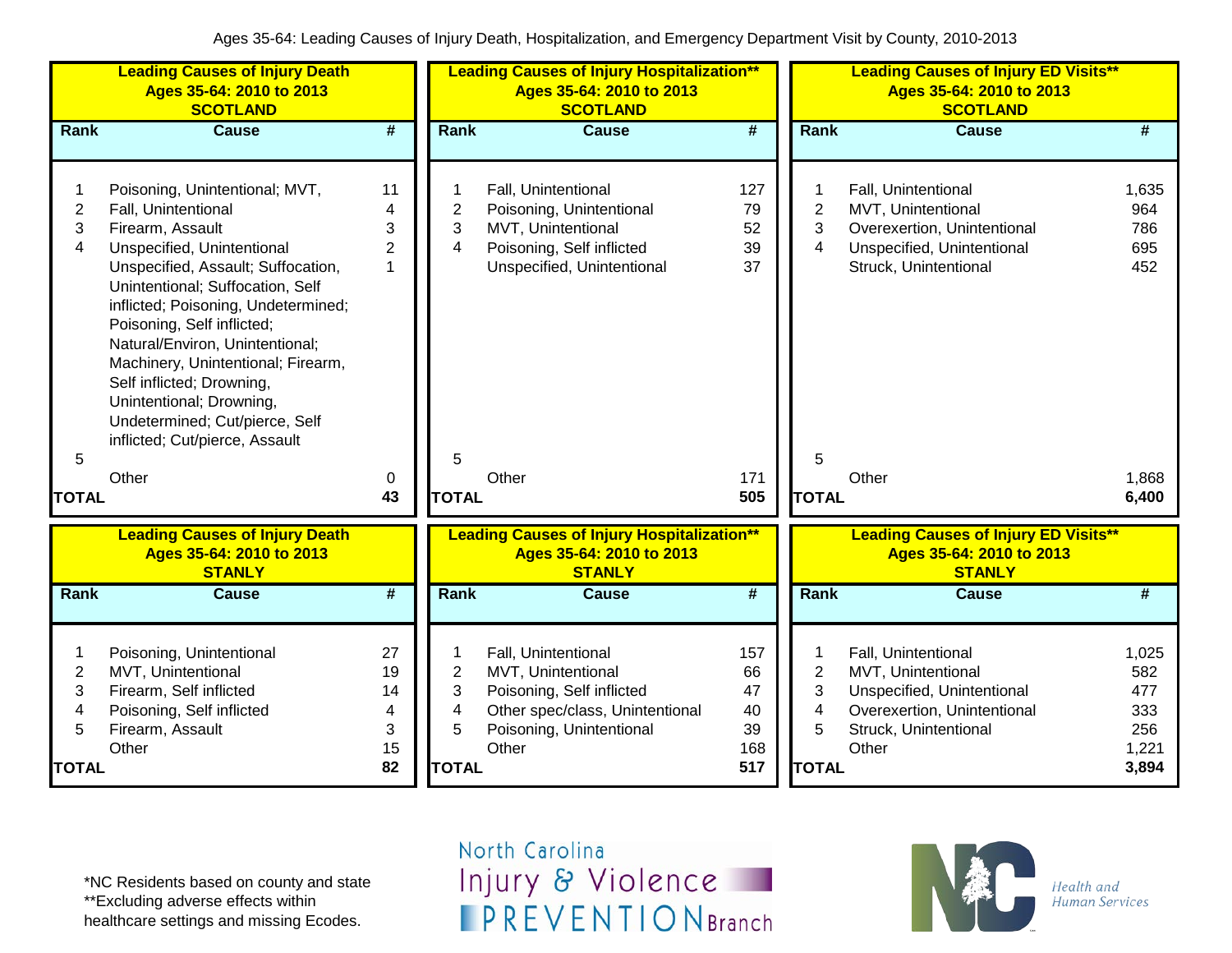|                        | <b>Leading Causes of Injury Death</b><br>Ages 35-64: 2010 to 2013<br><b>STOKES</b>                                                                                    |                                      |                                          | <b>Leading Causes of Injury Hospitalization**</b><br>Ages 35-64: 2010 to 2013<br><b>STOKES</b>                                            |                                              |                                               | <b>Leading Causes of Injury ED Visits**</b><br>Ages 35-64: 2010 to 2013<br><b>STOKES</b>                                                 |                                                            |  |
|------------------------|-----------------------------------------------------------------------------------------------------------------------------------------------------------------------|--------------------------------------|------------------------------------------|-------------------------------------------------------------------------------------------------------------------------------------------|----------------------------------------------|-----------------------------------------------|------------------------------------------------------------------------------------------------------------------------------------------|------------------------------------------------------------|--|
| Rank                   | <b>Cause</b>                                                                                                                                                          | #                                    | Rank                                     | <b>Cause</b>                                                                                                                              | #                                            | <b>Rank</b>                                   | <b>Cause</b>                                                                                                                             | #                                                          |  |
| 2<br>3<br><b>TOTAL</b> | Poisoning, Unintentional<br>Firearm, Self inflicted<br>MVT, Unintentional<br>Suffocation, Self inflicted<br>Firearm, Assault<br>Other                                 | 20<br>14<br>10<br>5<br>4<br>13<br>66 | 2<br>3<br><b>TOTAL</b>                   | Fall, Unintentional<br>MVT, Unintentional<br>Poisoning, Self inflicted<br>Poisoning, Unintentional<br>Unspecified, Unintentional<br>Other | 128<br>81<br>75<br>50<br>39<br>161<br>534    | 2<br>3<br>4<br>5<br><b>TOTAL</b>              | Fall, Unintentional<br>MVT, Unintentional<br>Unspecified, Unintentional<br>Overexertion, Unintentional<br>Struck, Unintentional<br>Other | 1,627<br>710<br>538<br>504<br>454<br>1,842<br>5,675        |  |
|                        |                                                                                                                                                                       |                                      |                                          |                                                                                                                                           |                                              |                                               |                                                                                                                                          |                                                            |  |
|                        | <b>Leading Causes of Injury Death</b><br>Ages 35-64: 2010 to 2013<br><b>SURRY</b>                                                                                     |                                      |                                          | <b>Leading Causes of Injury Hospitalization**</b><br>Ages 35-64: 2010 to 2013<br><b>SURRY</b>                                             |                                              |                                               | <b>Leading Causes of Injury ED Visits**</b><br>Ages 35-64: 2010 to 2013<br><b>SURRY</b>                                                  |                                                            |  |
| Rank                   | <b>Cause</b>                                                                                                                                                          | #                                    | Rank                                     | <b>Cause</b>                                                                                                                              | #                                            | Rank                                          | <b>Cause</b>                                                                                                                             | #                                                          |  |
| 2<br>3<br><b>TOTAL</b> | Poisoning, Unintentional; Firearm,<br>MVT, Unintentional<br>Suffocation, Self inflicted<br>Poisoning, Self inflicted; Firearm,<br>Suffocation, Unintentional<br>Other | 24<br>11<br>7<br>5<br>4<br>13<br>93  | $\overline{2}$<br>3<br>5<br><b>TOTAL</b> | Fall, Unintentional<br>MVT, Unintentional<br>Poisoning, Self inflicted<br>Poisoning, Unintentional<br>Unspecified, Unintentional<br>Other | 250<br>139<br>134<br>103<br>70<br>266<br>962 | $\overline{2}$<br>3<br>4<br>5<br><b>TOTAL</b> | Fall, Unintentional<br>MVT, Unintentional<br>Overexertion, Unintentional<br>Unspecified, Unintentional<br>Struck, Unintentional<br>Other | 3,129<br>1,305<br>1,097<br>1,008<br>803<br>3,246<br>10,588 |  |

\*NC Residents based on county and state \*\*Excluding adverse effects within healthcare settings and missing Ecodes.

North Carolina Injury & Violence **IPREVENTIONBranch** 

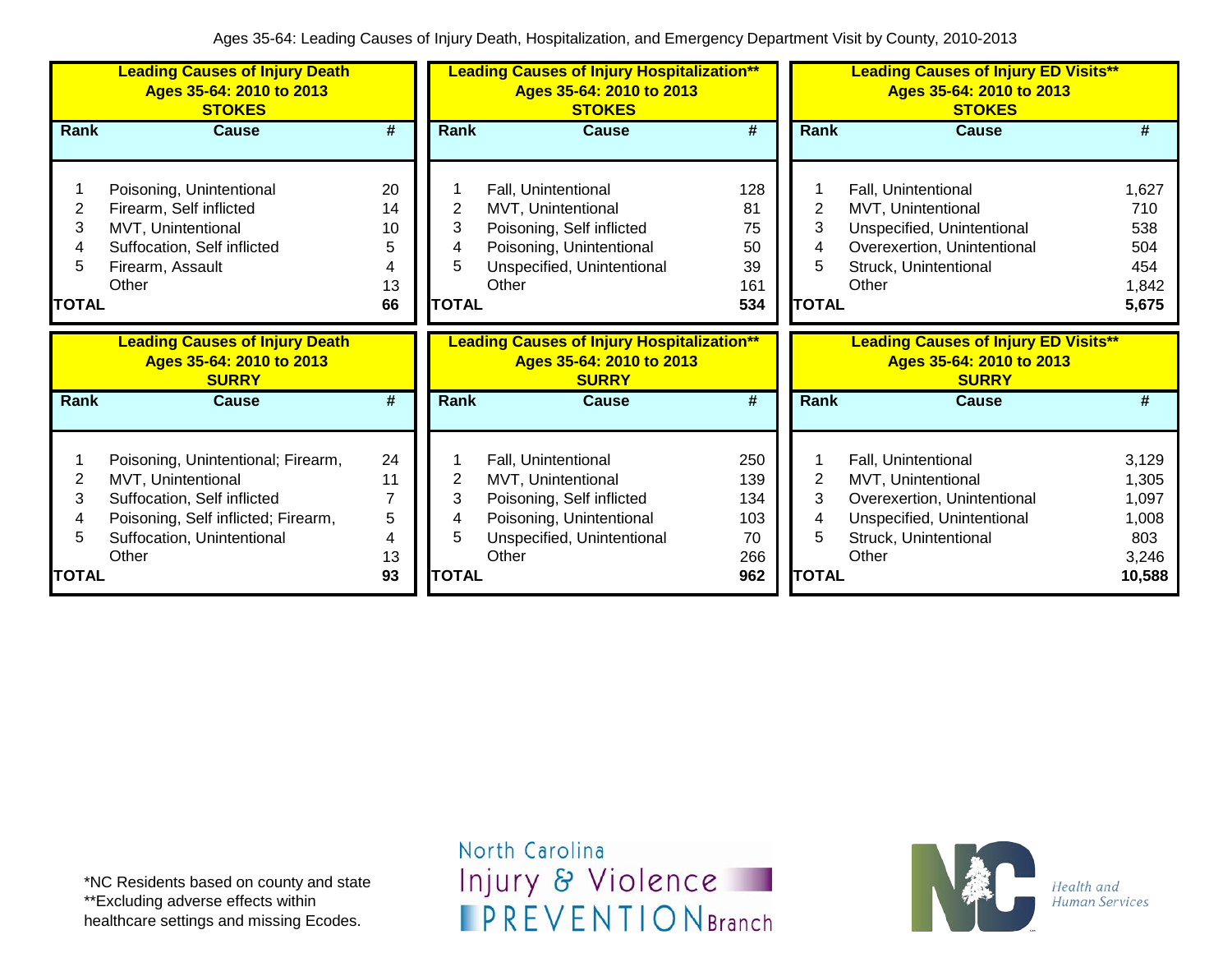|              | <b>Leading Causes of Injury Death</b><br>Ages 35-64: 2010 to 2013<br><b>SWAIN</b>        |                |              | <b>Leading Causes of Injury Hospitalization**</b><br>Ages 35-64: 2010 to 2013<br><b>SWAIN</b>        |                 | <b>Leading Causes of Injury ED Visits**</b><br>Ages 35-64: 2010 to 2013<br><b>SWAIN</b> |                                                                                                |       |  |
|--------------|------------------------------------------------------------------------------------------|----------------|--------------|------------------------------------------------------------------------------------------------------|-----------------|-----------------------------------------------------------------------------------------|------------------------------------------------------------------------------------------------|-------|--|
| <b>Rank</b>  | <b>Cause</b>                                                                             | #              | <b>Rank</b>  | Cause                                                                                                | #               | Rank                                                                                    | Cause                                                                                          | #     |  |
|              |                                                                                          |                |              |                                                                                                      |                 |                                                                                         |                                                                                                |       |  |
|              | Poisoning, Unintentional                                                                 | 11             |              | Fall, Unintentional                                                                                  | 67              |                                                                                         | Fall, Unintentional                                                                            | 729   |  |
| 2            | MVT, Unintentional; Firearm, Self                                                        | 5              | 2            | Poisoning, Unintentional                                                                             | 31              | 2                                                                                       | Overexertion, Unintentional                                                                    | 362   |  |
| 3            | Suffocation, Unintentional;                                                              | $\overline{2}$ | 3            | Unspecified, Unintentional                                                                           | 24              | 3                                                                                       | Unspecified, Unintentional                                                                     | 297   |  |
|              | Unspecified, Undetermined;                                                               |                |              | MVT, Unintentional                                                                                   | 16              | 4                                                                                       | MVT, Unintentional                                                                             | 202   |  |
| 5            |                                                                                          |                |              | Other spec/class, Unintentional                                                                      | 15              | 5                                                                                       | Cut/pierce, Unintentional                                                                      | 184   |  |
|              | Other                                                                                    | $\Omega$       |              | Other                                                                                                | 84              |                                                                                         | Other                                                                                          | 704   |  |
| <b>TOTAL</b> |                                                                                          | 32             | <b>TOTAL</b> |                                                                                                      | 237             | <b>TOTAL</b>                                                                            |                                                                                                | 2,478 |  |
|              | <b>Leading Causes of Injury Death</b><br>Ages 35-64: 2010 to 2013<br><b>TRANSYLVANIA</b> |                |              | <b>Leading Causes of Injury Hospitalization**</b><br>Ages 35-64: 2010 to 2013<br><b>TRANSYLVANIA</b> |                 |                                                                                         | <b>Leading Causes of Injury ED Visits**</b><br>Ages 35-64: 2010 to 2013<br><b>TRANSYLVANIA</b> |       |  |
| Rank         | <b>Cause</b>                                                                             | #              | <b>Rank</b>  | <b>Cause</b>                                                                                         | $\overline{\#}$ | Rank                                                                                    | <b>Cause</b>                                                                                   | #     |  |
|              | Poisoning, Unintentional                                                                 | 13             |              | Fall, Unintentional                                                                                  | 84              |                                                                                         | Fall, Unintentional                                                                            | 1,271 |  |
| 2            | Firearm, Self inflicted                                                                  | 8              | 2            | Poisoning, Self inflicted                                                                            | 47              | 2                                                                                       | Unspecified, Unintentional                                                                     | 528   |  |
| 3            | Poisoning, Self inflicted; MVT,                                                          | 6              | 3            | MVT, Unintentional                                                                                   | 34              | 3                                                                                       | Overexertion, Unintentional                                                                    | 455   |  |
| 4            | Suffocation, Unintentional; Fire/Burn,                                                   | $\overline{2}$ |              | Poisoning, Unintentional                                                                             | 33              | 4                                                                                       | Struck, Unintentional                                                                          | 414   |  |
|              | Unspecified, Unintentional;                                                              |                |              | Unspecified, Unintentional                                                                           | 27              |                                                                                         | MVT, Unintentional                                                                             | 405   |  |
|              | Suffocation, Self inflicted; Drowning,                                                   |                |              |                                                                                                      |                 |                                                                                         |                                                                                                |       |  |
| 5            | Unintentional                                                                            |                | 5            |                                                                                                      |                 | 5                                                                                       |                                                                                                |       |  |
|              | Other                                                                                    | 0              |              | Other                                                                                                | 104             |                                                                                         | Other                                                                                          | 1,286 |  |
| <b>TOTAL</b> |                                                                                          | 42             | <b>TOTAL</b> |                                                                                                      | 329             | <b>TOTAL</b>                                                                            |                                                                                                | 4,359 |  |

\*NC Residents based on county and state \*\*Excluding adverse effects within healthcare settings and missing Ecodes.

North Carolina Injury & Violence **IPREVENTIONBranch** 

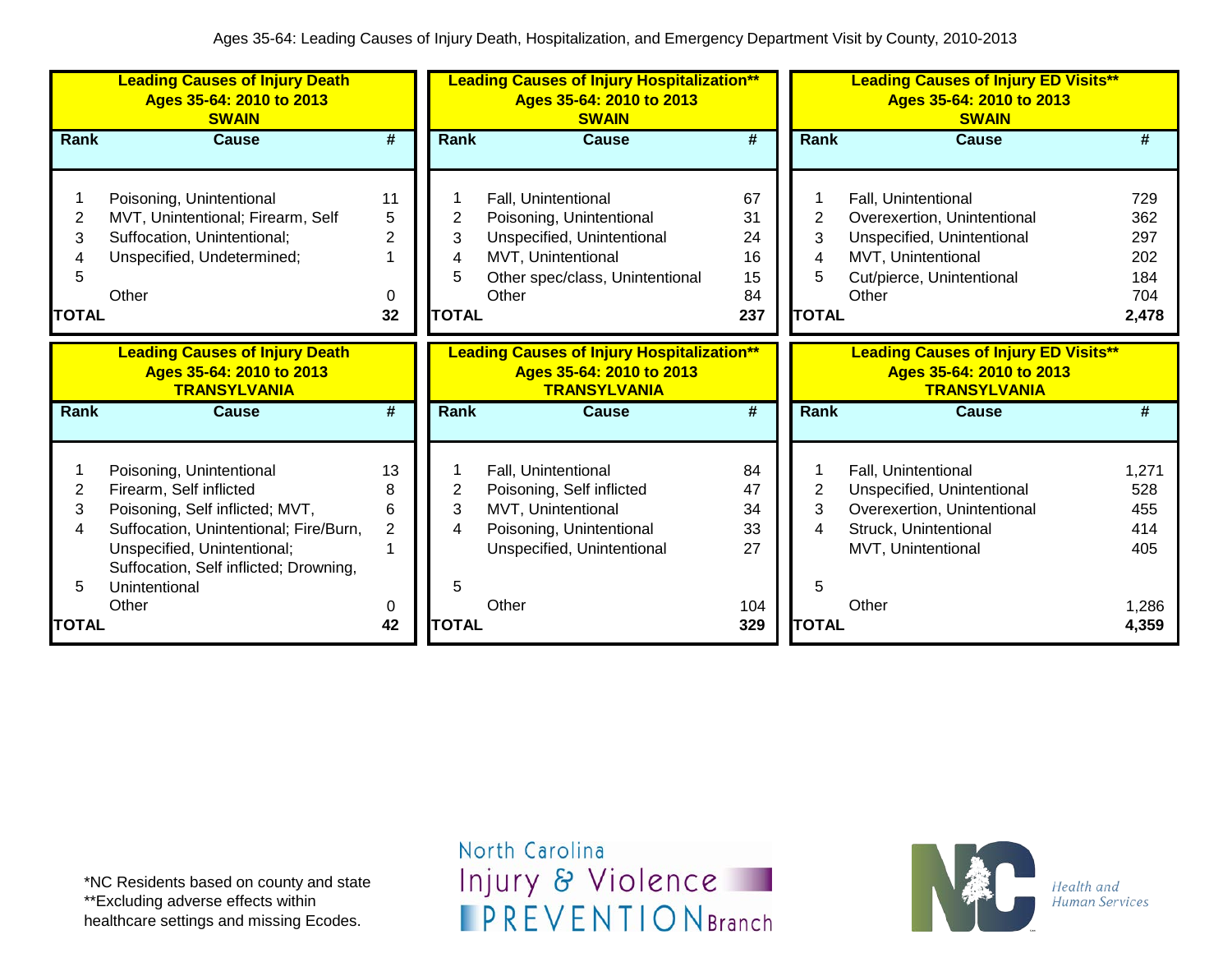|                     | <b>Leading Causes of Injury Death</b><br>Ages 35-64: 2010 to 2013<br><b>TYRRELL</b> |                             |                | <b>Leading Causes of Injury Hospitalization**</b><br>Ages 35-64: 2010 to 2013<br><b>TYRRELL</b>                                                                              |                             |                | <b>Leading Causes of Injury ED Visits**</b><br>Ages 35-64: 2010 to 2013<br><b>TYRRELL</b> |                 |
|---------------------|-------------------------------------------------------------------------------------|-----------------------------|----------------|------------------------------------------------------------------------------------------------------------------------------------------------------------------------------|-----------------------------|----------------|-------------------------------------------------------------------------------------------|-----------------|
| Rank                | <b>Cause</b>                                                                        | $\overline{\boldsymbol{t}}$ | <b>Rank</b>    | <b>Cause</b>                                                                                                                                                                 | $\overline{\boldsymbol{t}}$ | Rank           | <b>Cause</b>                                                                              | #               |
|                     |                                                                                     |                             |                |                                                                                                                                                                              |                             |                |                                                                                           |                 |
| 1<br>$\overline{2}$ | MVT, Unintentional<br>Firearm, Self inflicted                                       | 4<br>$\overline{c}$         | $\overline{2}$ | Fall, Unintentional<br>MVT, Unintentional                                                                                                                                    | 10<br>4                     | $\overline{2}$ | Fall, Unintentional<br>MVT, Unintentional                                                 | 106<br>43       |
|                     | Poisoning, Unintentional                                                            | $\mathbf{1}$                |                | Unspecified, Unintentional;                                                                                                                                                  | 3                           |                | Unspecified, Unintentional                                                                | 37              |
|                     |                                                                                     |                             |                | Poisoning, Unintentional; Other<br>spec/notclass, Unintentional;                                                                                                             |                             |                |                                                                                           |                 |
| 3                   |                                                                                     |                             | 3              | Other spec/class, Unintentional                                                                                                                                              |                             | 3              |                                                                                           |                 |
|                     |                                                                                     |                             |                | Poisoning, Self inflicted; Pedal<br>cyclist, other, Unintentional; Other<br>spec/class, Self inflicted;<br>Natural/Environ, Unintentional;<br>Natural/Environ, Undetermined; | $\mathbf 1$                 |                | Overexertion, Unintentional                                                               | 23              |
|                     |                                                                                     |                             |                | Fire/Burn, Unintentional;                                                                                                                                                    |                             |                |                                                                                           |                 |
| 4                   |                                                                                     |                             | 4              | Cut/pierce, Unintentional                                                                                                                                                    |                             |                |                                                                                           |                 |
| 5                   | Other                                                                               |                             | 5              | Other                                                                                                                                                                        |                             | 5              | Natural/Environ, Unintentional<br>Other                                                   | 21<br>82        |
| <b>TOTAL</b>        |                                                                                     | 0<br>$\overline{7}$         | <b>TOTAL</b>   |                                                                                                                                                                              | 0<br>33                     | <b>TOTAL</b>   |                                                                                           | 312             |
|                     |                                                                                     |                             |                |                                                                                                                                                                              |                             |                |                                                                                           |                 |
|                     | <b>Leading Causes of Injury Death</b><br>Ages 35-64: 2010 to 2013<br><b>UNION</b>   |                             |                | <b>Leading Causes of Injury Hospitalization**</b><br>Ages 35-64: 2010 to 2013<br><b>UNION</b>                                                                                |                             |                | <b>Leading Causes of Injury ED Visits**</b><br>Ages 35-64: 2010 to 2013<br><b>UNION</b>   |                 |
| Rank                | <b>Cause</b>                                                                        | #                           | Rank           | <b>Cause</b>                                                                                                                                                                 | #                           | Rank           | <b>Cause</b>                                                                              | $\overline{\#}$ |
|                     |                                                                                     |                             |                |                                                                                                                                                                              |                             |                |                                                                                           |                 |
| 1                   | MVT, Unintentional                                                                  | 39                          |                | Fall, Unintentional                                                                                                                                                          | 360                         | 1              | Fall, Unintentional                                                                       | 3,326           |
| $\overline{2}$      | Firearm, Self inflicted                                                             | 27                          | $\overline{2}$ | MVT, Unintentional                                                                                                                                                           | 201                         | $\overline{2}$ | MVT, Unintentional                                                                        | 2,521           |
| 3                   | Poisoning, Unintentional                                                            | 22                          | 3              | Poisoning, Self inflicted                                                                                                                                                    | 119                         | 3              | Overexertion, Unintentional                                                               | 1,724           |
| 4                   | Poisoning, Self inflicted; Fall,                                                    | 10                          | 4              | Unspecified, Unintentional;                                                                                                                                                  | 101                         | 4              | Unspecified, Unintentional                                                                | 1,424           |
| 5                   | Firearm, Assault                                                                    | 9                           | 5              | Other spec/class, Unintentional                                                                                                                                              | 82                          | 5              | Cut/pierce, Unintentional                                                                 | 1,156           |
|                     | Other                                                                               | 34                          |                | Other                                                                                                                                                                        | 321                         |                | Other                                                                                     | 4,102           |
| <b>TOTAL</b>        |                                                                                     | 151                         | <b>TOTAL</b>   |                                                                                                                                                                              | 1,285                       | <b>TOTAL</b>   |                                                                                           | 14,253          |

\*NC Residents based on county and state \*\*Excluding adverse effects within healthcare settings and missing Ecodes.

North Carolina Injury & Violence **IPREVENTIONBranch** 

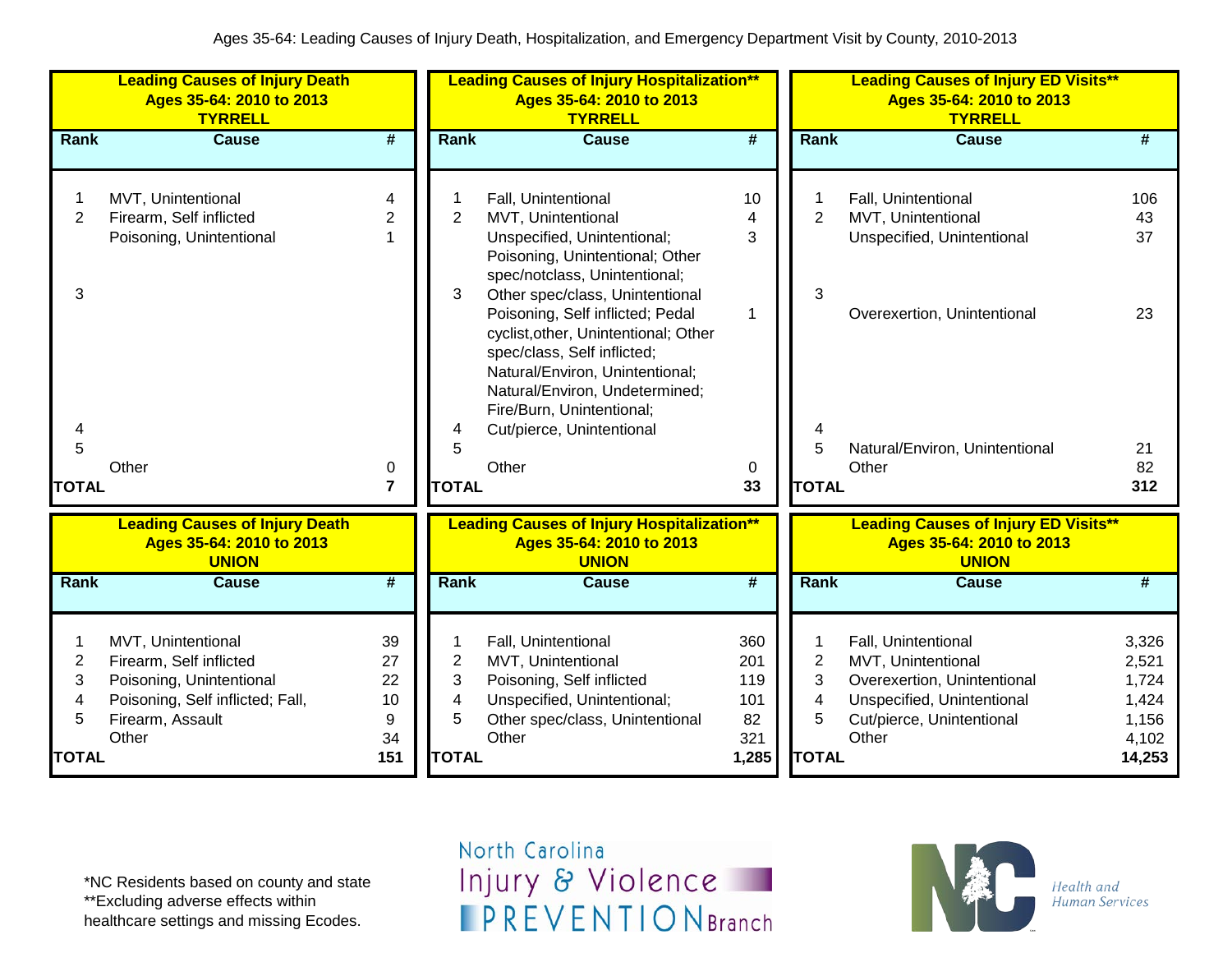|        | <b>Leading Causes of Injury Death</b><br>Ages 35-64: 2010 to 2013<br><b>VANCE</b> |          | <b>Leading Causes of Injury Hospitalization**</b><br>Ages 35-64: 2010 to 2013<br><b>VANCE</b> |                                                                                              |                             |                | <b>Leading Causes of Injury ED Visits**</b><br>Ages 35-64: 2010 to 2013<br><b>VANCE</b> |                |
|--------|-----------------------------------------------------------------------------------|----------|-----------------------------------------------------------------------------------------------|----------------------------------------------------------------------------------------------|-----------------------------|----------------|-----------------------------------------------------------------------------------------|----------------|
| Rank   | <b>Cause</b>                                                                      | #        | Rank                                                                                          | <b>Cause</b>                                                                                 | #                           | <b>Rank</b>    | <b>Cause</b>                                                                            | #              |
|        |                                                                                   |          |                                                                                               |                                                                                              |                             |                |                                                                                         |                |
|        | Poisoning, Unintentional                                                          | 16       |                                                                                               | Fall, Unintentional                                                                          | 166                         |                | Fall, Unintentional                                                                     | 1,473          |
| 2      | MVT, Unintentional; Firearm, Self                                                 | 12       | 2<br>3                                                                                        | MVT, Unintentional                                                                           | 74                          | 2<br>3         | MVT, Unintentional                                                                      | 1,003          |
| 3<br>4 | Firearm, Assault<br>Fall, Unintentional                                           | 6<br>4   | 4                                                                                             | Poisoning, Unintentional<br>Poisoning, Self inflicted                                        | 49<br>36                    | 4              | Overexertion, Unintentional<br>Unspecified, Unintentional                               | 827<br>751     |
|        | Unspecified, Assault; Poisoning, Self                                             | 3        |                                                                                               | Other spec/class, Unintentional                                                              | 35                          |                | Struck, Unintentional                                                                   | 495            |
| 5      | inflicted                                                                         |          | 5                                                                                             |                                                                                              |                             | 5              |                                                                                         |                |
|        | Other                                                                             | 10       |                                                                                               | Other                                                                                        | 198                         |                | Other                                                                                   | 1,832          |
| TOTAL  |                                                                                   | 66       | <b>TOTAL</b>                                                                                  |                                                                                              | 558                         | <b>TOTAL</b>   |                                                                                         | 6,381          |
|        |                                                                                   |          |                                                                                               |                                                                                              |                             |                |                                                                                         |                |
|        |                                                                                   |          |                                                                                               |                                                                                              |                             |                |                                                                                         |                |
|        | <b>Leading Causes of Injury Death</b><br>Ages 35-64: 2010 to 2013<br><b>WAKE</b>  |          |                                                                                               | <b>Leading Causes of Injury Hospitalization**</b><br>Ages 35-64: 2010 to 2013<br><b>WAKE</b> |                             |                | <b>Leading Causes of Injury ED Visits**</b><br>Ages 35-64: 2010 to 2013<br><b>WAKE</b>  |                |
| Rank   | <b>Cause</b>                                                                      | #        | Rank                                                                                          | Cause                                                                                        | $\overline{\boldsymbol{t}}$ | Rank           | <b>Cause</b>                                                                            | #              |
|        |                                                                                   |          |                                                                                               |                                                                                              |                             |                |                                                                                         |                |
|        | MVT, Unintentional                                                                | 124      |                                                                                               | Fall, Unintentional                                                                          | 1,405                       |                | Fall, Unintentional                                                                     | 13,248         |
| 2      | Poisoning, Unintentional                                                          | 117      | 2                                                                                             | MVT, Unintentional                                                                           | 673                         | $\overline{2}$ | MVT, Unintentional                                                                      | 10,607         |
| 3<br>4 | Firearm, Self inflicted                                                           | 70       | 3<br>4                                                                                        | Poisoning, Self inflicted                                                                    | 577                         | 3<br>4         | Unspecified, Unintentional                                                              | 5,205          |
| 5      | Poisoning, Self inflicted<br>Fall, Unintentional                                  | 58<br>33 | 5                                                                                             | Other spec/class, Unintentional                                                              | 485<br>459                  | 5              | Overexertion, Unintentional                                                             | 5,097<br>4,561 |
|        | Other                                                                             | 141      |                                                                                               | Poisoning, Unintentional<br>Other                                                            | 1,911                       |                | Struck, Unintentional<br>Other                                                          | 16,160         |

\*NC Residents based on county and state \*\*Excluding adverse effects within healthcare settings and missing Ecodes.

North Carolina Injury & Violence **IPREVENTIONBranch** 

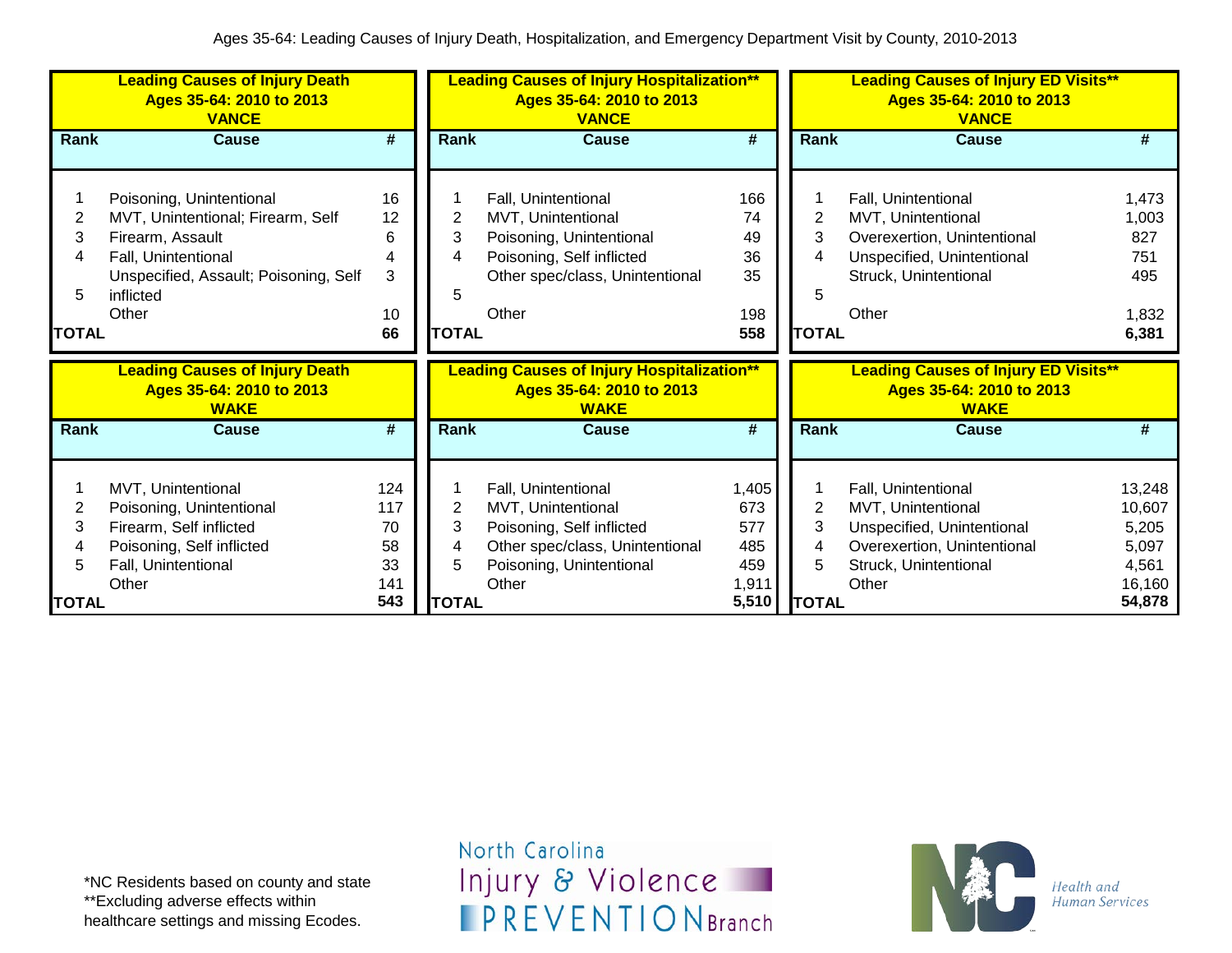|                             | <b>Leading Causes of Injury Death</b><br>Ages 35-64: 2010 to 2013<br><b>WARREN</b>                     |                   |                                  | <b>Leading Causes of Injury Hospitalization**</b><br>Ages 35-64: 2010 to 2013<br><b>WARREN</b>                                                              |                                         |                                               | <b>Leading Causes of Injury ED Visits**</b><br>Ages 35-64: 2010 to 2013<br><b>WARREN</b>                                                 |                                                 |
|-----------------------------|--------------------------------------------------------------------------------------------------------|-------------------|----------------------------------|-------------------------------------------------------------------------------------------------------------------------------------------------------------|-----------------------------------------|-----------------------------------------------|------------------------------------------------------------------------------------------------------------------------------------------|-------------------------------------------------|
| Rank                        | Cause                                                                                                  | #                 | <b>Rank</b>                      | Cause                                                                                                                                                       | #                                       | <b>Rank</b>                                   | <b>Cause</b>                                                                                                                             | #                                               |
| 2<br>3<br>5<br><b>TOTAL</b> | Poisoning, Unintentional<br>Suffocation, Self inflicted;<br>Pedestrian, other, Unintentional;<br>Other | 3<br>2<br>0<br>15 | 2<br>3<br>4<br>5<br><b>TOTAL</b> | Fall, Unintentional<br>MVT, Unintentional<br>Other spec/class, Unintentional<br>Poisoning, Self inflicted<br>Poisoning, Unintentional<br>Other              | 37<br>23<br>14<br>13<br>10<br>46<br>143 | $\overline{2}$<br>3<br>4<br>5<br><b>TOTAL</b> | Fall, Unintentional<br>MVT, Unintentional<br>Overexertion, Unintentional<br>Unspecified, Unintentional<br>Struck, Unintentional<br>Other | 459<br>298<br>209<br>189<br>146<br>498<br>1,799 |
|                             | <b>Leading Causes of Injury Death</b><br>Ages 35-64: 2010 to 2013<br><b>WASHINGTON</b>                 |                   |                                  | <b>Leading Causes of Injury Hospitalization**</b><br>Ages 35-64: 2010 to 2013<br><b>WASHINGTON</b>                                                          |                                         |                                               | <b>Leading Causes of Injury ED Visits**</b><br>Ages 35-64: 2010 to 2013<br><b>WASHINGTON</b>                                             |                                                 |
| Rank                        | <b>Cause</b>                                                                                           | #                 | Rank                             | <b>Cause</b>                                                                                                                                                | #                                       | Rank                                          | <b>Cause</b>                                                                                                                             | #                                               |
| 2<br>3<br>5                 | MVT, Unintentional<br>Poisoning, Unintentional; Firearm,<br>Unspecified, Unintentional;                | 3<br>2            | 2<br>3<br>4<br>5                 | Fall, Unintentional<br>MVT, Unintentional<br>Unspecified, Unintentional<br>Poisoning, Unintentional<br>Poisoning, Undetermined;<br>Fire/Burn, Unintentional | 32<br>15<br>10<br>9<br>6                | 2<br>3<br>4<br>5                              | Fall, Unintentional<br>MVT, Unintentional<br>Unspecified, Unintentional;<br>Struck, Unintentional<br>Cut/pierce, Unintentional           | 270<br>160<br>104<br>89<br>54                   |
| <b>TOTAL</b>                | Other                                                                                                  | 0<br>10           | <b>TOTAL</b>                     | Other                                                                                                                                                       | 38<br>116                               | <b>TOTAL</b>                                  | Other                                                                                                                                    | 204<br>985                                      |

\*NC Residents based on county and state \*\*Excluding adverse effects within healthcare settings and missing Ecodes.

North Carolina Injury & Violence **IPREVENTIONBranch** 

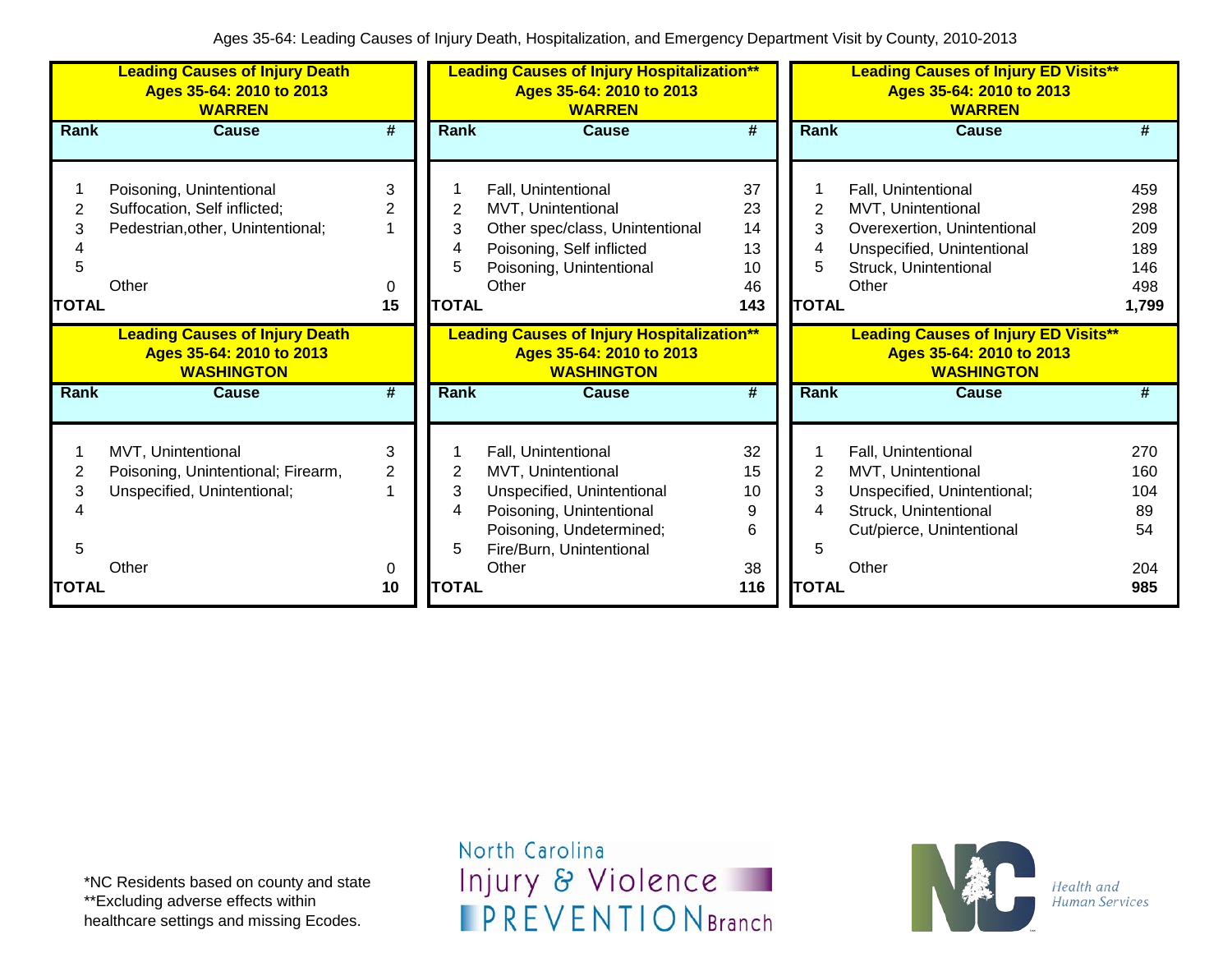|              | <b>Leading Causes of Injury Death</b><br>Ages 35-64: 2010 to 2013<br><b>WATAUGA</b> |                |              | <b>Leading Causes of Injury Hospitalization**</b><br>Ages 35-64: 2010 to 2013<br><b>WATAUGA</b> |                             |              | <b>Leading Causes of Injury ED Visits**</b><br>Ages 35-64: 2010 to 2013<br><b>WATAUGA</b> |       |  |
|--------------|-------------------------------------------------------------------------------------|----------------|--------------|-------------------------------------------------------------------------------------------------|-----------------------------|--------------|-------------------------------------------------------------------------------------------|-------|--|
| Rank         | <b>Cause</b>                                                                        | #              | <b>Rank</b>  | <b>Cause</b>                                                                                    | #                           | Rank         | <b>Cause</b>                                                                              | #     |  |
|              |                                                                                     |                |              |                                                                                                 |                             |              |                                                                                           |       |  |
|              | Poisoning, Unintentional                                                            | 17             |              | Fall, Unintentional                                                                             | 101                         |              | Fall, Unintentional                                                                       | 1,116 |  |
| 2            | Firearm, Self inflicted                                                             |                | 2            | Poisoning, Self inflicted                                                                       | 34                          | 2            | <b>MVT, Unintentional</b>                                                                 | 347   |  |
| 3            | Poisoning, Self inflicted                                                           | 6              | 3            | Poisoning, Unintentional                                                                        | 29                          | 3            | Overexertion, Unintentional                                                               | 345   |  |
|              | MVT, Unintentional                                                                  | 4              |              | Unspecified, Unintentional; MVT,                                                                | 28                          |              | Cut/pierce, Unintentional                                                                 | 317   |  |
| 4            |                                                                                     |                | 4            | Unintentional                                                                                   |                             | 4            |                                                                                           |       |  |
| 5            | Other spec/class, Unintentional                                                     | $\overline{2}$ | 5            | Other spec/class, Unintentional                                                                 | 24                          | 5            | Struck, Unintentional                                                                     | 290   |  |
|              | Other                                                                               | 11             |              | Other                                                                                           | 121                         |              | Other                                                                                     | 1,154 |  |
| <b>TOTAL</b> |                                                                                     | 47             | <b>TOTAL</b> |                                                                                                 | 365                         | <b>TOTAL</b> |                                                                                           | 3,569 |  |
|              | <b>Leading Causes of Injury Death</b><br>Ages 35-64: 2010 to 2013<br><b>WAYNE</b>   |                |              | <b>Leading Causes of Injury Hospitalization**</b><br>Ages 35-64: 2010 to 2013<br><b>WAYNE</b>   |                             |              | <b>Leading Causes of Injury ED Visits**</b><br>Ages 35-64: 2010 to 2013<br><b>WAYNE</b>   |       |  |
| Rank         | <b>Cause</b>                                                                        | #              | <b>Rank</b>  | <b>Cause</b>                                                                                    | $\overline{\boldsymbol{t}}$ | Rank         | <b>Cause</b>                                                                              | #     |  |
|              |                                                                                     | 37             |              |                                                                                                 | 340                         |              |                                                                                           | 3,647 |  |
| 2            | Poisoning, Unintentional<br>MVT, Unintentional                                      | 33             | 2            | Fall, Unintentional<br>Unspecified, Unintentional                                               | 170                         | 2            | Fall, Unintentional<br>MVT, Unintentional                                                 | 2,302 |  |
| 3            | Firearm, Self inflicted                                                             | 19             | 3            | MVT, Unintentional                                                                              | 155                         | 3            | Unspecified, Unintentional                                                                | 2,139 |  |
| 4            | Firearm, Assault                                                                    | 11             | 4            | Poisoning, Self inflicted                                                                       | 138                         | 4            | Overexertion, Unintentional                                                               | 1,272 |  |
| 5            | Poisoning, Self inflicted                                                           | 10             | 5            | Other spec/class, Unintentional                                                                 | 72                          | 5            | Struck, Unintentional                                                                     | 1,119 |  |
|              | Other                                                                               | 30             |              | Other                                                                                           | 400                         |              | Other                                                                                     | 4,945 |  |
|              |                                                                                     |                |              |                                                                                                 |                             |              |                                                                                           |       |  |

\*NC Residents based on county and state \*\*Excluding adverse effects within healthcare settings and missing Ecodes.

North Carolina Injury & Violence **IPREVENTIONBranch** 

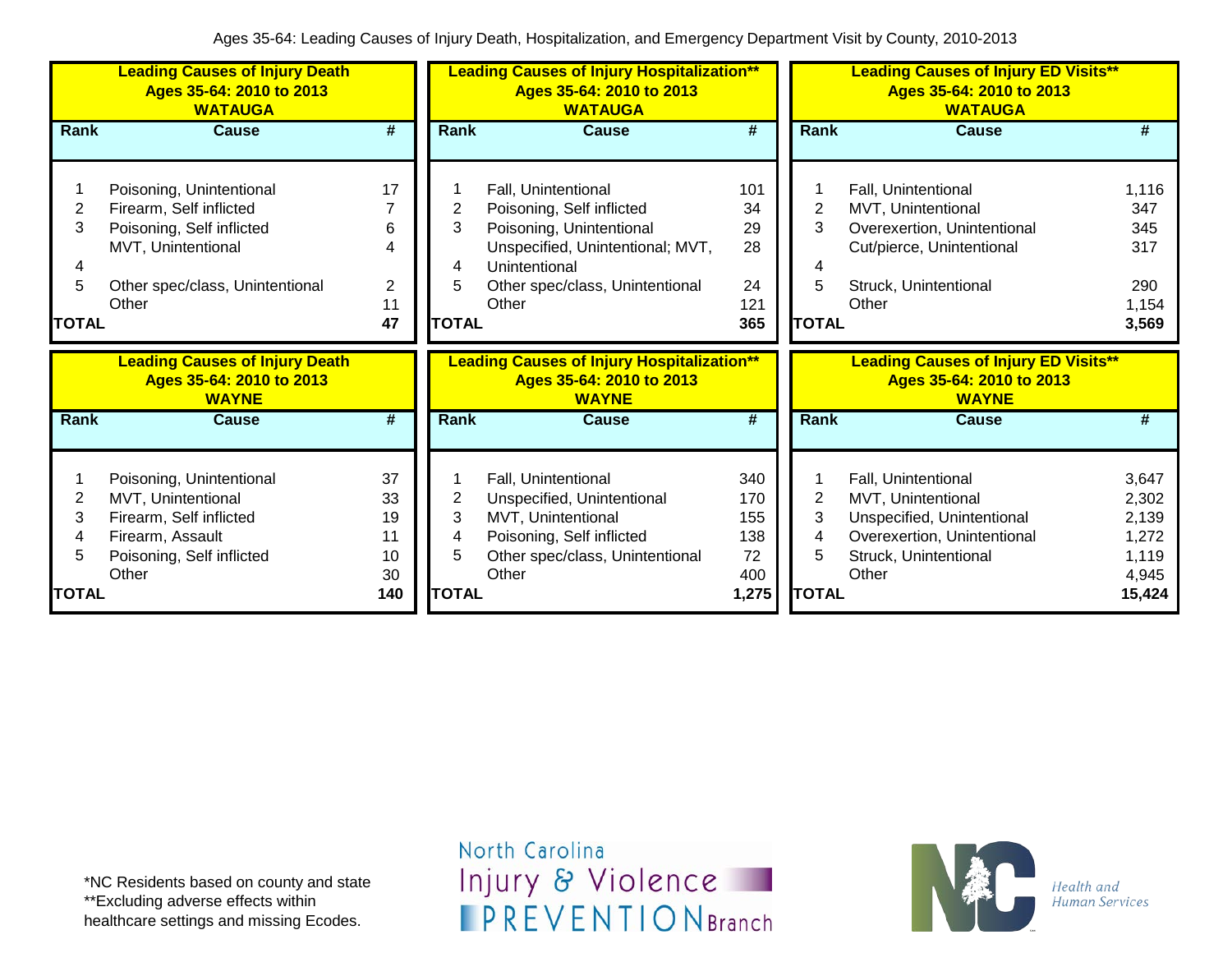|              | <b>Leading Causes of Injury Death</b><br>Ages 35-64: 2010 to 2013<br><b>WILKES</b> | <b>Leading Causes of Injury Hospitalization**</b><br>Ages 35-64: 2010 to 2013<br><b>WILKES</b> |              |                                                                                                | <b>Leading Causes of Injury ED Visits**</b><br>Ages 35-64: 2010 to 2013<br><b>WILKES</b> |              |                                                                                          |                 |
|--------------|------------------------------------------------------------------------------------|------------------------------------------------------------------------------------------------|--------------|------------------------------------------------------------------------------------------------|------------------------------------------------------------------------------------------|--------------|------------------------------------------------------------------------------------------|-----------------|
| Rank         | Cause                                                                              | #                                                                                              | Rank         | Cause                                                                                          | #                                                                                        | Rank         | <b>Cause</b>                                                                             | #               |
|              | Poisoning, Unintentional                                                           | 47                                                                                             |              | Fall, Unintentional                                                                            | 243                                                                                      |              | Fall, Unintentional                                                                      | 515             |
| 2<br>3       | Firearm, Self inflicted                                                            | 19                                                                                             | 2<br>3       | MVT, Unintentional                                                                             | 120                                                                                      | 2<br>3       | MVT, Unintentional                                                                       | 261             |
| 4            | MVT, Unintentional<br>Fall, Unintentional                                          | 18<br>8                                                                                        | 4            | Poisoning, Self inflicted<br>Poisoning, Unintentional                                          | 90<br>81                                                                                 | 4            | Unspecified, Unintentional<br>Struck, Unintentional                                      | 157<br>105      |
| 5            | Other land transport, Unintentional                                                | 5                                                                                              | 5            | Poisoning, Undetermined                                                                        | 77                                                                                       | 5            | Overexertion, Unintentional                                                              | 99              |
|              | Other                                                                              | 23                                                                                             |              | Other                                                                                          | 308                                                                                      |              | Other                                                                                    | 476             |
| <b>TOTAL</b> |                                                                                    | 120                                                                                            | <b>TOTAL</b> |                                                                                                | 919                                                                                      | <b>TOTAL</b> |                                                                                          | 1,613           |
|              | <b>Leading Causes of Injury Death</b><br>Ages 35-64: 2010 to 2013<br><b>WILSON</b> |                                                                                                |              |                                                                                                |                                                                                          |              |                                                                                          |                 |
|              |                                                                                    |                                                                                                |              | <b>Leading Causes of Injury Hospitalization**</b><br>Ages 35-64: 2010 to 2013<br><b>WILSON</b> |                                                                                          |              | <b>Leading Causes of Injury ED Visits**</b><br>Ages 35-64: 2010 to 2013<br><b>WILSON</b> |                 |
| <b>Rank</b>  | <b>Cause</b>                                                                       | #                                                                                              | <b>Rank</b>  | <b>Cause</b>                                                                                   | $\overline{\boldsymbol{t}}$                                                              | <b>Rank</b>  | Cause                                                                                    | #               |
|              |                                                                                    |                                                                                                |              |                                                                                                |                                                                                          |              |                                                                                          |                 |
|              | MVT, Unintentional                                                                 | 24                                                                                             |              | Fall, Unintentional                                                                            | 188                                                                                      |              | Fall, Unintentional                                                                      | 2,363           |
| 2<br>3       | Poisoning, Unintentional                                                           | 14                                                                                             | 2<br>3       | MVT, Unintentional                                                                             | 85                                                                                       | 2<br>3       | Overexertion, Unintentional                                                              | 1,766           |
| 4            | Firearm, Self inflicted<br>Suffocation, Unintentional; Firearm,                    | 12<br>6                                                                                        | 4            | Poisoning, Self inflicted<br>Unspecified, Unintentional                                        | 79<br>60                                                                                 | 4            | MVT, Unintentional<br>Unspecified, Unintentional                                         | 1,592<br>1,337  |
| 5            | Suffocation, Self inflicted                                                        | 3                                                                                              | 5            | Poisoning, Unintentional                                                                       | 56                                                                                       | 5            | Natural/Environ, Unintentional                                                           | 738             |
| TOTAL        | Other                                                                              | 19<br>90                                                                                       | <b>TOTAL</b> | Other                                                                                          | 261<br>729                                                                               | <b>TOTAL</b> | Other                                                                                    | 2,804<br>10,600 |

\*NC Residents based on county and state \*\*Excluding adverse effects within healthcare settings and missing Ecodes.

North Carolina Injury & Violence **IPREVENTIONBranch**